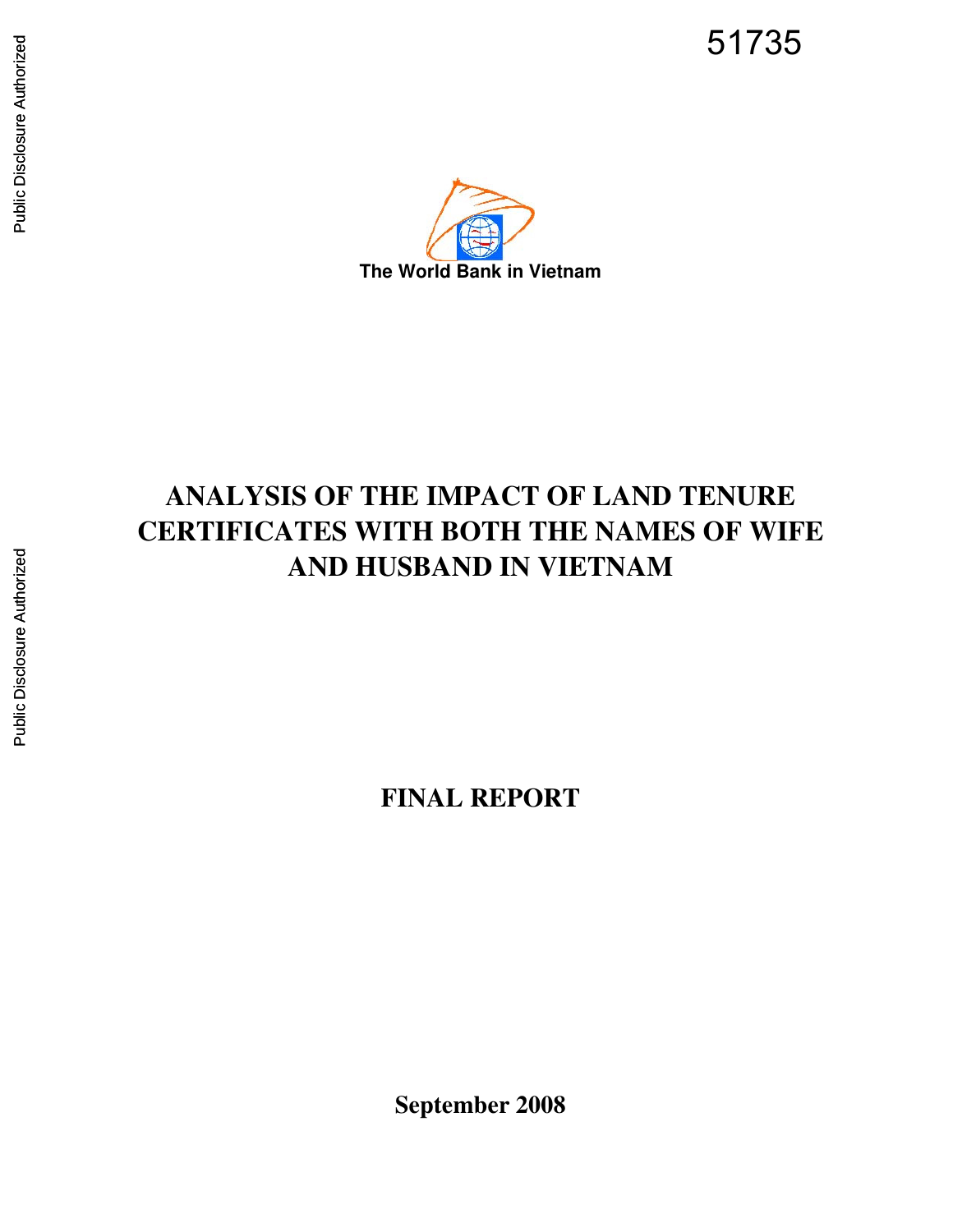## **Acknowledgments**

Land Tenure Certificates with both the names of husband and wife has been one of the central issues of gender equality and poverty reduction. The significance of the joint LTC is that it is intended to reduce gender inequality in legal access to land; protect families against unilateral action by one spouse; protect women's right in case of divorce or other land disputes and empower women and men through their ownership of perhaps the most important asset in their community. One of the central arguments for ensuring women's legal access to land title is to increase their ability to use property for economic investments. Joint LTC was put as a policy action in the first Poverty Reduction Support Credits to Vietnam since 2001. With support from the World Bank the pilot projects to issue LTCs with both the wife's and the husband's names were first implemented in two communes in the province of Nghe An in 2002 and later in 20 provinces/cities nationwide in 2003-2004. These projects have received positive feedbacks from policy makers.

Since the Land Law 2004, all new LTCs must include the names of both spouses. However, there was no clear mechanism for changing/renewing the existing LTCs, which mainly bear the husband' name only. To have good arguments to speed up the process of changing existing LTCs with one name into the ones with two names, it is necessary to do a brief analysis of the impact of the joint LTCs in accessing formal financial services, in intensifying effectiveness of the land use as well as in other non-financial benefits to the women and men, in addition to analyzing the available Vietnam Household Living Standards Survey (VHLSS) 2004 and 2006.

Under the World Bank's Gender Action Plan, the World Bank in Vietnam has therefore commissioned the Institute for Research on Policies, Law and Development (PLD) to do a study on "*Impacts of Land Tenure Certificates titling both names of husband and wife*" from April 2007 to May 2008. Through data collection and surveys in Hung Yen, Thanh Hoa, Khanh Hoa and Tien Giang, results of the study were reflected in the final report, prepared by Nguyen Van Phuong (Hanoi University of Law), Tran Thi Van Anh (Institute of Gender and Family Studies), and Do Ngoc Quang (Director of the PLD).

To implement and accomplish the study, many people and organizations were involved and made contribution. The authors highly appreciate cooperation from staff of Department of Land Registration and Management, Ministry of Natural Resources and Environment, People's Committees of Hung Yen, Thanh Hoa, Khanh Hoa and Tien Giang, legal experts of Ministry of Justice, Institute of Gender and Family Studies, Hanoi Law University, Academy of Police and other agencies and organizations in implementing the study.

We would like to express sincere thanks to the bodies of natural resources and environment at provincial, district and communal levels for providing with valuable information on the study sites selection and openly exchanging view points in details.

We also would like to send our great thanks to such related bodies as Courts, Banks, Credit funds, and local authorities in four study sites for their enthusiastic cooperation and useful various suggestions and comments about the study topics.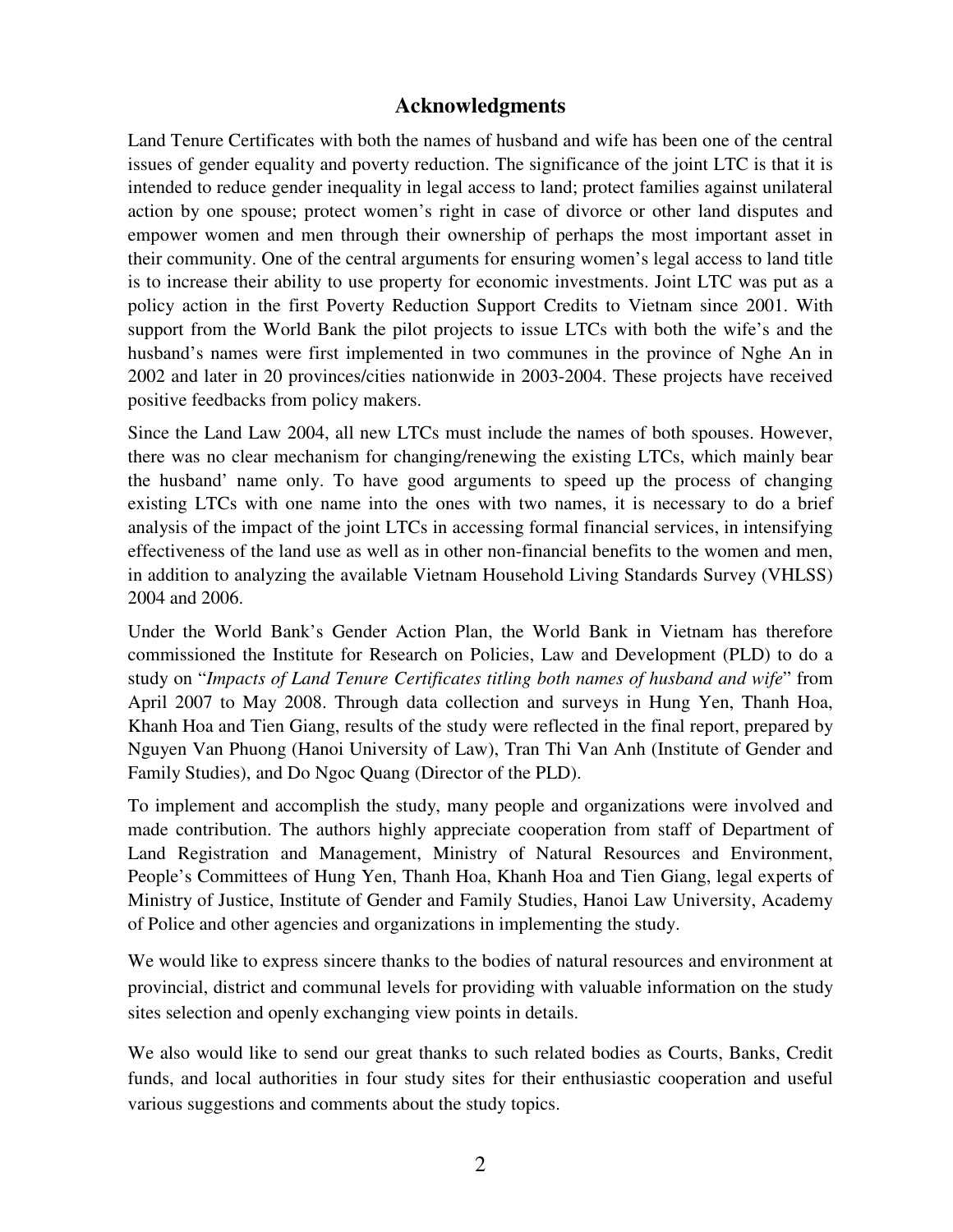Sincerely acknowledged are women and men who are involved in in-depth interviews, focus group discussions and household survey. The project team would have been unable to complete the study without their participation.

And great thanks sent to Klaus Deininger and Jonathan Lindsay, the peer reviewers from the World Bank for their valuable comments and suggestions.

Finally, the authors would like to deeply thank the World Bank for the sponsoring and especially thank the Bank Task Manager for this assignment Ms. Pham Thi Mong Hoa for her guidance and follow-up from the first steps to the end of the study.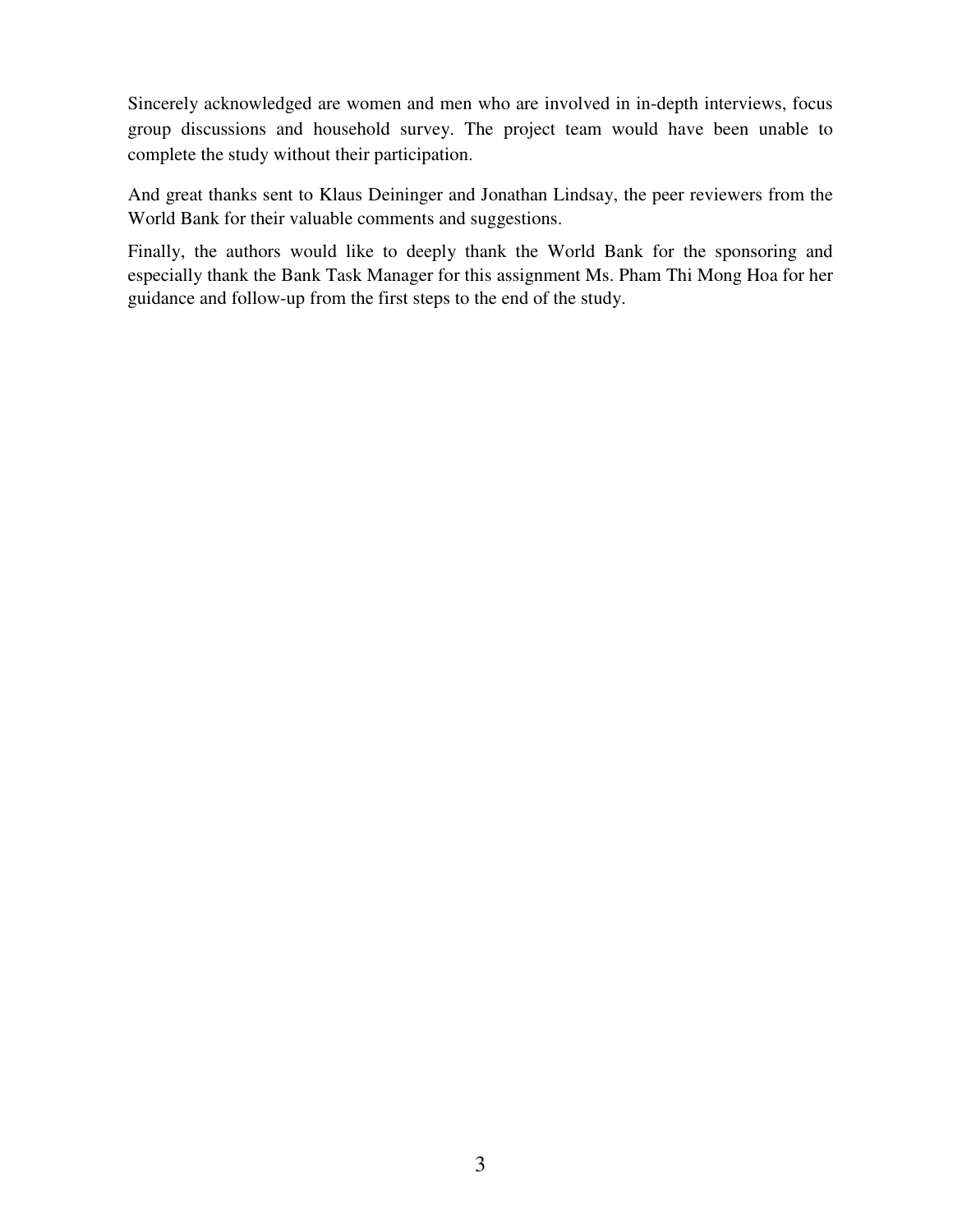## **Acronyms**

| Agribank     | Bank of Agricultural and Rural Development                 |
|--------------|------------------------------------------------------------|
| <b>GSO</b>   | <b>General Statistical Office</b>                          |
| <b>LTCs</b>  | Land Tenure Certificates                                   |
| <b>LT</b>    | Land Tenure                                                |
| <b>MPDF</b>  | Mekong Private Sector Development Fund                     |
| <b>MONRE</b> | Ministry of Natural Resources and Environment              |
| <b>PC</b>    | People's Committee                                         |
| <b>PLD</b>   | Institute for Research on Policies, Law and<br>Development |
| <b>WB</b>    | The World Bank                                             |
| WU           | Women's Union                                              |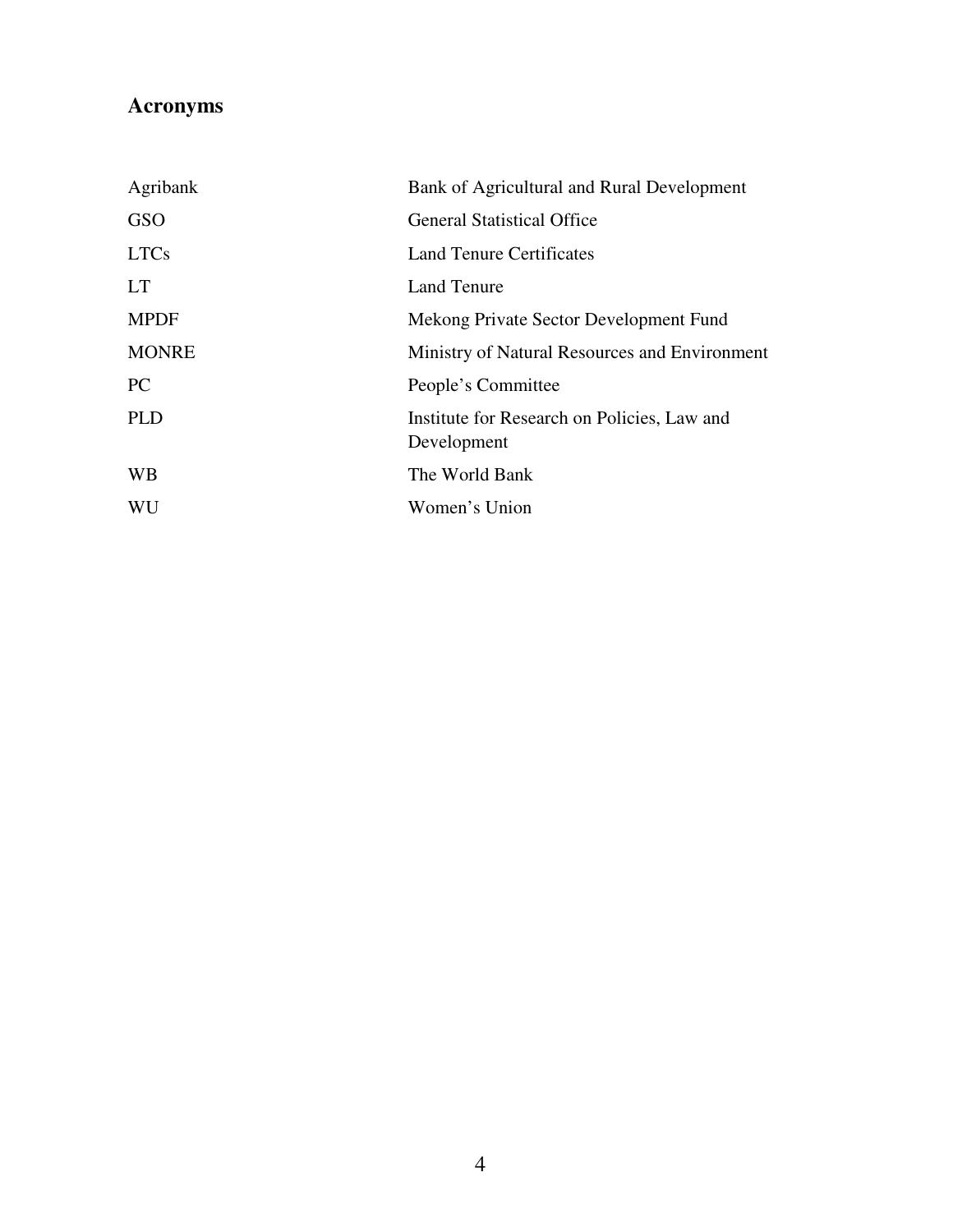## **Table of Contents**

| Appendix 1. Proposed indicators for future study on the impacts of joint-title LTCs  70 |  |
|-----------------------------------------------------------------------------------------|--|
|                                                                                         |  |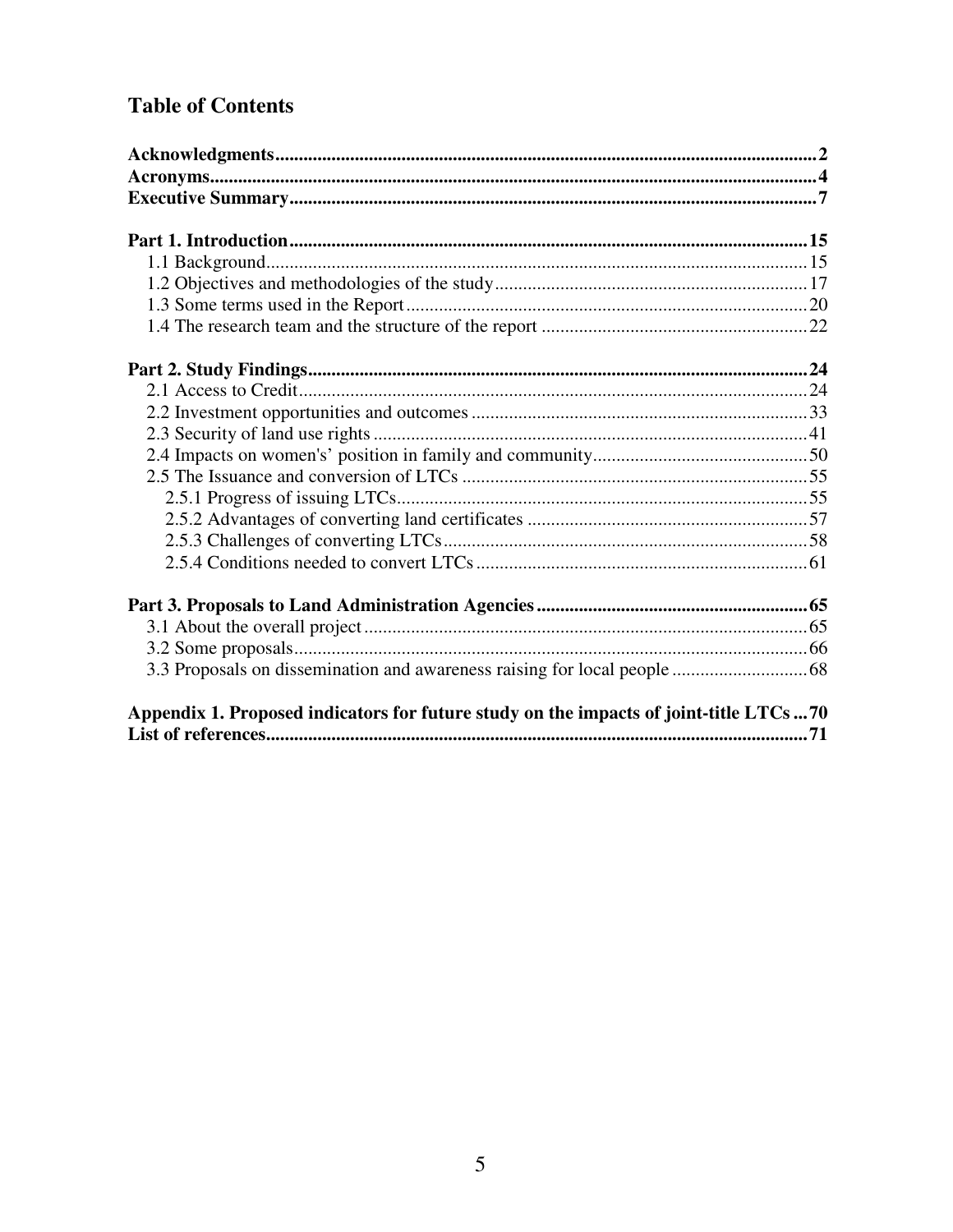## **List of Tables**

| Table 7. Decision-makers of LT mortaging for bank loans by types of LTCs (%)51          |     |
|-----------------------------------------------------------------------------------------|-----|
|                                                                                         |     |
| Table 9. Wife's and husband's satisfaction with joint-title and single-title LTCs (%)52 |     |
| Table 10. Making decision on mortaging LTCs for bank loans, by whom and by types of     |     |
|                                                                                         | .53 |
|                                                                                         |     |

## **List of Figures**

## **List of Box**

| Box 4. Unable to repair machines, unable to create more jobs and get individual loans36   |  |
|-------------------------------------------------------------------------------------------|--|
| Box 5. Without titles in Land certificates, I would have been thrown out to the streets42 |  |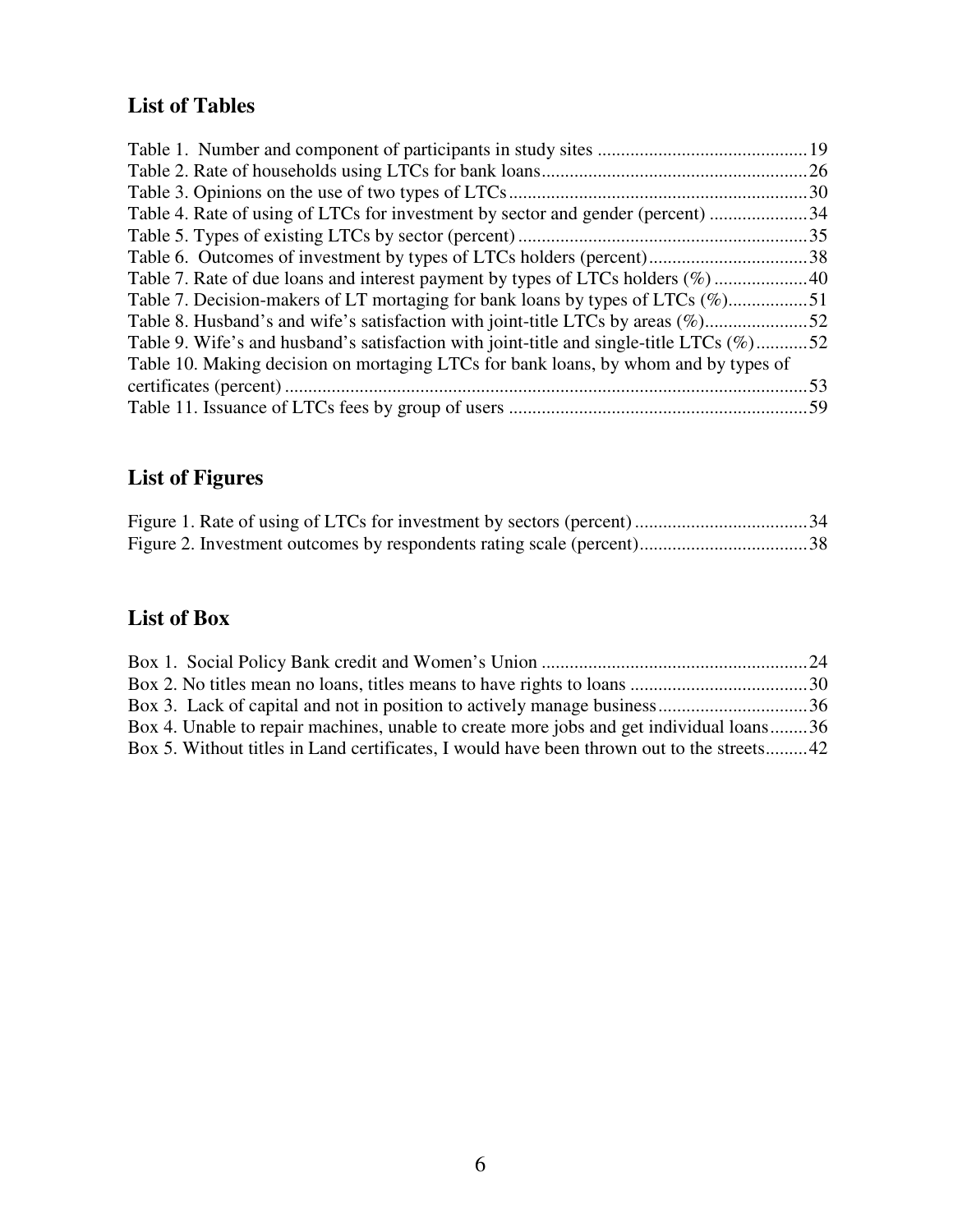## **Executive Summary**

The 2003 Land Law defines that the Land Tenure Certificate (LTCs) carries both the wife's and husband's names. Theoretically, the requirement of both the wife's and husband's names on the LTCs aims at enabling the wife to participate more actively in household economic production for poverty reduction, and to protect the rights of the woman in the event of civil disputes over the land that has been provided with a LTCs.

A field-based research was conducted in order to assess whether the joint-title LTCs has had positive impacts on the household in general and on the woman's roles in the household in particular, as intended by the 2003 Land Law. With support from the World Bank, the Institute of Policy, Law and Development (PLD) implemented the project: "*Impacts of the Land Tenure Certificates with Both Husband's and Wife's Name"* during April 2007 and May 2008*.* This report presents the findings and analyses from the data collected and field survey in Hung Yen, Thanh Hoa, Khanh Hoa and Tien Giang. The report is organized in three sections: (1) Introduction; (2) Study findings with five contents: Access to credit; Investment opportunities and outcomes; Land use rights security; Impacts on women's position in family and in community; and Issuance and conversion of LTCs; and (3) Proposals to Land Administration Agencies.

## **Part I: Introduction**

## *1.1. Background*

Vietnam's Constitutions of 1946, 1959, 1980 and 1992 all acknowledge equality between men and women in all areas, including politics, culture, society, and family. According to the 1993 Land Law, land belongs to all people, but land is allocated to organizations, households, and individuals for use. These entities are provided with the LTCs.

The 1993 Land Law defines the issuance of the LTCs to the household which carries the name of the household head, usually man. The 2003 Land Law defines the LTCs to be the asset of both the wife and the husband and thus should carry both names. In reality, these two laws have resulted in two types of LTCs: one that carries only the name of the household head (one person), and the other having both the wife's and the husband's names (two persons).

Research suggest that the main reason women are less likely to access formal capital for investment as compared with men is because their names are not on the LTCs (MPDF 2006). The rights to land of ethnic minority women are usually violated in divorce and inheritance due to oppression/pressures from the husband (Do Thi Binh 2005:30; Nguyen Nhat Tuyen 1999; Oxfam Anh 1997). Studies have also suggested a relationship between the LTCs and women's greater opportunities to invest and generate income because the LTCs allow women to use land as collateral while improving their decision making power (UNRISD 2003, Tinker and Summerfield 1999). However, it is not always easy to measure this concretely and precisely because this is not an immediate relationship (AusAid 2003).

With support from the World Bank the pilot projects to issue LTCs with both the wife's and the husband's names were first implemented in two communes in the province of Nghe An in 2002 and later in 20 provinces/cities nationwide in 2003-2004. These projects, which have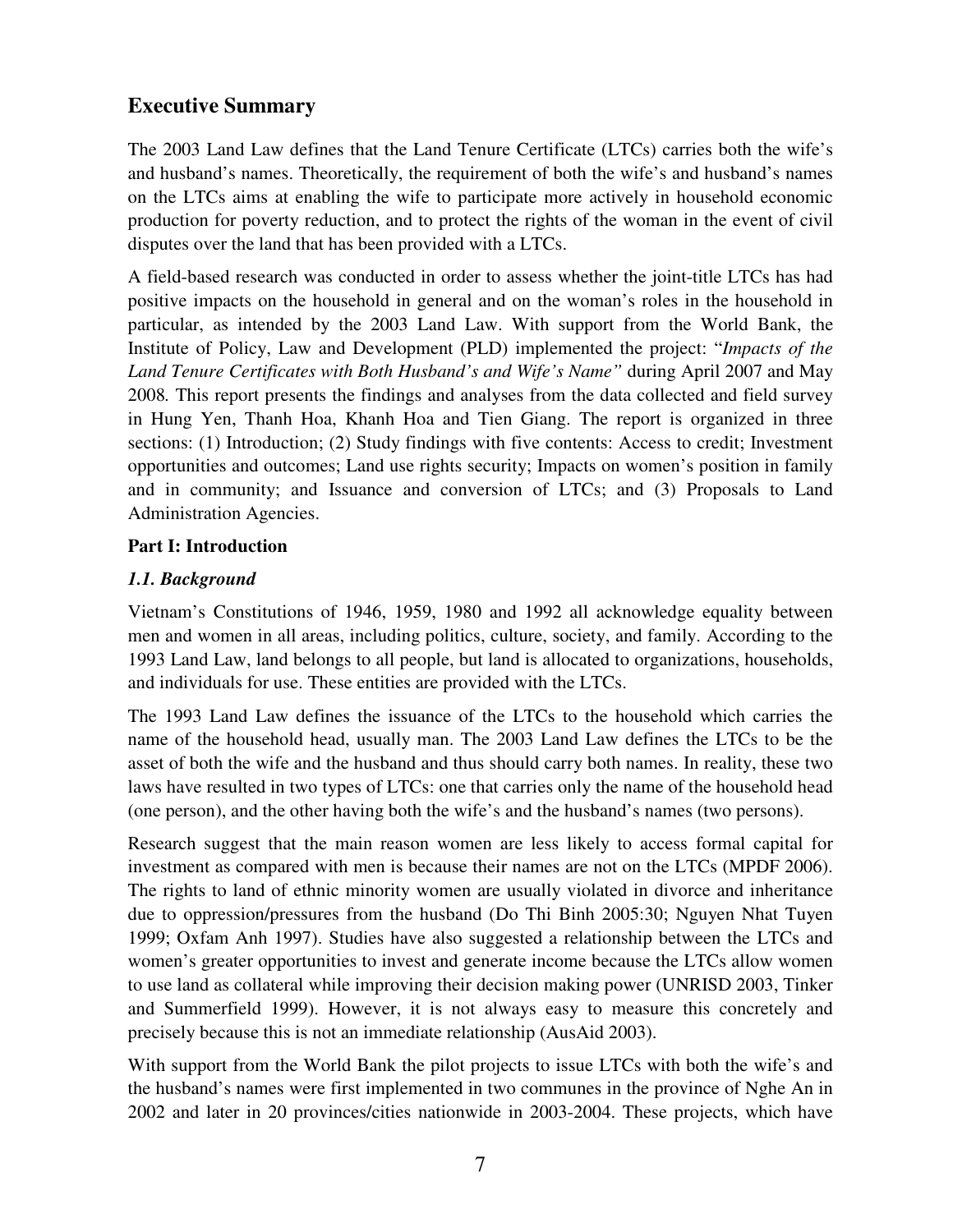helped protect women's rights and partly reduced poverty, have received positive feedbacks from policy makers.

## *1.2. Research Objectives and Methodology*

This research aims to assess the impact of the new LTCs on women's access to credit, and their opportunities for investment and employment. It also examines the impact of the new LTCs on ensuring women's land use rights and other interests as well as on their position in the family and community. The analyses aim at addressing the question of whether it is necessary to transfer all the issued LTCs with the household head's names to those with both the wife's and the husband's names. And if it is necessary, what are the best solutions?

This research is based on qualitative and quantitative data collected in three provinces of Hung Yen, Khanh Hoa và Tien Giang, representing three regions of Vietnam. Besides, Thanh Hoa was chosen as a mountainous province with ethnic minorities for in-depth survey. The research team surveyed 303 households, conducted 32 group discussions and meeting with 16 groups of local government officials. In-depth interviews were conducted with 24 men and women, 41 officials from the local units of Natural Resource and Environment at different levels, 30 bank officials and 4 district level juries to collect data for comparative analysis.

However, because of small sample, a number of quantitative indicators could not be analyzed in the research. There is also another study with the same topic which has been analyzed using data from Vietnam household living standard survey (VHLSS) in 2004, 2006.

#### *1.3. Terms used in the Report*

#### *Forms of LT*

*First*, LT is joint property of both wife and husband. Land, in this case, is normally residential land.

*Second,* LT is common property of household members, including residential land, agricultural, forestry and fishery land, etc., distributed by the State to households for production and residence.

*Third,* LT is individual property of a household member.

#### *Types of LTCs*:

- LTCs titling head of household
- LTCs titling head of household and head' wife (or husband)
- LTCs titling husband and wife
- LTCs titling an individual

## *LTCs issuance and coversion*:

 (1). Converting LTCs titling head of household into LTCs titling husband and wife in case that LT is joint property of husband and wife (residential land);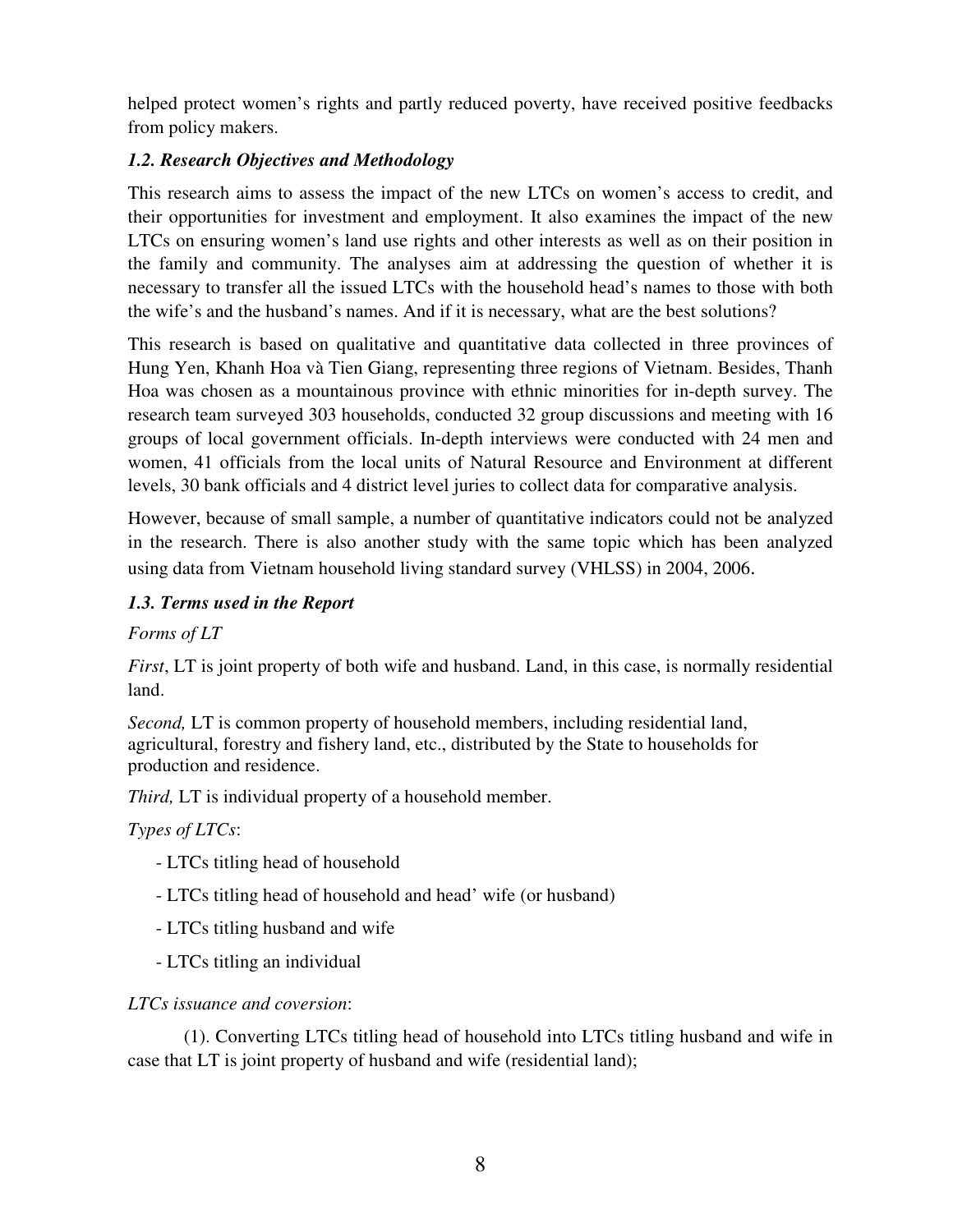(2). Converting LTCs titling head of household into LTCs titling head of household and his wife (or her husband) in case that LT is common property of household (agricultural land, forestry and fishery land,...)

 (3). Converting LTCs titling an individual into LTCs titling husband and wife in case that the individual asks to convert it (residential land)

*Rights of other household members are not affected in case of converting LTCs:* 

- In case (1), LT is joint property of husband and wife. Due to the fact that LT is not common property of household, LTC titling husband and wife does not affect rights of other household members.

- In case (2), LT is common property of household. Converting LTCs titling household head into LTCs titling household head and his wife (or her husband) is, in fact, to add one more representative persons in LTCs. That does not affect rights of other household members.

- In case (3), LT is individual property of a member. Converting LTCs is carried out only when the individual requests. LT of the individual is changed after converting LTCs. However, that is his/ her own request.

Note that: In the Report, converting LTC1 into LTC2 (or LTCs titling household head or single-title into LTCs titling husband and wife or joint-title) has the same meaning and is applied to all three cases mentioned above. In particular, LTCs titling wife (husband) are converted into LTCs titling wife and husband in case that LT is the couple's joint property; and LTCs titling household head are converted into LTCs titling household head and his wife (or her husband) in case that LT is the household's common property.

## *1.4 Research team*

The research team consists of experts from various fields, including law, credit, sociology, gender with active participation of personnel from the field of Natural Resource and Environment at different levels and local officials. The final report is completed with participartion of: Nguyen Van Phuong (Hanoi University of Law), Tran Thi Van Anh (Institute of Gender and Family Studies), and Do Ngoc Quang (Director of Institute of Policy, Law and Development).

## **Part II: STUDY FINDINGS**

#### *2.1. Access to Credit*

Sources of capital are diverse in surveyed areas. These include the Bank of Social Policies, supporting funds, commercial banks, credit funds, and individual money lenders, etc. In communes with difficulties, with ethnic minorities, the poor and poor women in particular can access subsidized credit from the Bank for Social Policies via the assistance of mass organizations such as the Women's Union, the Farmer's Union, and the Youth Union.

The group of non-poor women (including near poor) access loans mainly from Commercial Banks, Bank for Agricultural and Rural Development, and Bank for Industry and Trade, etc. These banks require the LTCs as collateral for granting loans. The ratio of borrowers meeting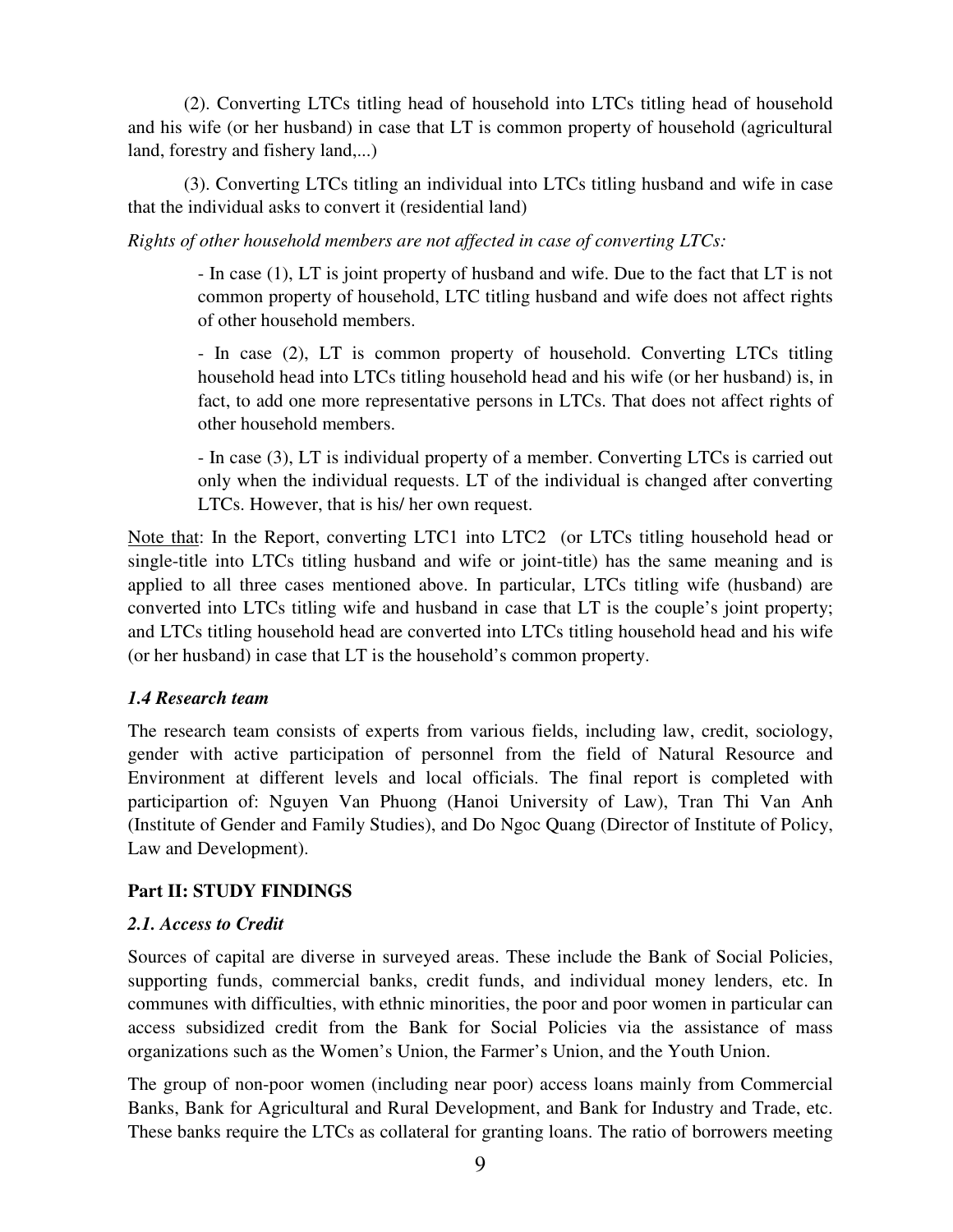this requirement varies between regions and between the rural and urban areas. According to the survey, 32% of households in Khanh Hoa and 47% in Tien Giang have used the LTCs as collateral for bank loans. In Hung Yen the number of households wanting to use the LTCs for bank loans is 71%.

In order to take loans using the LTCs, the banks require borrowers to follow procedures of mortgage as defined in Article 130 of the Land Law. However, the survey shows that there are some differences between the LTCs with one name versus the one with two names in accessing loans. The differences are:

*First,* the procedures for obtaining bank loans using the LTCs with both the wife's and the husband's names requires less time as compared with the one with only the name of the household head. *Second,* the LTCs with both the wife's and the husband's names enables not only the household head, but both spouses to conduct business with the bank as compared with the single-title LTCs. *Third,* the LTCs with both spouse's names allows the woman (or man) to directly borrow bank loans without authorization from the spouse whose name is on the LTCs as required by the single-title LTC.

The LTCs that has both the wife's and the husband's names has had positive impacts on both the procedures and opportunities in accessing loans for the woman. In terms of procedure, using the joint-title LTCs requires fewer papers, saves time and labor, and has a higher possibility of approval. This helps the borrower access loans more timely. That both the husband and the wife can directly work with the bank in the process of applying for loans, using and returning loans, ending contract and retrieving the LTCs, is an advantage for the household. The joint-title LTC has enabled women, those who are not household heads to directly take bank loans using the LTCs without complicated paper procedures.

#### *2.2. Opportunity and Investment Outcome*

New investment opportunities arise when men and women can use the LTCs as collateral to apply for loans for economic development. 42.6% people surveyed said they have used the LTCs for investment purposes - as collateral for bank loans and as a share of investment itself. Some variations exist between different the use of the LTCs as investment in different areas of production and business. 55.6% of respondents working in handicraft and businesses have used LTCs, while those in agriculture accounts for 32.5%, and the laborers, civil servants and other professions account for 36.5%. This suggests a greater impact of the LTCs for those in the non-agricultural sectors because of greater opportunities to invest in businesses than in farming. There are also some variations between men and women within the business group. In the farming sector, 19.2% of women have used the LTCs while the ratio for men is 39.2%. In the handicraft and business sector, the ratio is 64% for women and 51.1% for men.

It is clear from women's and men's opinion that the joint-title LTCs have had **positive impact** on credit access and management, although this was not evident in quantitative data. Women feel they have more freedom in making decisions to take and use loans when their names are listed on the LTCs. For those households with only one name on the LTCs, mostly the household head, who is man, the woman are not free to make decisions towards economic development for the household but are dependent on the husband's will.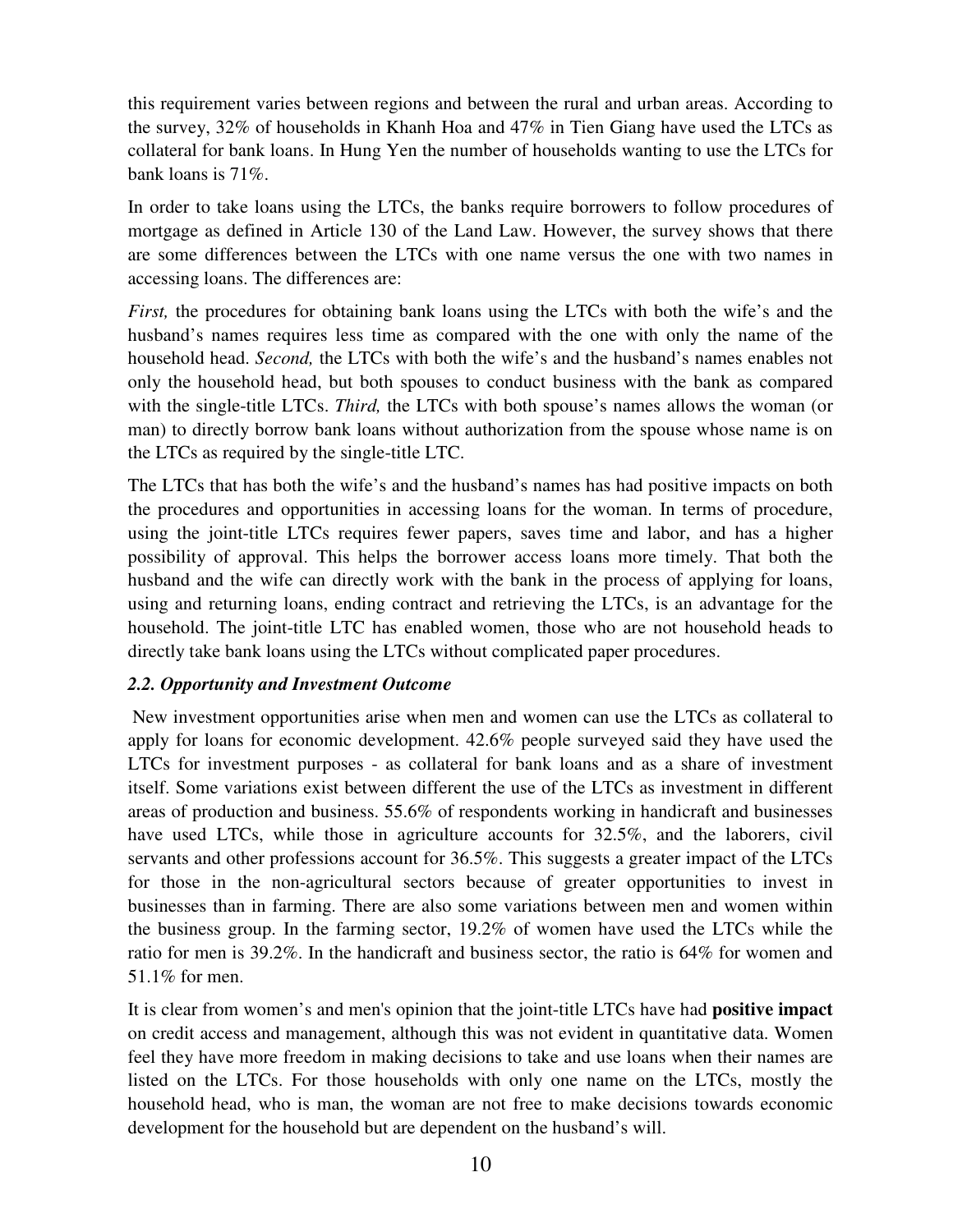The outputs of the use of the LTCs for investment are evaluated in three scales. First, some economic improvement: 44% of respondents agreed that their households' economic situation was improved. Second, 41% has expanded businesses or transferred to a new business. Finally, 29.3% said they have made net profit and increased income. Comparing male and female, 37% of the women using the LTCs for investment reported a profit and saving. This ratio among men is 25%. This difference is because women invested mainly in handicraft which generated greater profits as compared with agricultural farming.

### *2.3 Security of Land Use Rights*

Vietnam's legal framework ensures equality between the husband and the wife towards the use of common land, assets on the land as well as the settlement of conflicts relating to Land Use Rights (The Family and Marriage Law 2000, the 2003 Land Law, and Guidance Decrees). However, in reality, some traditions continue to hinder women from exercising their rights. This indirectly increased the impact of the LTCs with both the wife's and the husband's names. The impact of the joint-title LTCs on ensuring women's rights to land can be viewed in three situations: first, conflicts in the event of divorce; second, when conducting civil transactions; and third, inheritance and ensuring women's rights to land in old age.

The women respondents all agreed that the joint-title LTCs offers the most advantage should conflict between the husband and the wife occur. The Court is of the view that the joint-title LTCs make it more convenient in conducting investigation, verification and judgment. In settling conflicts over land use rights, the joint-title LTCs partly contribute to reducing fault sentences and supporting higher legality thanks to more complete evidence.

 The single-title and joint-title LTCs are similar in the steps required but differ in civil procedures, such as transaction, buy and sell, and use as gift and inherits. They also differ in terms of time and number of applicants. The majority of respondents and officials attending group discussions and in-depth interviews agreed that the joint-title LTCs shortens the time for completing an application as compared with the single-title ones because the number of signatures required is smaller, and the time to investigate and verify is shorter.

Ensuring a livelihood in old age is particularly important for senior Vietnamese citizens, especially because the ratio of old people living on allowance and pension is relatively small, 25.9%. What should be noted is the large gap in sources of livelihood between men and women. Only 19% of the senior women said that their main source of income is from pension or allowance, whereas for men it is 33%. The ratio of senior women relying on support from their children is greater than men, 51.8% versus 26.5%. Thus having their names on the LTCs will help ensure a livelihood for women in old age, even when they continue to need support from children.

Women also agree that the joint-title LTCs give them more power if the land needs to be divided. The joint-title LTCs can also help them avoid conflicts relating to disputes over the land of their ancestors and relatives. 75% of the men surveyed said that the joint-title LTCs make it more convenient in transaction and in inheritance. 50% of the men asked wanted to have their wives' names on the LTCs. 100% of the women asked were happy with the jointtitle LTCs because it allows them to intervene in land transaction and inheritance, and participate in the process of production and conducting businesses.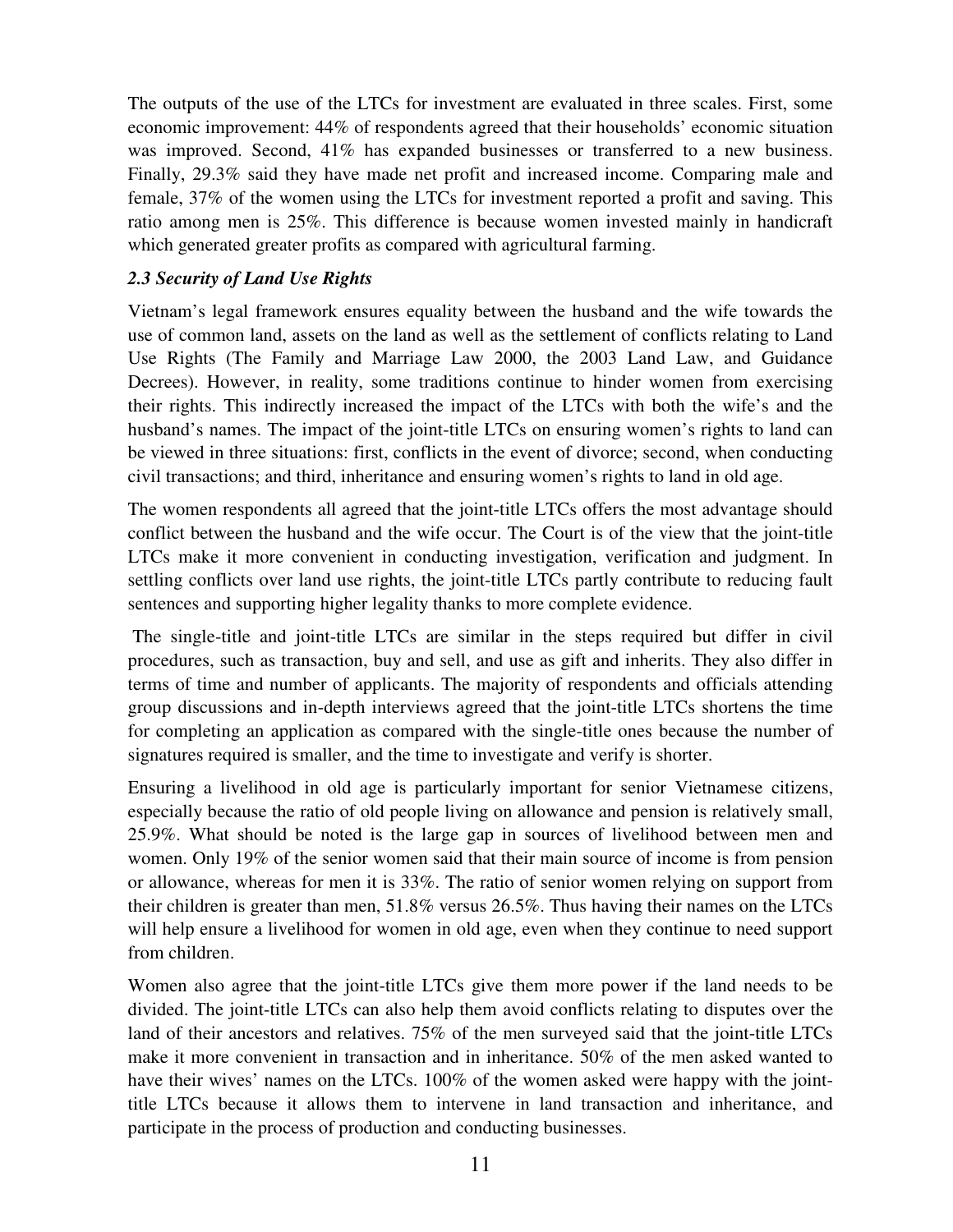## *2.4 Impact on the position of women's in the family*

Most of the people interviewed and participated in group meetings agreed that the joint-title LTCs ensures greater equality between the husband and the wife as compared with the singletitle LTCs. 88.3% of those asked agreed that the joint-title LTCs improve the position of the woman. Of this number, 89.2% are men and 86.6 % are women. No difference was noted between groups of professions. However, large gaps are noted when considering age. Those between 22 and 60 demonstrated a higher acknowledgement of the change in women's position with the joint-title certificate (from 92.1% to 90.2%). This ratio is much lower among those over 60 years of age (76.7%). There seems to be no difference in assessment of the changes in the woman's position between households with only one name on the LTCs and those with the joint-title certificate since the introduction of the two name certificate (87.2% and 89.1% respectively).

Respondents pointed out reasons for high satisfaction with the joint-title LTCs: since land is the common asset of both spouses, papers should record both their names. This avoids male monopoly over common assets and ensures equality and the rights of both the husband and the wife in the event of conflict. Both the husband and the wife have to discuss together and make decisions together. This will help the woman to participate more actively in income generating activities.

What should be noted is that mutual decision making is higher among those with the jointtitle LTCs of 89.8% as compared with those with only single-title LTCs of 64.2%. This suggests that overall the decision to use the LTCs to access loan has been shared between the spouses, the joint-title LTCs provides a more favorable condition to the woman to participate in the decision making process with the husband.

## *2.5 The Issuance and Conversion of the LTCs*

The general spirit from interviews, discussions and survey is that all the single-title LTCss should be converted to joint-title LTCss. This will help to ensure the woman's rights, improve the woman's roles, and avoid unnecessary conflicts.

However, the conversion from single-title to joint-title certificates requires reasonable steps due to a number of difficulties. At present a large number of people have used the LTCs as collateral for bank loans at both state and private banks. The change from single-title to jointtitle certificates will thus require a lot of efforts and commitments from both the people and the government. How to withdraw the LTCss which are with the banks now and while sustaining the LTCss in order to control the loans is an issue that requires discussions and agreement among the departments of Natural Resources and Environment, banks, funds and the borrower.

Conditions necessary for the conversion of single-title LTCs to one with both spouse's names are needed as the basis for recommendations. These conditions include: 1) a legal framework for the transfer the LTCs with only the household head's name to one with both the wife's and the husband's names; 2) capability of state implementing agencies in carrying out this change; 3) support from people and entities relating to the LTCs. To gain support from the people in the shift from the single-title LTCs to joint-title LTCs, some propaganda activities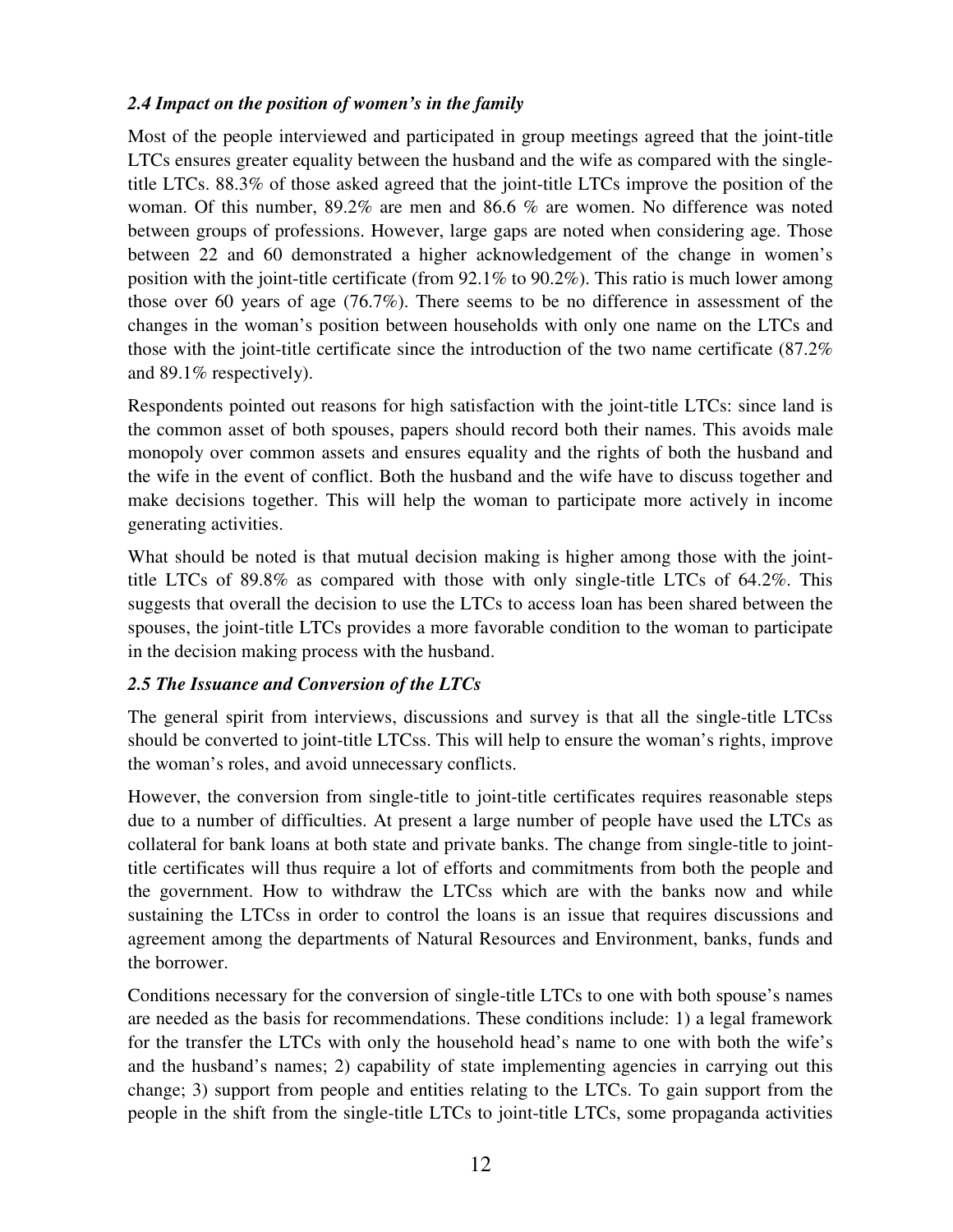are needed in order to raise people's awareness on the significance and importance of this shift.

## **Part III:** PROPOSALS FOR LAND ADMINISTRATION AGENCIES

## *3.1. About the overall project*

It is stated in Resolution No 07/2007/QH12 dated 12 November 2007 by the National Assembly regarding socio-economic development plan in 2008 that one of main goals is to "reach an agreement to issue one type of LTCs and housing possession and in-land property under Land Law... By 2010, LTC issuance of all kinds of land will have been fundamentally completed all over the country". According to this Resolution, Ministry of Environment and Natural Resources has built up "An overall project of surveying, mapping, setting up land profiles, issuing LTCs and building land basic data". It is tentatively completed in 2010.

It is said by Ministry of Environment and Natural Resources that in 2008 the State began to consider providing fundings for land profile accomplishment to issue and change LTCs in 20 provinces and cities out of 63 all over the country. Besides, Vietnam Land Administration Project sponsored by the World Bank with the same objectives are being carried out in 9 selected provinces. It is scheduled that the overall Project will be further implemented in other remaining provinces in 2009.

## *3.2 Some proposals*

*Firstly*, it is proposed that state land administration agencies should revise and complete land laws and policies. To do this, National Assembly should revise the 2003 Land Law and issue a Decree regarding land tenure, housing ownership and estate registration certificates.

*Secondly,* capacity building should be done for land administration agencies who directly carry out tasks of state administration of land.

*Thirdly,* it is necessary to increase democracy and publicity and transparency in issuing and changing LTCs.

*Forth*, it is essential to select priority areas for issuing and changing LTCs, combining social objectives and economic objectives. Economic criteria are shown obviously in urban areas and such areas of high LT values. Social criteria (i.e., gender equity) are clearly shown in rural areas. Issuing and changing LTCs are carried out at local levels, so it is suggested to carry out in both urban and rural areas as pilot areas, together with dissemination activites that should be done earlier in rural areas and urban nearings.

## *3.3. Proposals on dissemination and awareness improvement for local people*

People's awareness and agreement have great significance in issuing and changing LTCs. In fact, this activity has not paid much attention in the Overall Project to update landuse state and re-issue the LTCs. Therefore, dissemination is an essential activity to improve people's awareness of issuing and changing LTCs. Dissemination should be done through mass media such as central and local radio, television and broadcast systems of villages; newspapers, leaflets; clubs, socio-economic organisations such as Youth Union, Women's Associaton, Veteran Association, etc.; and direct dissemination to people. In order to implement dissemination effectively, it is necessary to train dissemination staff at local level;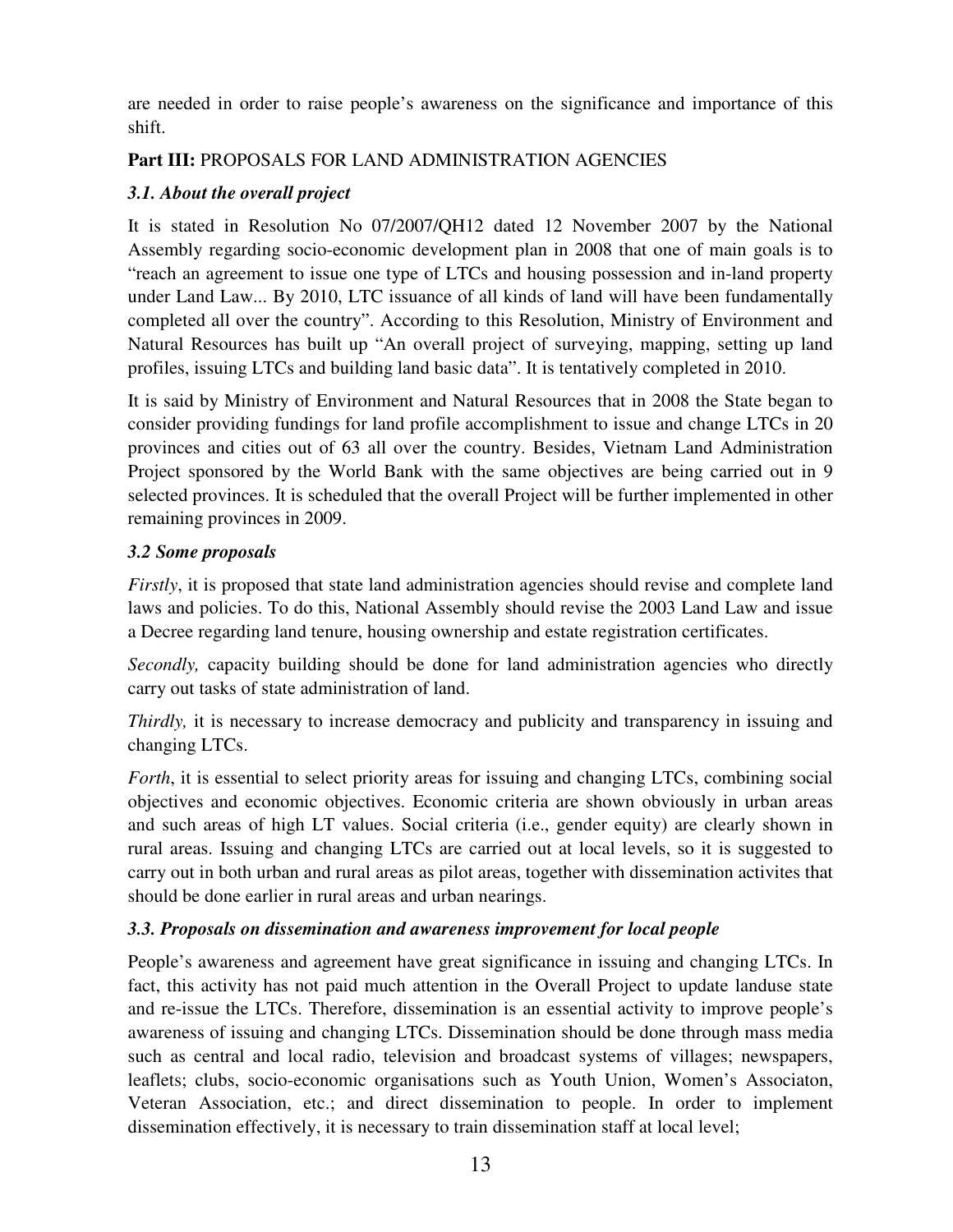Contents of dissemination should focus on legal regulations on issuing LTCs in general and joint-title LTCs in particular; legal regulations on issuing LTCs in general and joint-title LTCs in particular; problems of issuing joint-title LTCs (legal laws, mechanism,...).

To carry out dissemination effectively, supporting materials such as videos (for televison), CDs (for boardcasting), papers or leaflets, and so on should be well prepared for each group of people..

It is noted that when combining ways of dissemination and supporting materials and languages, dissemination staff should pay attentions to regions, ethnic minorities, customs and qualifications of local people, especially poor women and men and ethnic minorities.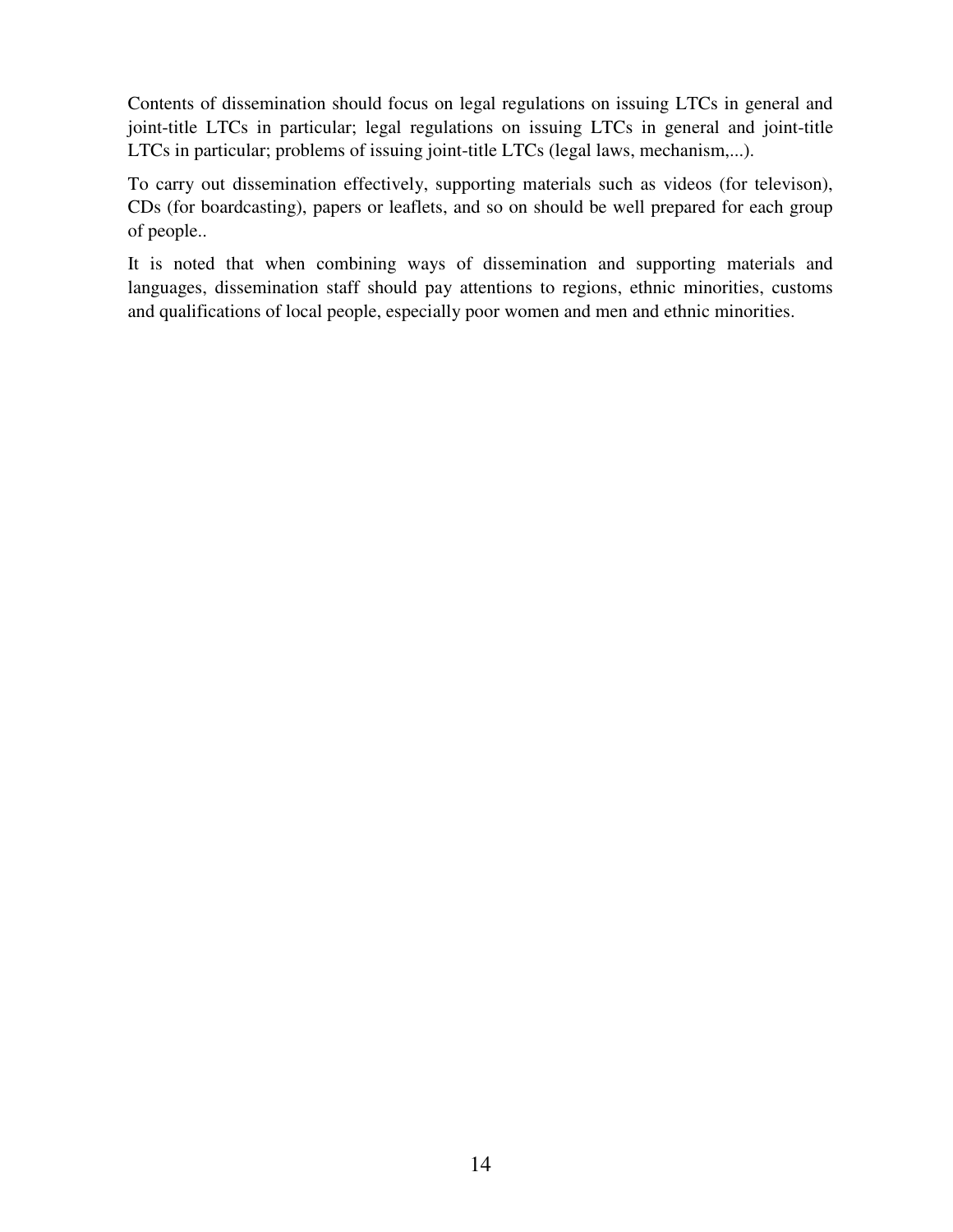## **Part 1. Introduction**

## **1.1 Background**

Since its foundation, the State of Vietnam has been aware of the importance of gender equity and has made more efforts to promote women's roles in every field of the society. The 1946, 1959 and 1980 Constitutions all affirm gender equity between men and women in politics, culture, society and family. Institutionalization of gender equity is mentioned in Constitutions and the State has issued regulations to implement these equal rights in practice, of which there are regulations regarding laws on land.

In Article 17 of the 1992 Constitution, 1993 Land Law and 2003 Land Law, land is all the people's property and the State is the representative of ownership. However, the State shall not directly administer the whole land in Vietnam territory, land is administered by organizations, households and individuals. Legal land users are provided with Land Tenure Certificates (or Certificates of Land Use Rights) by the State.

In Vietnam, there exist a number of types of certificates regarding land rights and house property. Nevertheless, at the recent session of National Assembly regarding discussion on the practice of issuing LTCs on the date of November 6,  $2007<sup>1</sup>$  all the delegates have come to an agreement on issuing ONE type of land right and property certificates. This makes land titling in Certificates of Land Tenure and Property much more important.

Issuance of LTCs has significant impacts and influence towards land owners' rights. To have all rights stated in legal documents land users must get Certificates of Land Tenure. The rights including rights to land use right transfer, lease, inheritance and gifting; rights to loan mortgage and security through land use right and others. As for state administration agencies and justice bodies, LTCs are the basis to resolve land disputes and to clarify authorized mandates between People's Court and People's Committee in land disputes resolving.

In the 1993 Land Law, LTCs of land as joint property of spouses or households shall inscribe the name of the representative of spouses or households. However, land titling like that cannot ensure legal clarity in identifying land right users. The practice of LTCs issuance so far shows that titleholders in LTCs are mainly male. For agricultural land, 66 percent of LTCs are maletitled, 19 percent female-titled and 15 percent co-titled and for residential land, it is 60 percent; 22 percent and 18 percent, respectively (GSO 2005).

To strengthen women's economic powers, the 2000 Family Law, the 2003 Land Law and the documents of enforcement guidelines require both names of the wife and husband appear on LTCs in case of joint property.

However, in the LTCs issued before the 2003 Land Law, titleholders are only heads of households and these certificates are still used in present transactions. Moreover, the process of issuing LTCs all over the country is still slow. Many of land parcels owned by households,

 $\overline{a}$ <sup>1</sup> http://www.quochoi.vn/htx/Vietnamese/default.asp?Newid=12722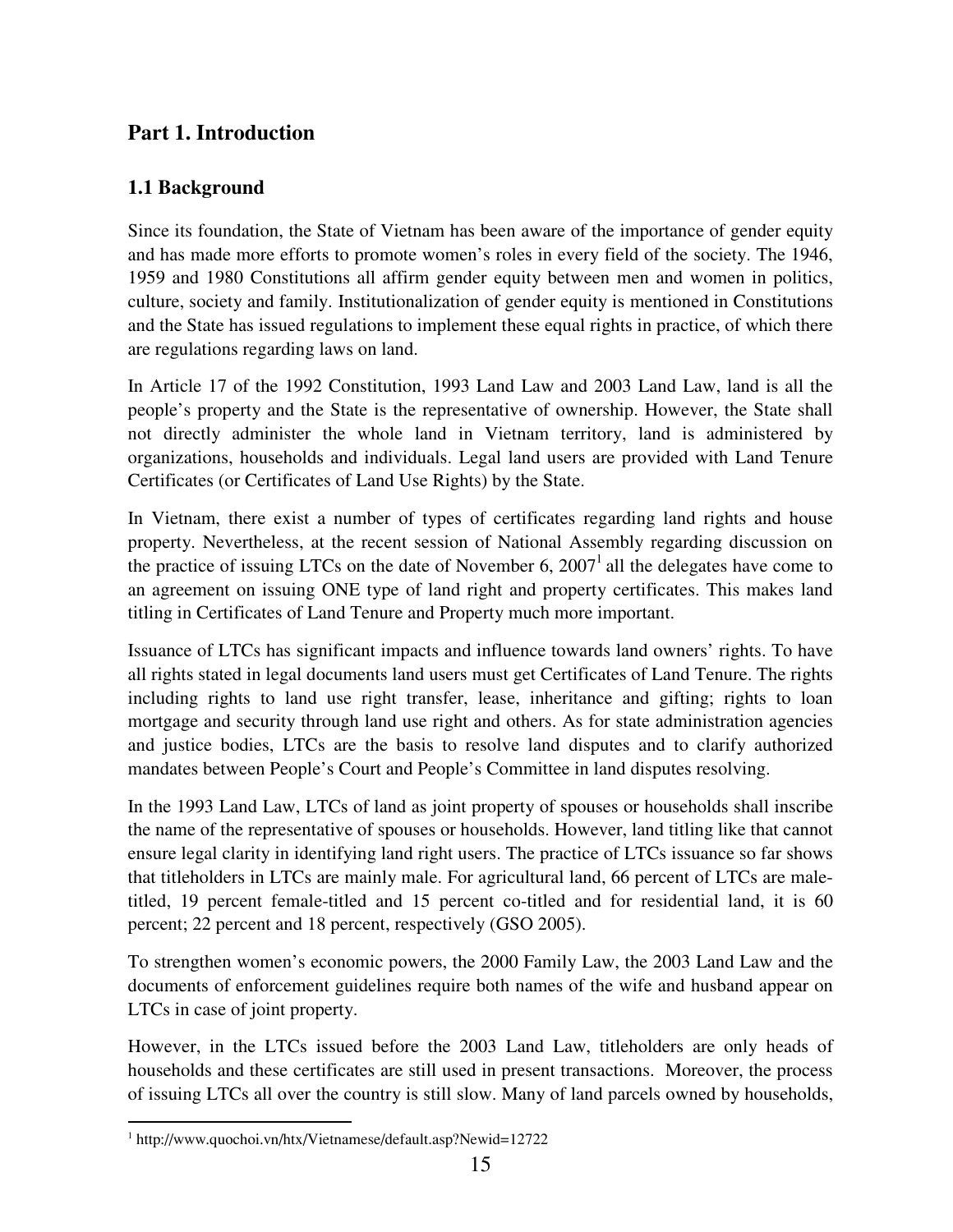spouses, and individuals have not been entitled to LTCs. Issuance of LTCs and its impacts on women, men and households are paid much attention by the community, the Government, the society and researchers.

Up to now, land-related studies have referred, to different extents, to the impacts of land titling on women's economic opportunities and positions. LTCs and women's economic opportunities are obviously related to each other but this relationship is not direct and difficult to measure (AusAid 2003). Studies of impacts of LTCs titling the husband and wife in Nicaragua, Indonesia and Honduras by Cornhiel S. et al. (2003) show that there are a lot of positive impacts, for example, people feel to be guaranteed and tend to invest into land estate in long term; neighborhood disputes are limited, etc. However, in terms of credit access, the land certificates make no remarkable differences to low-income farming households, only households which have incomes over the average level are able to use their LTCs for accessing loan to increase their incomes.

Besides economic impacts such as income raising from land uses or/ and by land mortgage to loans, LTCs could also bring women non-economic benefits, for example, improvement of women's making-decision rights in family, security of women's property rights in case of divorces, old-age security and improvement of women's participation (WB 2005). Some studies point out the connection between agricultural reforms and the importance of LTCs and women's rights to land as well as effectiveness of house and land uses of women (UNRISD 2003, Tinker and Summerfield 1999).

Studies in Vietnam address a variety of problems related to unequal land use rights between female and male and possible consequences as well. Most of the studies refer to loan access, i.e. women have less opportunities than men since most of the titleholders of LTCs are male. 20 percent of the women who are refused to get loans have not got mortgage property (WB 2006:45; Mekong Private Sector Development Fund 2006; ADB 2005).

That household heads are registered to be titleholders in LTCs enhances women's dependence on her husbands (GenComNet 2006:46). There is a limit of women's access to information, training courses and development programs since women play a low legal role in land property (NCFAW 2000:21). The researchers believe that improvement of women's access to loans could help enhance women's capacity building and business development. In addition, female titling in assets ownership/ utilization will ensure women's benefits and rights in case of divorce or inheritance.

Studies on ethnic minority women's rights to land use have addressed a lot of problems. For instance, women lack information on land use rights and there exist many misconceptions that women should only know how to do cultivation, they should not ask for their land titling in legal documents. In practice, women's rights to land are often violated in case of divorces and inheritance because of their husbands' transgression and irresponsibility of local authorities (Do Thi Binh 2005:30; Nguyen Nhat Tuyen 1999; Oxfam England, 1997).

With support from the World Bank the pilot projects to issue LTCs with both the wife's and the husband's names were first implemented in two communes in the province of Nghe An in 2001-2002 and later, in 20 provinces/cities nationwide in 2003-2004. The latter was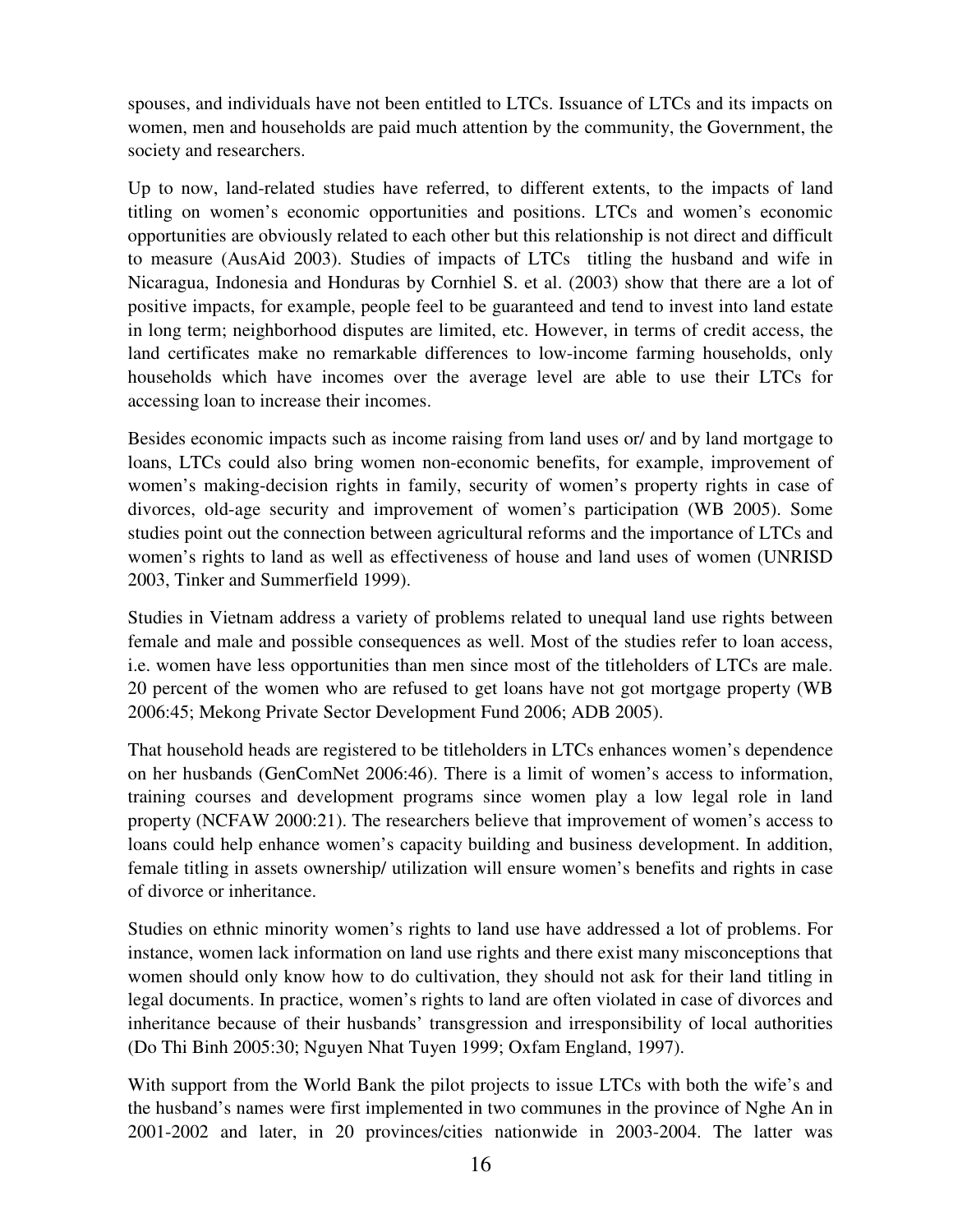implemented by Land Registration and Statistics Department, Ministry of Natural Resources and Environment (MONRE) in collaboration with Legal Research Center (Law Faculty, Vietnam National University, Hanoi) and Research Center for Gender and Development (Vietnam National Institute of Social Sciences). The issuance and conversion of more than 30,000 LTCs into joint-titled LTCs over the country, especially in the communes where most of people are from ethnic minorities, have received positive feedback from women, men and policy-makers. Moreover, in people's opinions, the project had not only protected women's rights and benefits upon divorce and judicial separation but also promoted women's economic independence and contributing to poverty eradication (Project Review Workshop, June 2004).

In summary, studies and experience of the Project implementation have pointed out relationship between Land Tenure Certificates and women's economic development opportunities and decision-making powers. However, these impacts are not the same to all groups of women. Also, it is not always easy to measure these impacts exactly at any time since these impacts are sometimes intangible and indirect.

## **1.2 Objectives and methodologies of the study**

The study is to analyze impacts of land titling on women in terms of:

- Credit access;
- Investment and employment opportunities;
- Security of land use rights and other benefits;
- Women's positions in family and in community.

The study is to answer the questions: Whether there is a justification for committing funds to re-issue LTCs titling household heads into LTCs titling both the husband and wife. And if yes, how and what are the proposed options for changing?

The study methods used to collect data and information are quantitative surveys and qualitative research, aiming at addressing the impacts of LTCs on women. Qualitative methods are the main ones of this study. Here are the study groups:

- Groups with LTCs titling household heads and groups with LTCs titling husband and wife

- Urban and rural women
- Women of poverty and ones of non-poverty
- Farmers and those doing business
- Ethnic minorities communities

However, because of small sample, a number of quantitative indicators could not be analyzed in the research. There is also another study with the same topic which has been analyzed using data from Vietnam household living standard survey (VHLSS) in 2004, 2006. There is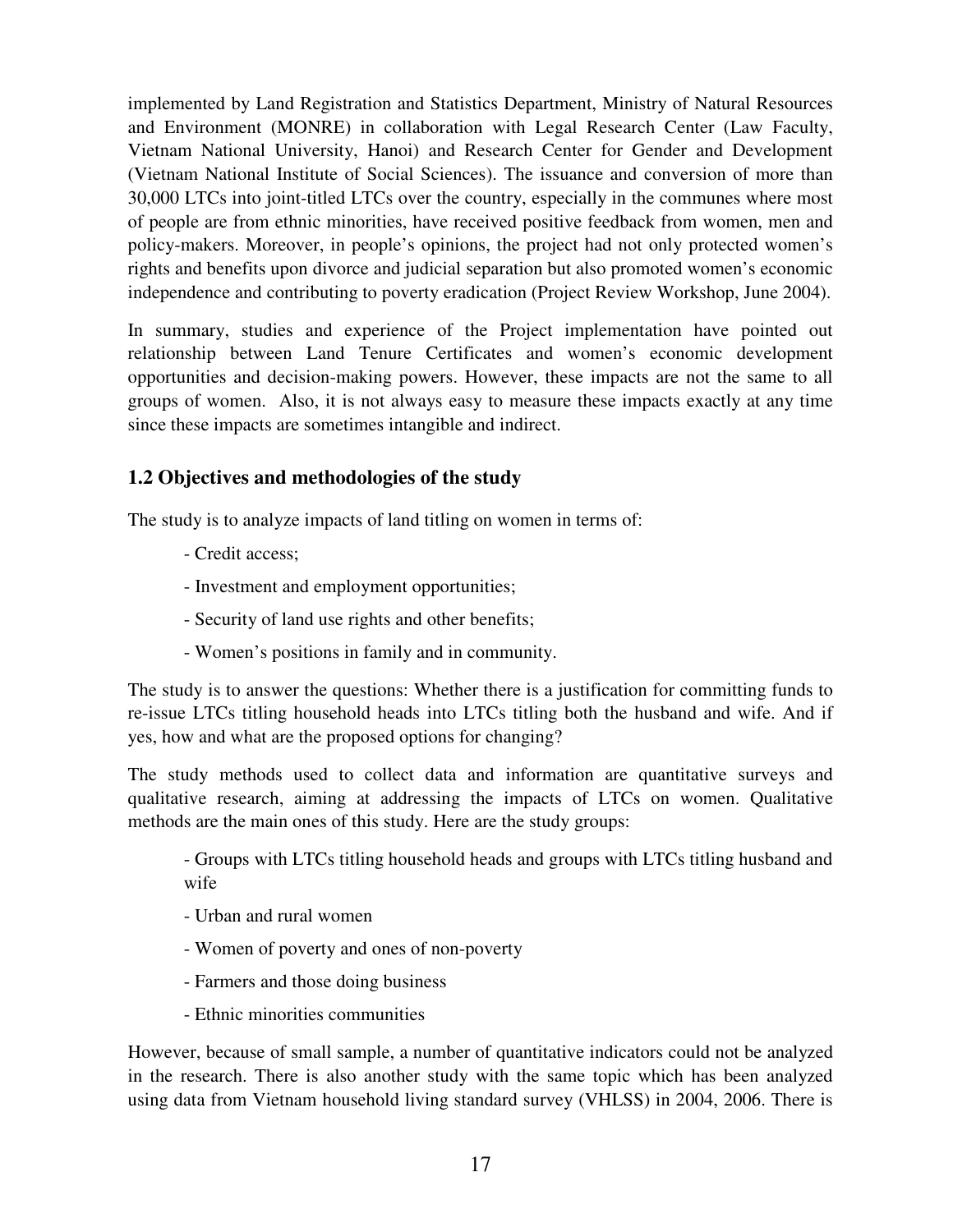a proposed list of the impact analysis indicators in the Annex 1, which can be served as a reference for similar studies in the future.

Steps to carry out the study include:

- 1. Review the findings of the previous studies
- 2. Prepare for reseach tools
- 3. Select study sites
- 4. Carry out field studies
- 5. Process data
- 6. Consultation with experts and make reports

A set of research tools consists of:

- Semi structured questionaires
- Guidelines for in-depth interviews and focus group discussions

In the following details:

1. In-depth interview credit and bank officers

2. In-depth interview local land officials and officers from natural resources and environment departments.

- 3. In-depth interview court officials
- 4. Discuss with female groups
- 5. Discuss with male groups
- 6. Discuss with communal officials

The survey sample is small (300 households) and hardly be representative for three main regions of the country. However, in the selection of the provinces, we did take into account level the socio-economic development and the diversity of population's occupations in the sites. In consultation with Land Registration and Statistics Department (MONRE), three provinces were selected: Hung Yen, Khanh Hoa and Tien Giang for the following reasons:

*First*, the three provinces are the representatives to the extent of three regions of Vietnam (Hung Yen in the North, Khanh Hoa in the Central and Tien Giang in the South) and all of them have diversified economic development structures.

*Second*, the rates of loan borrowers through mortgaging LTCs in these provinces are much higher than others all over the country.

*Third,* according to the MONRE most of local people of these provinces are granted to some kinds of LTCs such as LTC1 (with one name) and LTC2 (with two names). And, there are problems arisen in the practice of LTC issuance.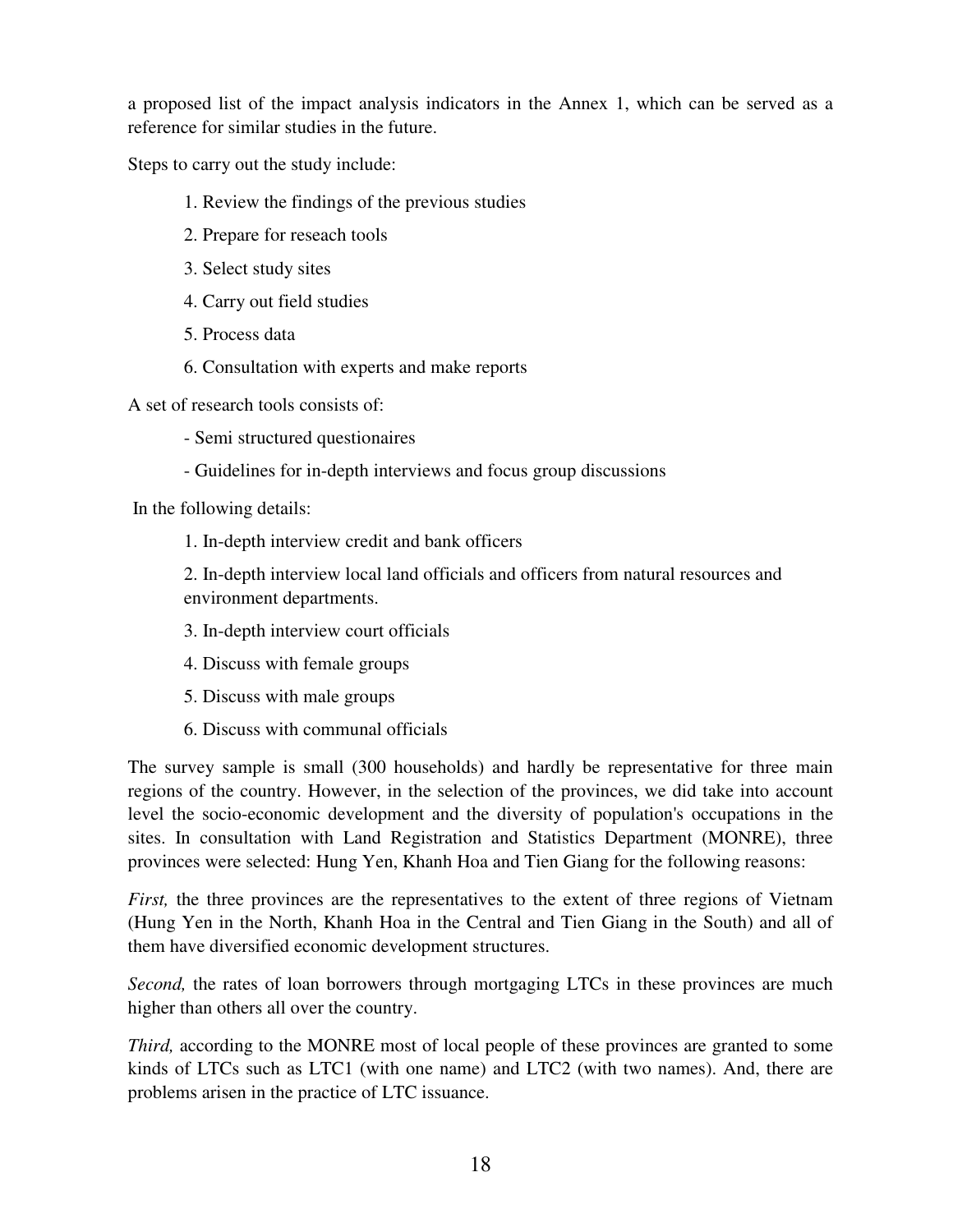In addition, the project team has chosen for case study Quan Son District and Thanh Hoa City in Thanh Hoa province. Quan Son is a mountainous district with ethnic minorities participated in the World Bank supported project for changing land right certificates in 2004. The study methods applied in Thanh Hoa province are qualitative ones, namely, interviewing residents who have ever mortgaged LTCs for bank loans, interviewing communal land registration officials who are in charge of land administration, discussing with male and female villagers and local authorities at communal levels including representatives of People' Council, People's Committee, Fatherland Front, Women's Union, Veterans' Organization and Heads of hamlets.

Selection of households for sociological surveys (through questionnaires) is based on the following criteria: 50 percent of households are issued LTCs with single title and 50 percent of households with Certificates with titles of the husband and wife.

Surveys are scheduled to implement in provinces as follows: Hung Yen Province (from December 24, 2007 to December 27, 2007), Khanh Hoa Province (from January 6, 2008 to January 11, 2008), Tien Giang (from January 7, 2008 to January 10, 2008) and Thanh Hoa Province (from April 23, 2008 to April 26, 2008).

In these provinces, the survey team conducted in-depth interviews with officials from Provincial and District Department of Natural Resources and Environment, District People's Court, Bank of Agricultural and Rural Development of the Province and District, Bank of Social Policies of the Province and District, Bank of Investment and Development of the Province and District, and Communal People's Credit Funds. In every commune, the survey team hold 3 group discussions with participation of representatives of local authorities and mass organizations (06 people), male group (06 people) and female group (06 people) (Table 1).

| <b>Participants</b>                                                                                       | <b>Sites</b>       |                     |                      |                     | <b>Total</b>   |                |
|-----------------------------------------------------------------------------------------------------------|--------------------|---------------------|----------------------|---------------------|----------------|----------------|
| (of province, district and<br>commune)                                                                    | <b>Hung</b><br>Yen | <b>Khanh</b><br>Hoa | <b>Tien</b><br>Giang | <b>Thanh</b><br>Hoa | <b>Male</b>    | <b>Female</b>  |
| Head of Land Registration<br>Division of Provincial Department<br>of Natural Resources and<br>Environment | 1                  | 1                   |                      |                     | $\overline{2}$ |                |
| Officials of District agency of<br>natural resources and environment                                      | 4                  | 4                   | 4                    | 2                   | 12             | $\overline{2}$ |
| Officers of district banks                                                                                | 6                  | 8                   | 8                    | 4                   | 16             | 10             |
| Judge of district court                                                                                   | $\overline{2}$     | $\overline{2}$      | 2                    | $\overline{2}$      | $\overline{4}$ |                |

**Table 1. Number and component of participants in study sites**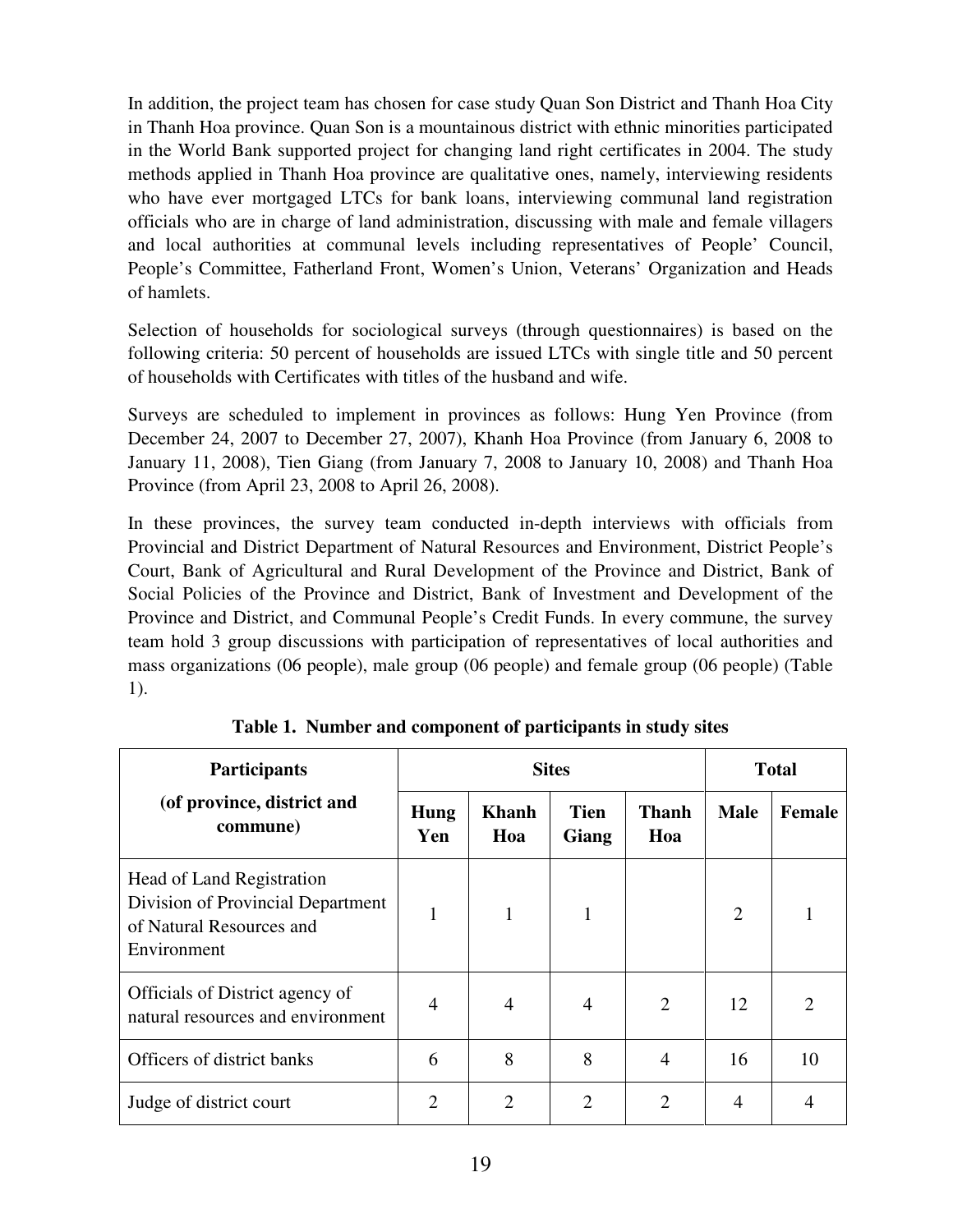| Communal land registration<br>officials            | $\overline{4}$ | $\overline{4}$ | $\overline{4}$ | $\overline{4}$ | 24             | non |
|----------------------------------------------------|----------------|----------------|----------------|----------------|----------------|-----|
| Communal credit officials                          | $\overline{2}$ | $\overline{2}$ | 1              |                | $\overline{2}$ |     |
| Group discussion of communal<br>officials (groups) | $\overline{4}$ | $\overline{4}$ | 4              | $\overline{4}$ | 50             | 46  |
| Group discussion of female and<br>male (groups)    | 8              | 8              | 8              | 8              | 96             | 96  |
| People interviewed (persons)                       | 14             |                |                | 25             | 15             | 24  |
| Household survey (households)                      | 100            | 103            | 100            | Non            |                |     |

One of advantages of these surveys is to address problems occurring in reality and learn about contradictions, conceptions and thoughts of representative groups from residents and local authorities regarding LTCs with titles of the husband and wife. Nevertheless, there are several constraints:

Under the action plan, the survey team should have in-depth interviews with the individuals who lend money on interest through keeping LTCs for mortgage. In practice, local residents refuse to talk about this kind of loans. Meanwhile, local authorities revealed that money lenders do not keep LTCs for mortgage since the certificates have effects and values only to the titleholders in certificates. Nobody can use LTCs but the title holders only.

After completing surveys in Hung Yen Province, experts and staff of PLD held a meeting to draw experience and to review the questionnaires and then, revise them to gain the expected study objectives. Therefore, there are some differences between questionnaires for Hung Yen and ones for Khanh Hoa and Tien Giang.

There remain a lot of entanglements of issuing land right certificates, causing hot questions from local people. As a result, when learning that a survey team comes to work about LTCs at local, many residents who are not selected to be interviewees have come to speak out their own opinions and petitions about their land certificates, which takes from the team much time and distracts their work.

Due to the fact that the progress of issuing LTCs is slow and the rate of Certificates titling the husband and wife is quite low, it is not easy and simple to identify households issued with LTCs titling the husband and wife for interviews and information surveys, especially the ones divorced.

## **1.3 Some terms used in the Report**

The following terms and denifitions are used in the Report: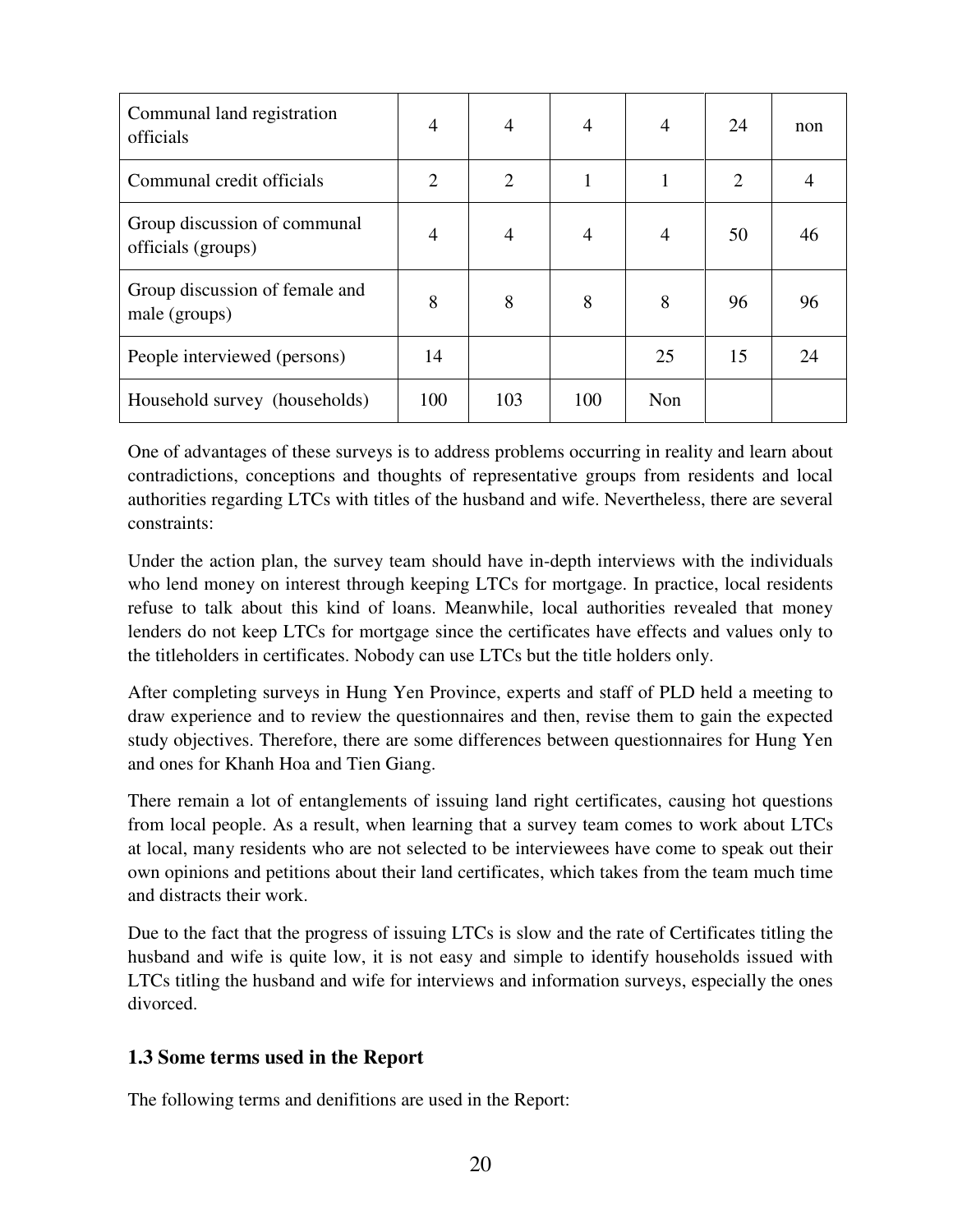*Household*: Households are the subjects of civil relations (in Article 106, Article 107 and Article 108 of Civil Code). In a household, there are many members who own common property and contribute to develop family economy.

*Head of household*: There is a head in a household. The head is the person who is representative of the household in all civil transactions for interests of the household. The head could be father, mother or an other member who is mature.

*Common property of household*: including land using rights, forest using and planting rights of the household, assets contributed to create by household members, assets gifted and inheritated to all members and others that household members agree to consider as common property.

*Household registration book*: Household registration book is issued to every household (under Article 25 of Residence Law). Those who have the same legal residential places and have family relations such as grandfather, grandmother, father, mother, wife, husband, children, brother, sister, sibling, and etc., could share the only one household registration book.

*Households and individuals have Land Tenure (LT) for the following causes:* 

- Land is distributed by the State without paying money. Land is used by households for agricultural or farming production to ensure household members' life;

- Land is distributed by the State with paying money (for residental land);

- Land is gifted or inherited by parents as joint property to sons and daughters-in law or to daughters and sons-in law;

- Land is gifted or inherited by parents as individual property to sons and daughters alone (not to sons-in law and daughters-in law);

- Land and land tenure is transfered and purchased by both husbands and wives during the marriage time;

- Land and land tenure is transfered and purchased before the marriage or during the marrige time but both wife and husband agrree that land tenure is wife's own property or husband's own property (LT is not joint property of wife and husband);

## *Forms of Land Tenure (LT)*:

*First*, LT is joint property of both wife and husband: LT is transfered and purchased by wife and husband during the marrige time; or LT is individual property (owned by wife or husband) but is decided to put it into the list of joint property under Article 28 in Family Law 2000. In this case, land is normally residential land.

*Second,* land using rights towards such kinds of land as residential land, agricultural, forestry and fishery land, etc., are distributed by the State to households for production and residence. Such kinds of land are common property of household members.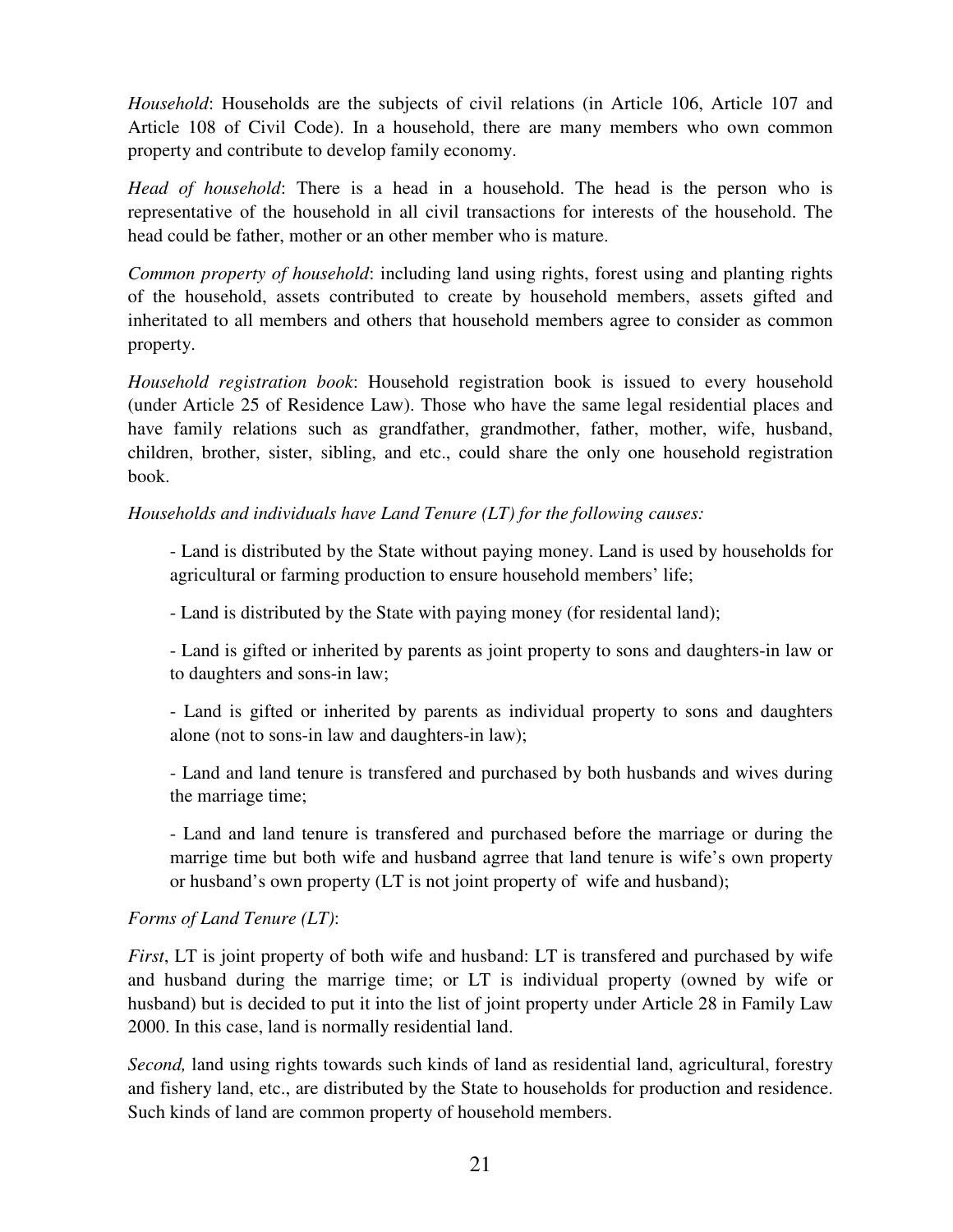*Third,* LT is individual property of a household member. A household member has rights to owning individual property including LT.

*Types of Land Tenure Certificates (LTCs)*:

- LTCs titling head of household

- LTCs titling head of household and head' wife (or husband)
- LTCs titling husband and wife

- LTCs titling an individual

*LTCs issuance and coversion*:

 (1). Converting LTCs titling head of household into LTCs titling husband and wife in case that LT is joint property of husband and wife (residential land);

 (2). Converting LTCs titling head of household into LTCs titling head of household and his wife (or her husband) in case that LT is common property of household (agricultural land, forestry and fishery land,...)

 (3). Converting LTCs titling an individual into LTCs titling husband and wife in case that the individual asks to convert it (residential land)

Rights of other household members are not affected in case of converting LTCs:

- In case (1), LT is joint property of husband and wife. Due to the fact that LT is not common property of household, LTC titling husband and wife does not affect rights of other household members.

- In case (2), LT is common property of household. Converting LTCs titling household head into LTCs titling household head and his wife (or her husband) is, in fact, to add one more representative persons in LTCs. That does not affect rights of other household members.

- In case (3), LT is individual property of a member. Converting LTCs is carried out only when the individual requests. LT of the individual is changed after converting LTCs. However, that is his/ her own request.

Note that: In the Report, converting LTC1 into LTC2 (or LTCs titling household head or single-title into LTCs titling husband and wife or joint-title) has the same meaning and is applied to all three cases mentioned above. In particular, LTCs titling wife (husband) are converted into LTCs titling wife and husband in case that LT is the couple's joint property; and LTCs titling household head are converted into LTCs titling household head and his wife (or her husband) in case that LT is the household's common property.

## **1.4 The research team and the structure of the report**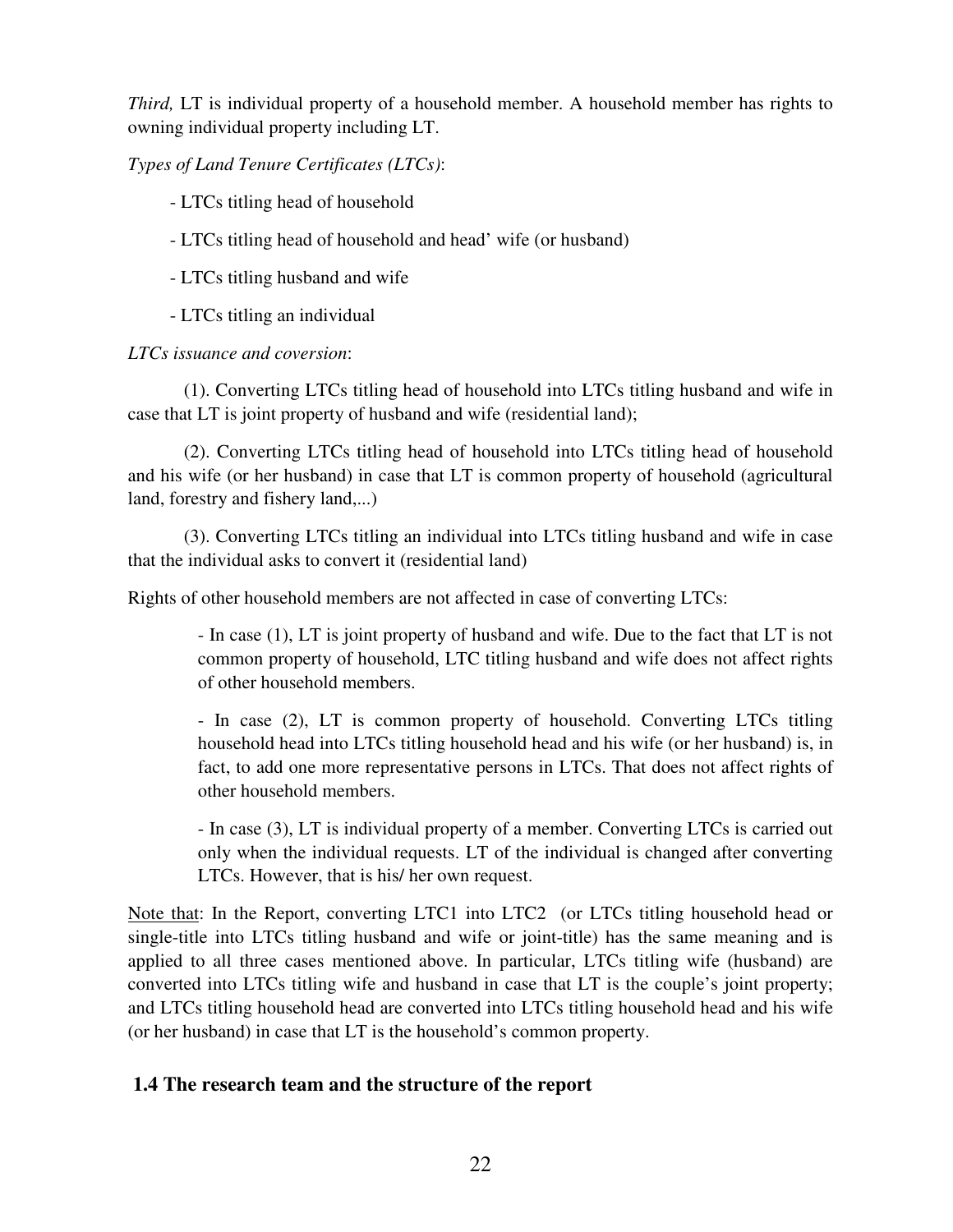The research team consists of experts from various sectors such as legal experts, credit experts, sociological experts and gender analysis experts. The study was supervised by Dr. Hoang Manh Giao and Prof. Do Ngoc Quang from PLD with participation of officers from MONRE and it's branches at all levels as well as local officers of research centers.

The Report is written up by: Dr. Nguyen Van Phuong (Hanoi University of Law), Dr. Tran Thi Van Anh (Institute of Family and Gender Studies) and Prof. Do Ngoc Quang (Institute of Policy, Law and Development).

The report consists of three parts: Introduction, Findings and Proposed options and Recommendations. In the part of Findings, there are 5 main sections as follows:

- Credit access;
- Investment and employment opportunities;
- Land use right security;
- Impacts on women's position in family and in community
- Issuance and change of land certificates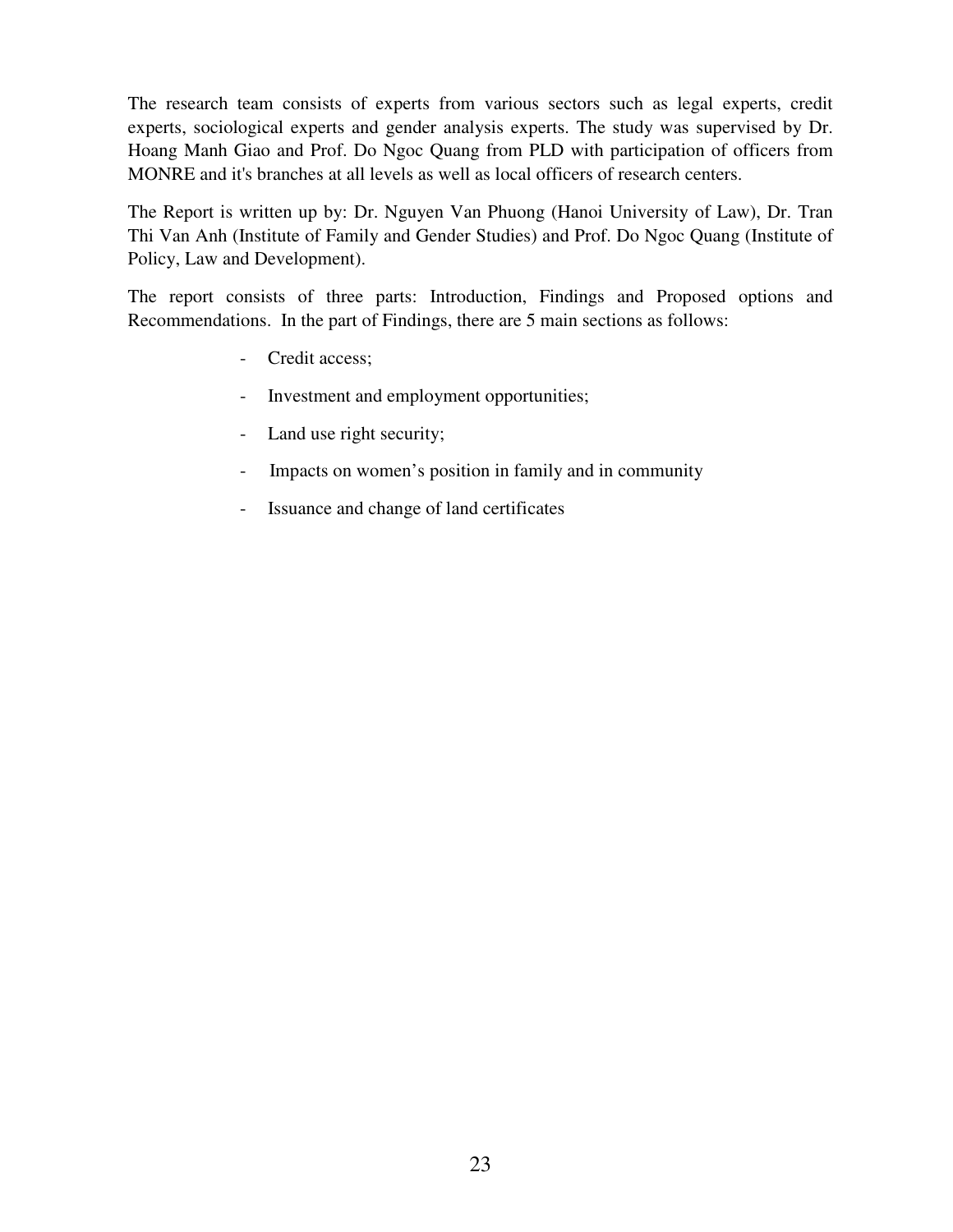## **Part 2. Study Findings**

## **2.1 Access to Credit**

Credit resources of study sites now are very diversified, including from Agri Bank, Social Policy Bank, Support Funds, Credit Funds, other Commercial Banks, individual loans and so on. However, that whether people can access loan resources or not usually depends on many factors. Here are some main factors: (1) poor household in a difficult commune; (2) the size of loans; (3) legal LTC for mortgage; and (4) land certificate titling loan borrower.

In communes with extreme difficulties and areas of ethnic minorities (under Program 135), local people in general and women in particular can conveniently access loan resources of Bank of Social policies through the authorized channels of the Bank such as Women's Union, Farmers' Association, Youth's Union, etc. Those who want to borrow loans will write a letter to their organizations which they join as members; then they are admitted to "saving-credit" as entrusted groups, after that, they are put into waiting-lists of loan borrower selection for their turns based on local allocated budgets by Bank of Social Policies periodically. These loans shall not require property mortgage but rely on collective guarantee of organizations and associations. Is it likely that one who is not the member of an organization/ association will not be able to get loans? The answer given by the local is: "Yes, likely". However, it is likely that another person of his/ her household will access loans as a member of the other organizations/ associations. For example, his daughter may borrow money through her Youth's Union.

## **Box 1. Social Policy Bank credit and Women's Union**

*Trung Ha commune, Quan Son district, Thanh Hoa Province: over 80 percent of the population are ethnic minorities of Dao, Thai, Muong.* 

Debit balance at the end of 2007 is 4.3 billion VND. The number of women borrowers is 513, over total 712 households (averaged one woman member per household), accounting for 72 percent. At average, one person borrows 6-7 million VND, the maximum loan size is 15 million VND and loan term is from 1 to 5 years and the average interest rate is 0.85 percent per month. The loans are mainly used for breeding, agricultural inputs, small business of groceries and etc. (Vice president of Trung Ha Commune Women's Union )

*Son Lu commune, Quan Son district, Thanh Hoa Province: more than 80 percent of the population is ethnic minorities of Thai, Dao and Muong.* 

Debit balance at the end of Quarter I of 2008 is 2.09 billion VND. The number of women borrowing loans is 283 over the total members of 402, accounting for 70.3 percent. Poor households can borrow 15 million VND at maximum and interest rate is 0.65 percent per month while business households (not in list of poor households) are allowed to borrow 30 million VND at maximum with interest rate of 0.9 percent; and students can borrow money on interest rate of 0.5 percent per month. Loan duration is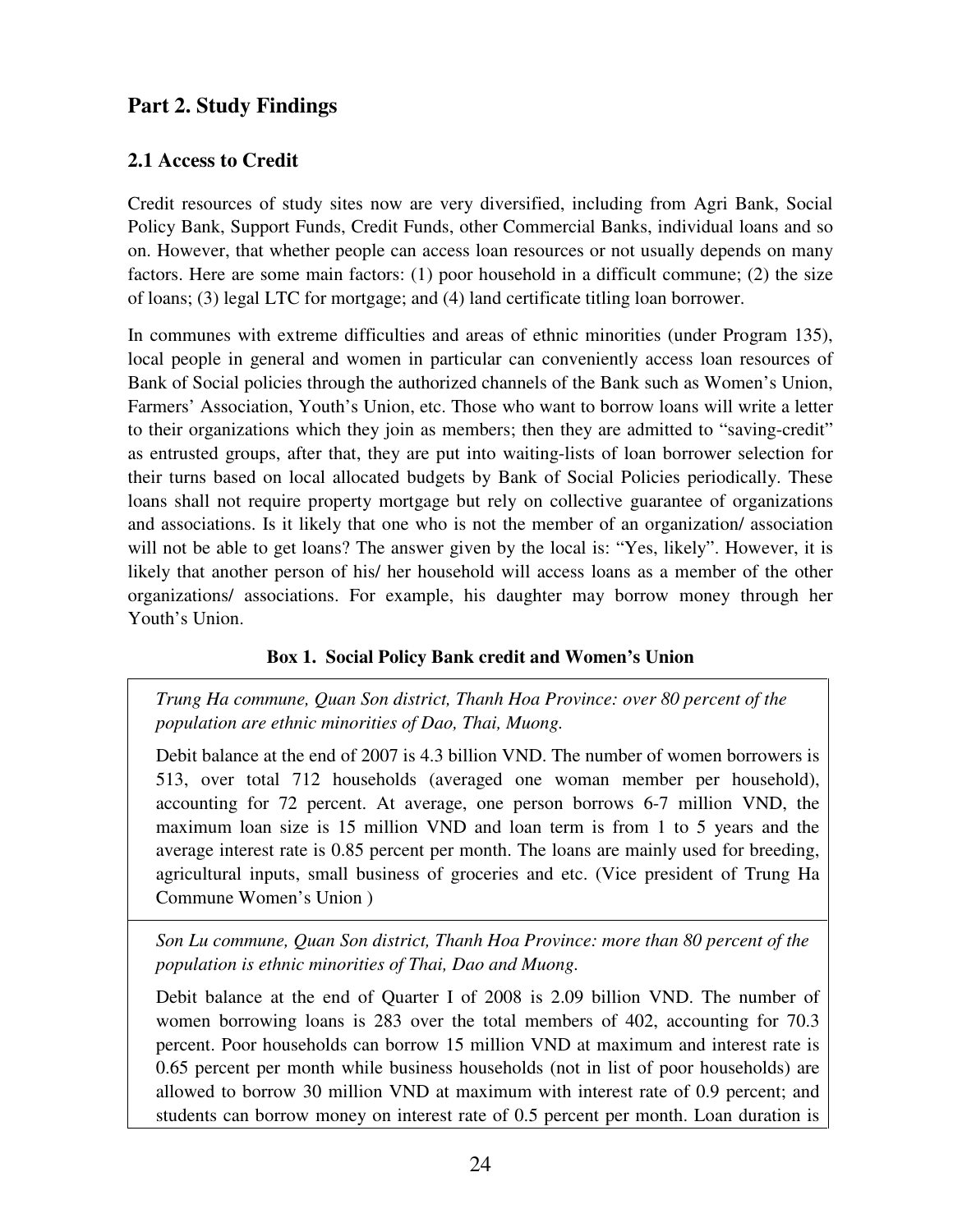from 3 to 5 years at average. Most reasons of borrowing loans are to raise buffalos, cows, chicken, ducks and etc. or to trade agricultural inputs (Vice president of Son Lu Commune Women's Union).

#### *Vietnam Women's Union*

Debit balances all over the country by May 2008 sums up 14,000 billion VND; 2.2 million women are provided with loans, accounting for 17 percent of total 13 million members (Deputy Chief of Social and Family Department, Vietnam Women's Union).

Despite having to sign in waiting-lists of borrowing loans, women in communes of difficulties can easily access subsidized loan sources of Bank of Social Policies through its authorized organizations such as Women's Unions or others. Here are the advantages of this scheme: simple procedures, no mortgage assets, high possibility of acceptance, low interest rate, especially experience and information sharing, training courses and interest payment support by others through women's saving and credit groups.

As for women who are living outside communes of difficulties, or are not in poor households list, or have demands to borrow large size loan, they will not have such advantages. Non-poor women (including nearly poor) mainly access loan sources of such commercial banks as Bank of Agricultural and Rural Development, Bank of Investment and Development, or Commercial and Industrial Bank, etc.

Under the policies of Bank of Agricultural and Rural Development at local (Khoai Chau district, Hung Yen province), production households can borrow up to 30 million VND, farming households can borrow up to 50 million VND without mortgage. However, borrowers have to submit their business plans with high feasibility which the Bank shall appraise before lending them. In practice, this happened in the period of 2003- 2004. To avoid risks of loan, the Bank does not allow for borrowing loans under these policies after 2004. In other areas, local people in general have to meet the conditions of property mortgage.

The number of female borrowers of Bank of Agricultural and Rural Development through the authorized women's associations all over the country is 620,000 people by April 2008. To borrow authorized loans, women are required to send the Bank their Land right certificates or confirm letters of Communal People's Committee saying that there are no disputes on their land (in case of no land certificates). This, in fact, is considered as a type of land rights mortgage (Interview Representative of Vietnam Women's Union, 2008).

In three study provinces, land property is the most valuable among local people's assets. Few residents own other assets (for example, machines, production equipment, cars, ships, barges, etc.) which may be of higher values than or the same values as land property. Therefore, land property is the best for mortgage to borrow loans for household economy development.

Under the existing regulations of law (Land Law 2003 and its enforcement guidelines), the subjects who are allowed to mortgage their land use rights to borrow loans include: (1)Households and individuals using agricultural land which the State does not impose land tax, other kinds of land allocated by the State with land tax paying, land received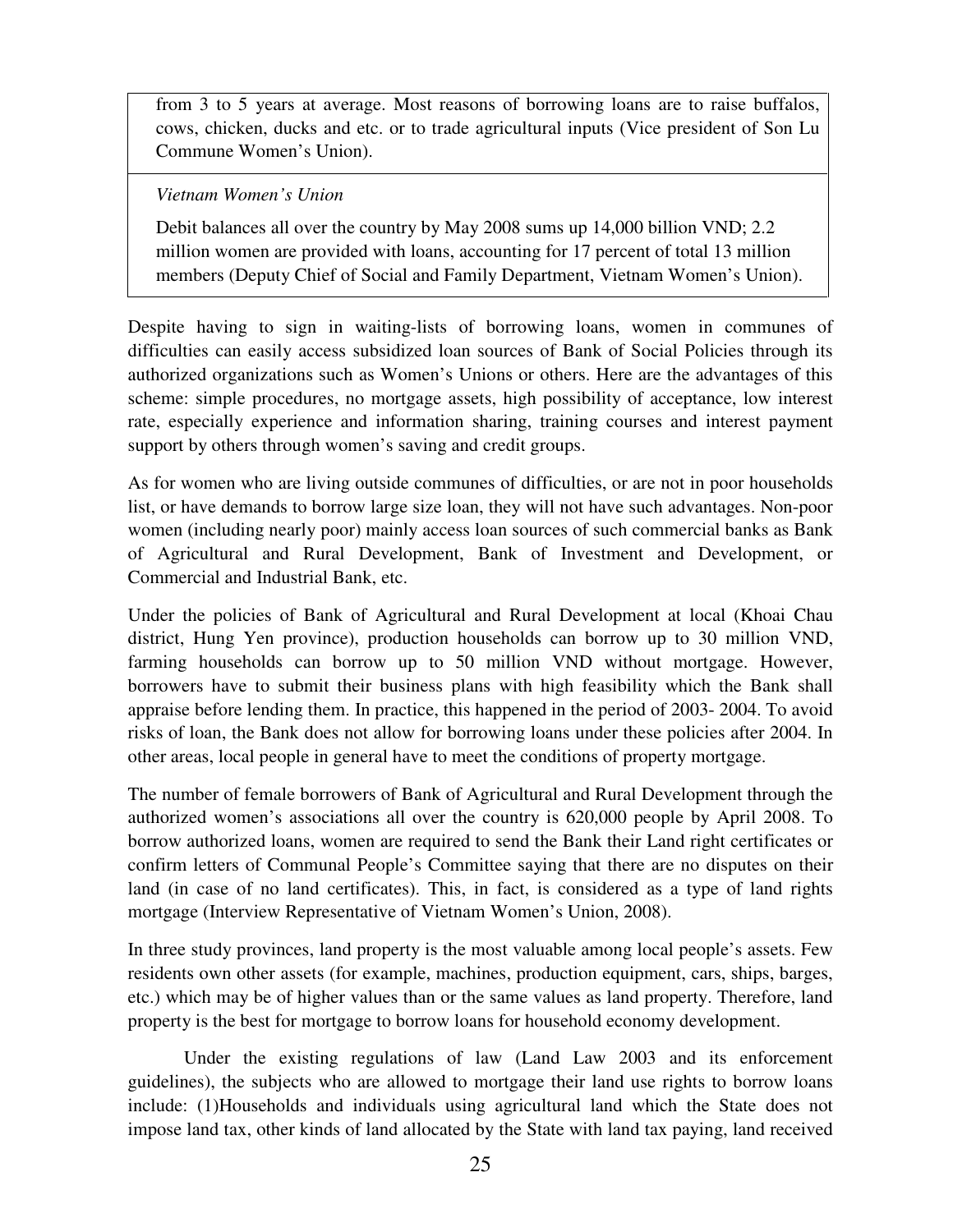by transfer, inheritance, gifting or leased land from the State before the date of July 1, 2004 with leasing costs paid for the whole lease duration or for many years while paid lease duration is at least 5 years left; (2) Households or individuals, who use land leased by the State but lease cost is paid yearly, can mortgage by their assets attached to the leased-land.

At present, the people have land use rights to 2 main types of land, i.e, agricultural land allocated by the State without paying land taxes and residential land in the form of inheritance, transfer practices or allocated by the state with land tax paying (residential land compensated by the State or land allocated by the State with paying taxes upon land acquisition). These types of land can be used for mortgage to borrow loans, together with satisfying the other conditions under law regulations.

The condition of mortgaging land use rights to borrow loans from banks is that borrowers must own Land Use Rights Certificates. However, not all types of land are accepted by banks. For example, in the areas nearing Hung Yen city, many households with land use rights to annual crop land are refused to borrow loans by banks since the land lies in the construction planning of public works (the planning has lasted many years). In Quan Son district, forest land and annual crop land are not accepted to mortgage due to their low values. Meanwhile, residential land in the center areas of the district or near high ways are surely accepted by banks to mortgage for borrowing loans.

The percentage of those borrowing loan by mortgaging LTCs is different among regions and areas, between rural and urban areas. According to the survey results, in Khanh Hoa, the rate of households mortgaging LTCs to borrow loans is 32 percent of total interviewees, in Tien Giang is 47 percent and there are 74 percent of households in Hung Yen willing of mortgaging LTCs for bank loans. Total loan borrowed through mortgaging land use rights is rather big. For example, in Khoai Chau district, Hung Yen province where 29,000 households are issued with LTCs, Bank of Agricultural and Rural Development of the district has received LTCs mortgaged for bank loans with total debit balance of 240 billion VND (at the time of the surveys, December 2007), accounting for 60 percent of total debit balances of mortgage loans of 402 billion VND.

Among those who have mortgaged land use rights for bank loans, the rate of households owning LTCs with single title is higher than the rate of ones owning LTCs with co-titles, 46.9 percent and 37.5 percent accordingly (Table 2). This can be explained that LTCs with co-titles have been issued recently with much less quantity than that of LTCs with single titles which have been issued earlier.

|              |    | Single-title LTCs |    | <b>Joint LTCs</b> |
|--------------|----|-------------------|----|-------------------|
|              | N  | <b>Percent</b>    | N  | Percent           |
| Ever used    | 45 | 46.9              | 45 | 37.5              |
| Not used yet | 51 | 53.1              | 75 | 62.5              |

**Table 2. Rate of households using LTCs for bank loans**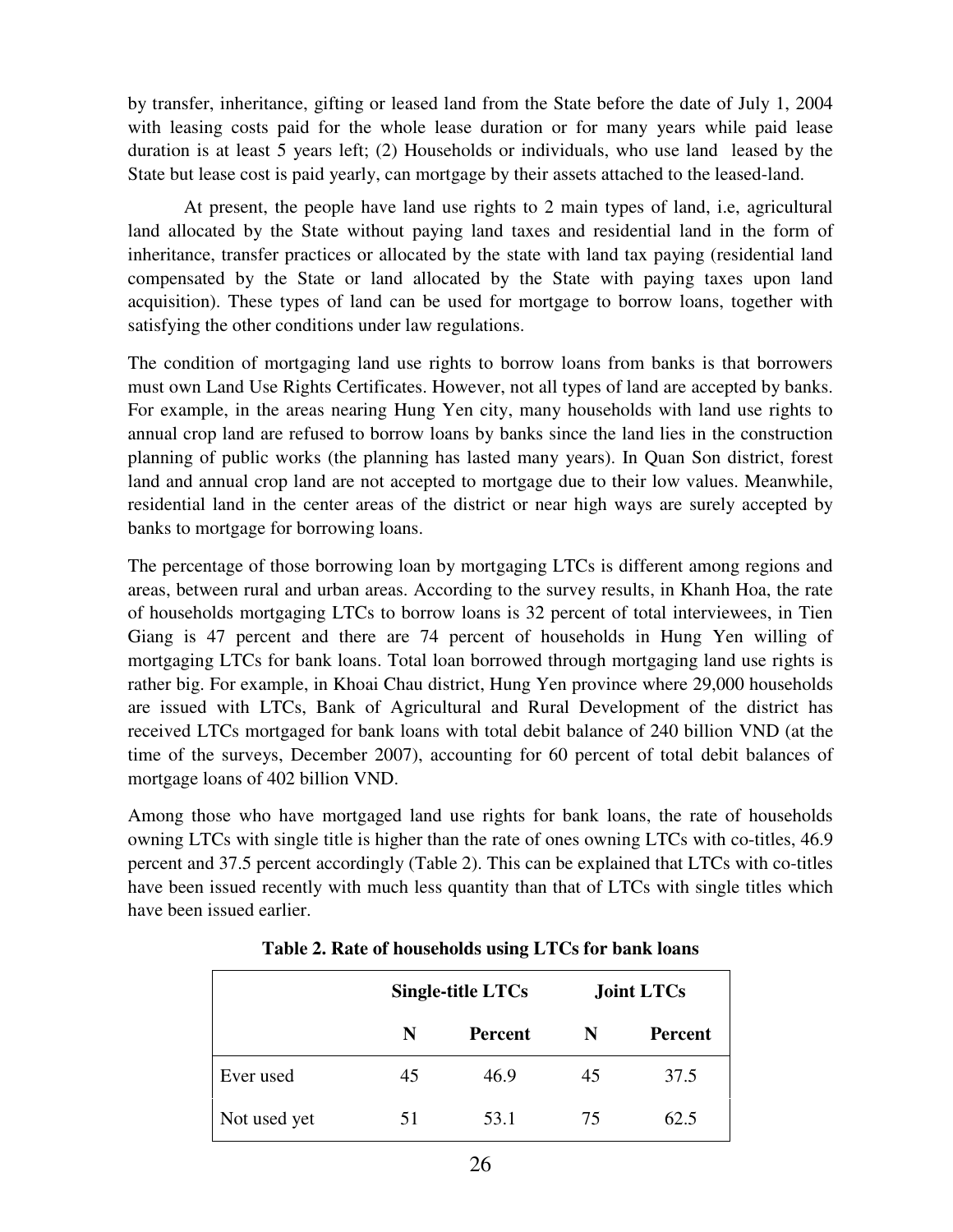| Total<br>120<br>100<br>96 | 100 <sub>1</sub> |
|---------------------------|------------------|
|---------------------------|------------------|

As shown in the table 2, a large number of households do not mortgage LTCs to borrow loans from banks. The reasons given by interviewees are as follows: No demands on capital loans; No feasible business plans; Loans of other sources (such as Social Policy Bank, entrusted groups, and Funds for Poverty Eradication); and land use rights are not eligible for loan.

The surveys show that some people borrow money from private or individual sources. However, LTCs are not accepted for mortgage by these private/ individual lenders. The reason is that they face many difficulties in liquidating land to take their money back in case that loan borrowers can not settle their debts. In fact, however, in some of pawnbroker's and in unofficial loaning centers, LTCs are still being used to mortgage for loans. In circumstances like these, loans are often in urgent need to meet borrower's pressing cash requirements for heath treatment, school fees, etc. and not excluding some cases where LTCs are mortgaged for loans to gamble.

To get loans by mortgaging LTCs, borrowers are required by banks to follow the procedures and sequences and mortgage registration under law, which is stated in Article 130 of 2003 Land Law as below:

(i) Registration profiles regarding LTCs mortgage consist of contracts of mortgaging land use rights and land certificates. The profiles are sent to land registration agencies; in case mortgagers are households or individuals living in hamlets, they should send the profiles to People's Committee of the communes where land is registered for confirmation (local residents and no land dispute) and then People's Committee will send profiles to land registration agencies.

Contracts of mortgaging land use rights, in general, shall be certified by a notary public's office of the State. Meanwhile, contracts of mortgaging land use rights of a household or an individual shall be either certified by a state notary public's office or by People's Committee of the communes, wards or towns where land is registered;

(ii) Within 5 working days starting the date of signing credit contracts, mortgagers of land use rights shall submit the mortgage registration profiles under Clause (a) of this Article;

(iii) Within 5 working days starting the date of receiving proper profiles, land registration agencies shall process the mortgage registration and record it in land books and land certificates; and then return the certificates to mortgagees/ guarantees.

Accordingly, under the law regulations, there are no differences in the procedures and sequences of mortgaging land use rights through LTCs titling the household head (with single title) and ones titling the husband and wife (with co-titles).

However, the study results show that there are differences in accessing loan sources in reality when mortgaging LTCs with name of household head and ones with names of the husband and wife.

Differences are shown in the following points: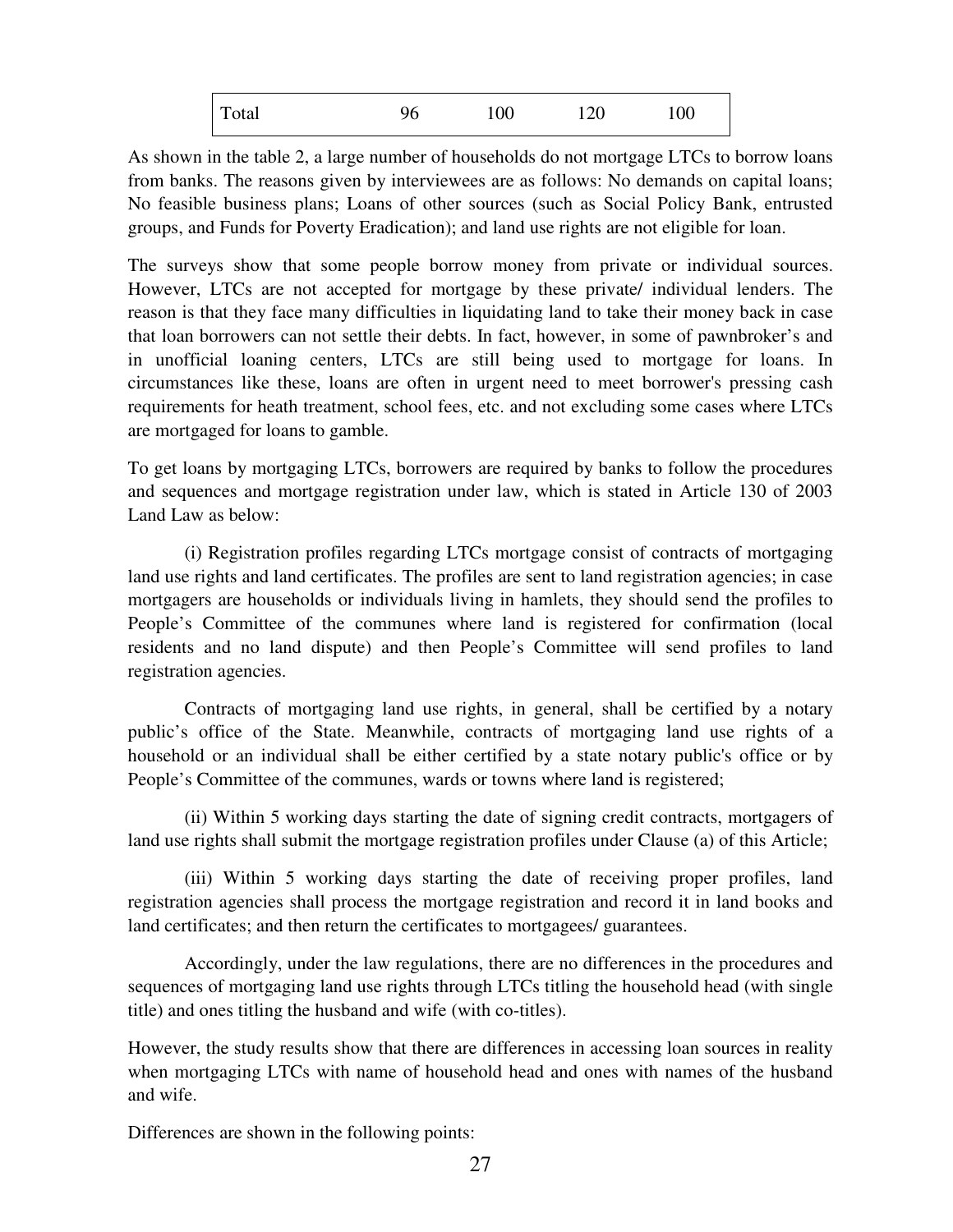#### *Time taken to process procedures*

*For loan borrowers,* it takes less time to process the procedures of mortgaging LTCs titling the husband and wife than that of LTCs titling the household head.

As for LTCs titling the household head, all the other members of the household (older than 15 years old) shall sign their names in mortgage profiles. It is due to the bank's application of the Article 109, Clause 2 of Civil Law to loaning activities based on mortgaging land use rights: "For production material assets and valued common property of the household, there should be agreements of the household members who are older than 15 years old on determination them; for other common property, it is also essential to get agreements of the majority of household members older than 15 years old".

Meanwhile, there are no clear, specific and measurable criteria of a household (what is a household and who are its members?). In Article 106 of Civil Law, a household is stated: "A household in which its members have common property and all together contribute to economic activities of agriculture, forestry and fishery development or other legal business activities shall be the subject of civil relations in the fields mentioned herein".

To strengthen "the security", the banks, in addition, apply the law regulations regarding household residential registration: "An individual's residential address is the place where he/she inhabits regularly." (Article 52, Civil Law) and "Residential registration is defined that a citizen registers his/ her residential address in mandated registration agencies and then the registration agencies shall process procedures to issue residential certificate" (Article 18, Law on residence, 2006). Therefore, many banks require all people whose names appear in household registration books to sign in the profiles of mortgaging land use rights for bank loans in case of LTCs titling the household head.

In reality, a household member's number and the names of the members registered in Land certificate may not the same as in the household registration book. Household registration books are used to record all changes in the number of household members in details. For example, one member of a household dies, a child is born, a member is married and move out (or move in) causing the plus or minus the total existing members or a member goes abroad for study or work, etc. For other cases, some households have nieces, nephews or relatives from the countryside coming to live with them and registering into their household registration book. For all these cases, the procedures of borrowing loans require to have all these people signed in the borrowing papers. For the households whose members go far away for study or work but their names are still in household registration book, it is rather complicated and takes time to collect all member's signatures.

For banks, they can save time as well. There are also differences in the way of appraising and identifying which members of the household to get them sign in the mortgage profile among banks. Take Bank of Agricultural and Rural Development of Quan Son district, Thanh Hoa as an example, the Bank has local authorities (communal people's committees) clarify those whose names are in household registration books but they are not members of the household and later on spare their signatures (they are not forced to sign in mortgage profiles). That takes not only banks themselves much time but related parties (such as communal people's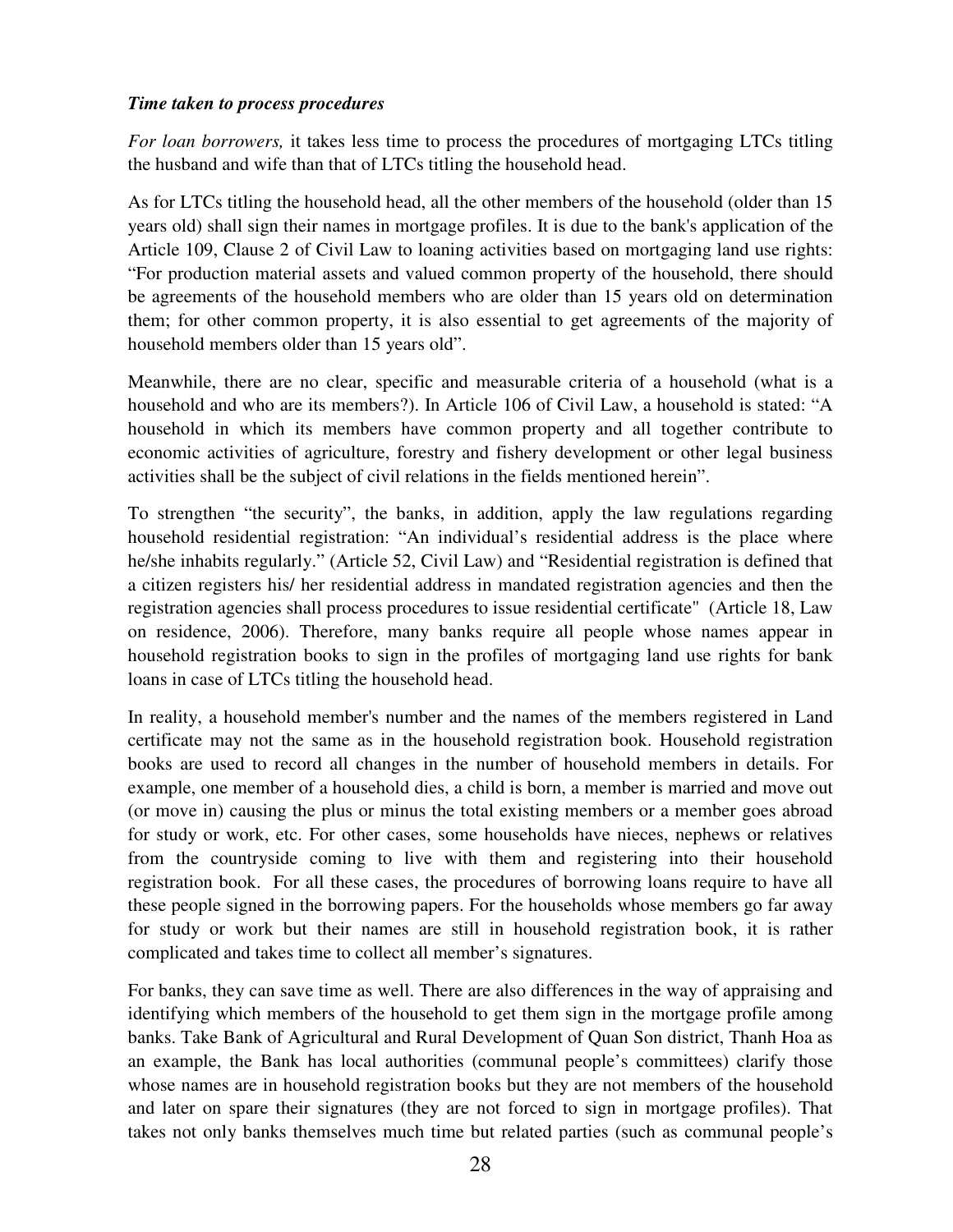committees) also. However, these procedures are no longer necessary for LTCs titling husband and wife.

Therefore, it is more convenient and time-saving to use LTCs titling the husband and wife under the Land Law 2003. The reason is that the number of people who have to sign in loan documents is only two (i.e. husband and wife), not based on household registration books. All papers required to borrow loans are record certifications by local authorities (at communal level) or marrige certificates and personal identifications.

#### *Both wife and husband can do transactions with banks*

Not only the household head but either head's wife or husband could carry out bank transactions with LTCs titling the husband and wife, which is more convenient for borrowers, especially women, than with single-titled Land Certificates.

As for LTCs titling the household head, it is required by banks that the household head himself shall come to receive loans and land use rights certificates returned by banks in case of debts settlement. In the case where the title holder in LTCs is far away (absent from home), all the loan procedures cannot be processed unless the title holder grants the authority to another household member and the other members come to an agreement on this. In practice these procedures are rather complicated and not all people, especially in rural areas, are aware of and know how to follow these.

Local people, both male and female, emphasized the advantages of LTCs with co-titles since anyone (either husband or wife) could make bank transactions, which is different from the transactions with single-titled land certificates. "As the husband is the single title holder in land certificates, he himself shall work with banks all the times, both coming to the bank to receive money and return money and come to withdraw LTC from loan profiles as well. Meanwhile, the wife shall not be replaced for her husband to do such things. Therefore, LTCs with co-titles have more advantages, either husband or wife can make the transactions" (Male's focus group discussion, Quang Thanh Commune, Thanh Hoa City).

The males who usually hold titles of LTCs as household heads have spoken out the disadvantages of LTCs with single titles under the regulations of the banks. The case herein is an example: the husband who holds the title of the land certificate mortgaged for bank loans goes away for long time and the wife has to pay for the bank loans; but she has no rights to taking back the land certificate from the bank as her name does not appear in the land certificate. She has raised her inquiries on this and the bank says that land is great property which is highly likely to cause disputes, so LTCs shall surely be returned only to title-holders (Male's focus group discussion, Quang Thanh commune, Thanh Hoa city).

Among those who have ever used co-titling LTCs for bank loans and bank transactions, the majority (91.3 percent) say that is convenient. The figure for those who have used single land titling certificates is 67 percent (Table 3). None of the first group says the use of co-titling land certificates is not convenient while 32.3 percent of the second group do so.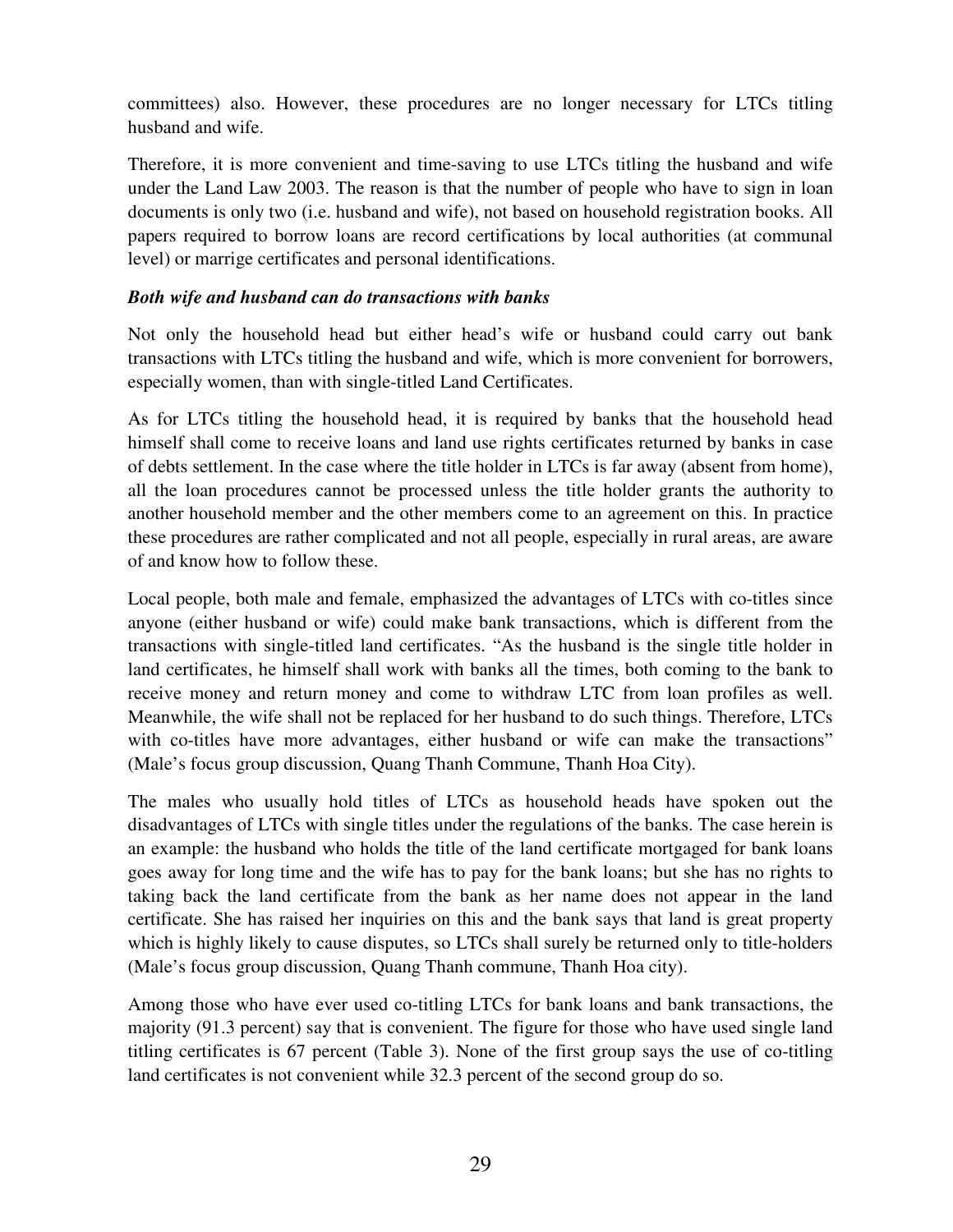|          |    | Use co-titled certificates<br>for loan is convenient |    | Use single-titled certificates<br>for loan is convenient |
|----------|----|------------------------------------------------------|----|----------------------------------------------------------|
|          | N  | percent                                              | N  | percent                                                  |
| Agreed   | 33 | 91.7                                                 | 40 | 67                                                       |
| Do not   |    |                                                      | 19 | 32.3                                                     |
| No ideas | 3  | 8.3                                                  |    |                                                          |
| Total    | 36 | 100                                                  | 59 | 100                                                      |

**Table 3. Opinions on the use of two types of LTCs**

In summary, from legal viewpoints, women (and their husbands) have less difficulty in procedures and formalities of borrowing bank loans through Land Certificates titling the husband and wife. The practice of reducing the number of people signing in loan profiles and allowing either of the two titleholders to carry out transactions could help households with saving their time and energy and enhancing their abilities to access loan sources more quickly, creating favorable conditions to both male and female.

*Moreover, with* co-titled land certificates, female (or male) can directly borrow loans without the conditions of authority or guaranty, which is different from loaning through Land Certificates titling the household head.

As mention above, in many cases, loan borrowers' names are not registered in Land certificates, so they have to be authorized by the titleholder with the other household members' agreement in a written form of family meeting minutes. Many women, especially those living in rural or at the edge of cities, have no chances to know and to understand these bank's and security transactions regulations thoroughly. Besides, they have no time and transaction experience. Therefore, it is almost impossible for them to process these procedures and formalities so that they can borrow loans from banks using land certificates. In some other cases where they could complete all bank procedures, it is hardly likely that they are accepted to get loans by banks.

## *Higher possibility of borrowing loans*

In case of LTCs titling husband only, wife seems to have no likelihood to borrow loans directly from banks by herself though her husband has signed in loan profiles already. In some other cases that they could complete all bank procedures, it is hardly likely that they are accepted to get loans by banks.

#### **Box 2. No titles mean no loans, titles means to have rights to loans**

*Inquiries by Ms. TTD, 56 years old, a bakery's' owner, Ba Dinh ward, Thanh Hoa city.* My family has a LTC. It is residential land that we are gifted by his parents with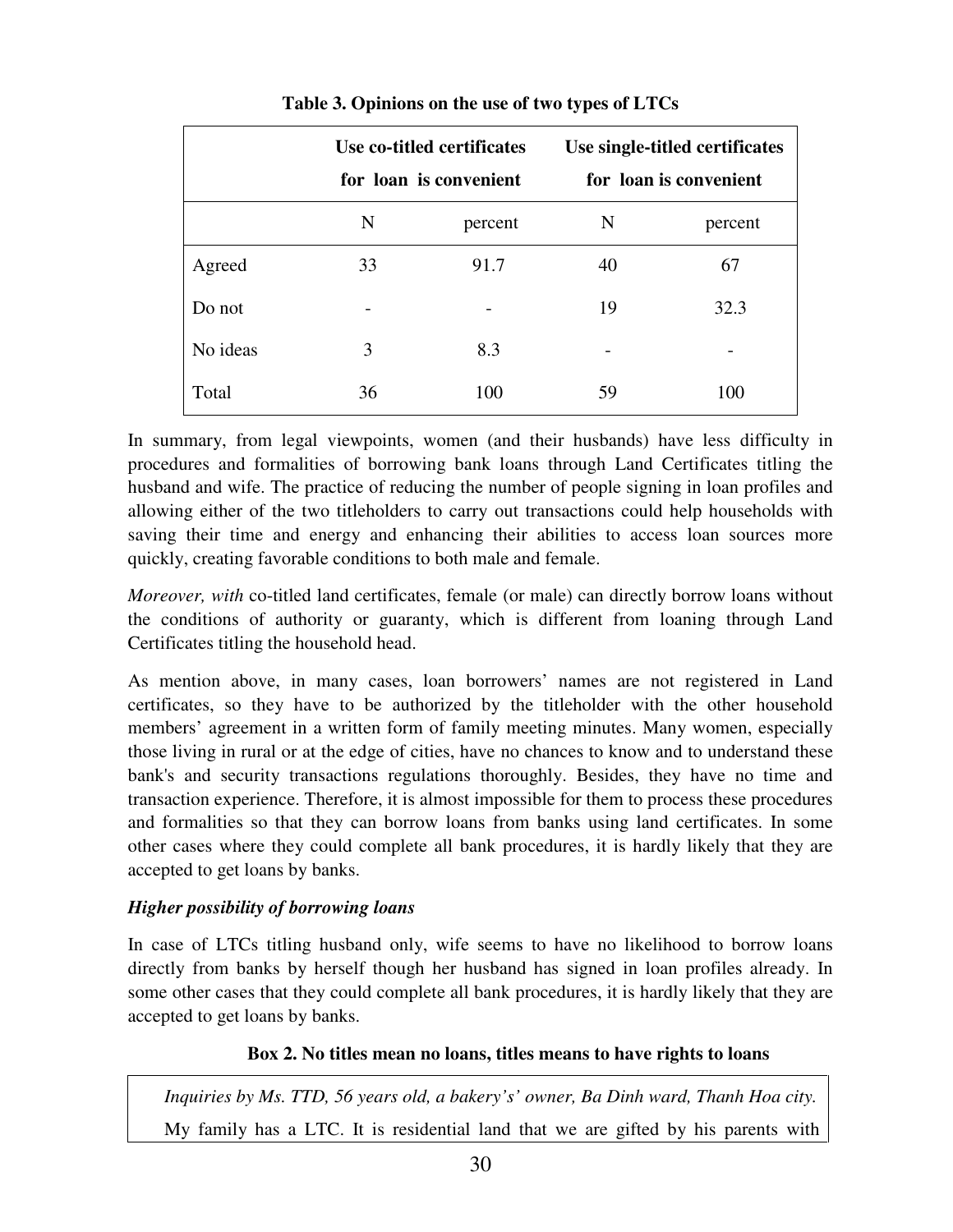certificate titling my husband's name. I myself follow registration procedures and pay for issuance of land certificates. But, when I come to receive it in registration office of the precinct, they could not find certificates titling my name. It turned out that the LTCs titles my husband's name alone. Back home, I asked my husband "why do you register your name alone in land titles?" but I then forget about this. Last March, due to extension of the bakery, I had to come to the bank for borrowing some more money. Some people in the bank say that I might not the wife of the land titleholder since my name does not appear in the certificate. They seem to think that I steal my husband's property certificate to mortgage for loans. I have got annoyed many times when being asked the question "why the land certificate titles the husband's name alone while the residential land is joint property of the husband and wife?" I said to my husband: "You're the land titleholder, you're to come to the bank for borrowing money" but he did not. I have to come back the bank once more. Finally, the Bank of Agricultural and Rural Development did send some officers come to check our business plan and our land parcel, but they said to me that the Bank has been out of money. In my opinion, they may be afraid to lend money because the land certificate is registered with my husband's name alone. Meanwhile, they have come three times and my husband has agreed to sign in loaning profiles already. I still wonder whether the Bank is out of money or they refuse us to borrow loans because of the land certificate.

#### **Land titling means to have rights to loans**

The story about Mrs. Nguyen Thi C. is a different example. At the age of 28, she has got 2 children and presently she and her husband run an oil-paint dealer and own a lorry for hire in Hung Yen city. Their residential land is gifted by the husband's parents and lately they are issued with Land certificate titling the husband and wife. At present, they are using it as collateral for bank loans of 200 million VND. She said about differences between certificate titling her husband alone and certificate titling her husband and herself: "...without my name in land certificate, I feel to have no benefits and no rights since my husband alone has rights to deciding to do this or not to do that. Even that he does not allow me to do this or that. It means that my husband alone has rights to the capital. But now, my name appears in land certificate, so I have rights to loans…"

In addition, joint-title LTCs give business or farming households more opportunities to borrow loans by mortgage than single-titled certificates. In case that either of land titleholders (husband or wife) is refused by banks to borrow loans due to such reasons as the old age, weakness or working capacity limit, the other is hardly possible to be accepted to directly borrow loans. However, in case that both the husband and wife hold titles in land certificates, it is highly likely that banks will accept loan contracts when considering the other's working capacity (Male's focus group discussion, Quang Thanh commune, Thanh Hoa city).

Similarly, as for LTCs titling an individual who might die unexpectedly, his/ her spouse is not accepted to mortgage land use rights to borrow loans if inheritance procedures are not processed. As for land certificates titling the husband and wife, under law regulations, a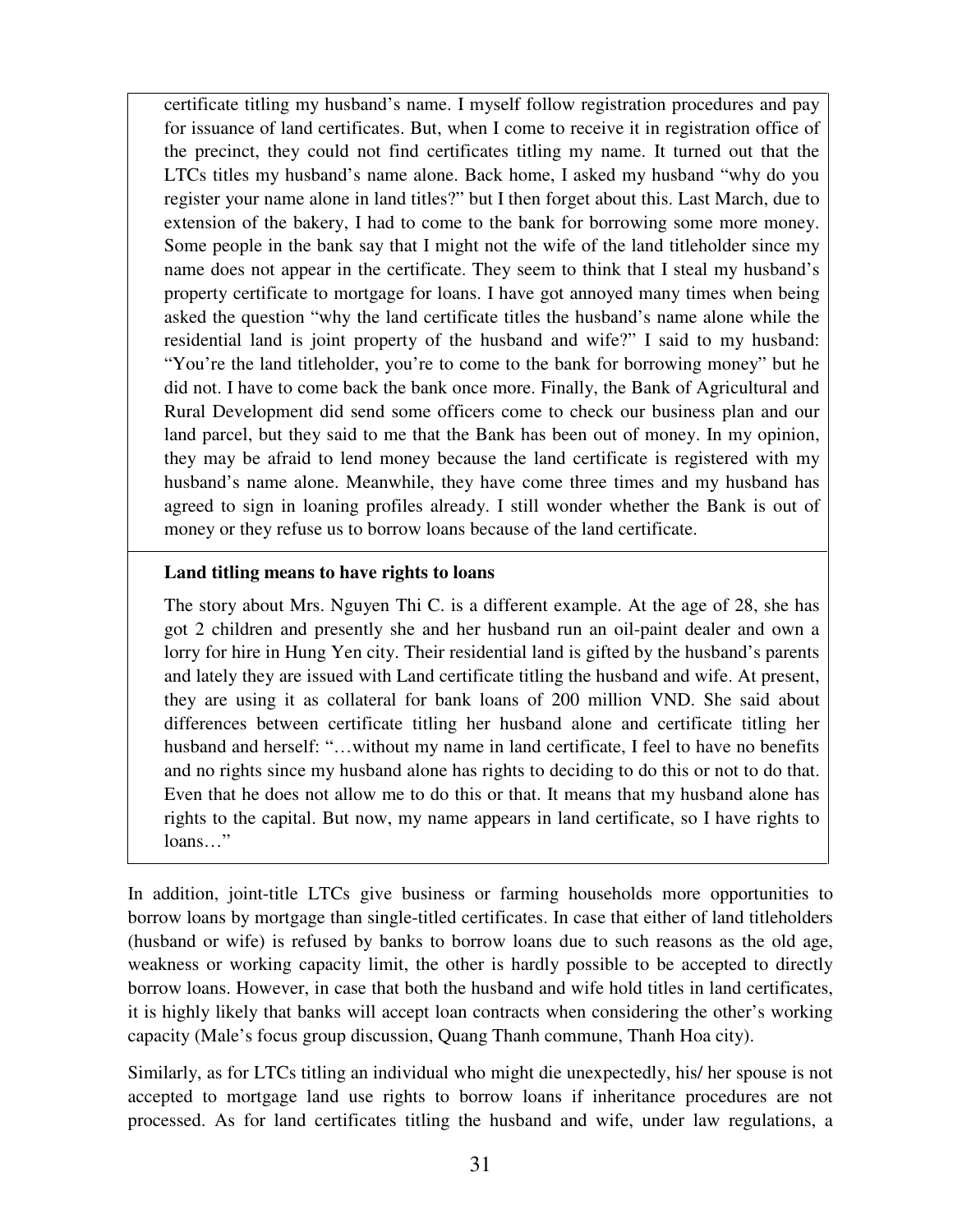spouse (husband or wife) can represent to borrow loans with the authority paper. In case of LTCs titling the husband and wife and a spouse might die, the other could mortgage it for bank loans, providing that the inheritor shall sign in loan profiles.

### *Giving convenience to banks in appraising and supervising loan profiles*

The representatives of many banks highly appreciate LTCs titling the husband and wife and believe that these certificates could facilitate the banks in the process of checking, supervising and appraising loan profiles. Here are some points:

First and foremost, it is convenient to closely check land property since the husband and wife as borrower and the principal inheritor hold titles in the mortgaged certificate. Secondly, reliability is increased, risks could be controlled to resolve, limiting avoidance of loan duties since both of land titleholders sign in loan profiles, making land sales by order of the court easier (if any). Thirdly, it is more convenient to settle all potential matters, for example, in case the husband has a serious disease or he goes away for long time, the land-titled wife can act as a legal representative. Meanwhile, as for single titled certificates, it is required that the authorized paper shall be submitted to banks and the banks shall clarify whether the paper is legal or not, which causes more paper procedures and takes much more time. (Bank of Agricultural and Rural Development of Khoai Chau, Bank of Social Policies of Quan Son district and other banks).

Others say that LTCs including single-titled ones and joint ones are the same to banks. The banks just take business plans, type of land use rights and borrower records (reliable or not) in accounts. Nevertheless, they also agree that LTCs titling the husband and wife bring people more advantages when processing the procedures (Bank of Social Policies of Hung Yen town). All the options above show that in practice, acceptance of loan profiles through mortgaging LTCs titling the household head or titling the husband and wife depends on regulations and specific procedures of the bank as well as perceptions of bank officers. However, LTCs titling the husband and wife, obviously, have more opportunities to be accepted by banks than those titling the household head alone.

It is noted that women's difficulties in accessing bank loans are not due to land titling in Land Tenure Certificates alone. Other reasons can be listed here: people have lack of information on loan procedures, or bank procedures are too complicated, or bank officials have not guided them appropriately and explained them in details, or there remain patriarchal perceptions, or all factors mentioned herein.

It is obviously seen that there is a big gap between people's knowledge and law regulations regarding Land titling the household head (single titles). Under law regulations, headed titleholders are just the legal representatives to title land but they are not the only ones owning land use rights. However, most of people including male and female think that titleholders in LTCs are legal land users who own the all rights to make any decisions. Accordingly, the husband (or the titleholder in LTCs) has more rights than the wife (whose name does not appear in LTCs). In fact, single-titled land certificates, in the traditional and gender stereotyped context as well as female's and male's lack of legal information, are seen as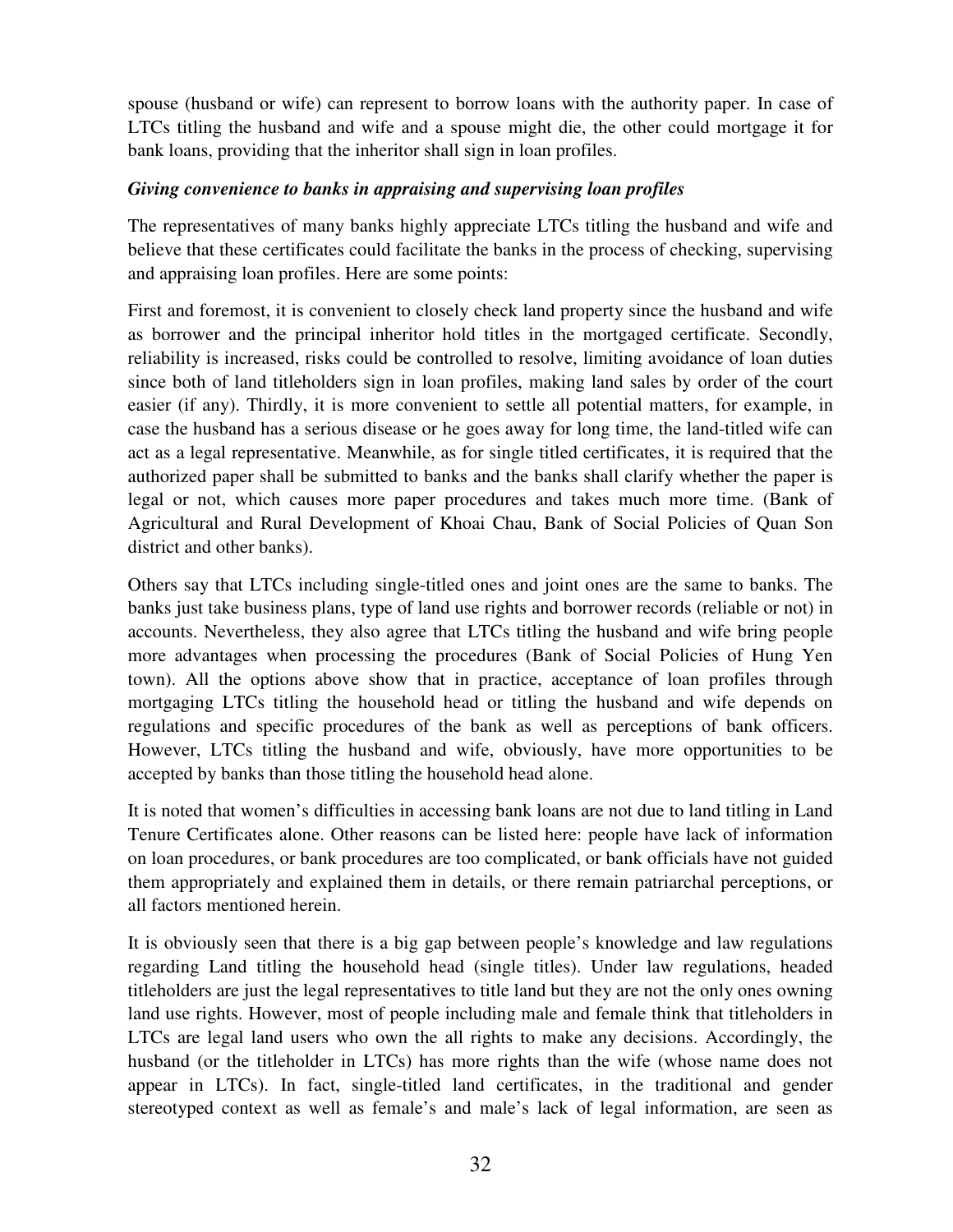evidences of male-headed households' rights and powers in borrowing loans to economic development, which hinders women's rights to accessing loans.

In summary, borrowing loans through mortgaging land use rights is a high need among nonpoverty households as well as farm and business households whose activities often require big size of loans. However, it is not with land certificate alone that they can be accepted to mortgage for loans. This, in fact, depends on type of land that the banks receive as collateral. In practice, areas of communal centers, towns and urban nearing have more likelihood to be accepted to mortgage than rural areas; residential land than agricultural and forestry land because of having higher value. Accordingly, people who live in rural and remote areas (which are not in the list of poor communes) and want to borrow a bigger size of loan (over 50 million VND) cannot access loans through entrusted groups and they also have less opportunities to borrow loans by land right mortgage.

LTCs titling the husband and wife have positive influences on bank loaning in terms of bank procedures and women's rights. Regarding bank procedures, mortgaging joint-titled LTCs for bank loans helps save time and energy, reduce administrative papers and get higher possibilities to be accepted. During the loan duration (from getting and using loans to returning them and taking LTCs back), either the husband or wife can make transactions directly with banks, which brings more advantages to households.

LTCs titling the husband and wife have created favorable conditions for women who are not household heads to directly and actively borrow bank loans through mortgaging land use rights without requirements enclosed.

The banks say that compared to LTCs titling the household head, LTCs titling the wife and husband have more advantages, i.e. saving time to verify authority papers, reducing possible disputes in settlement.

Difficulties are faced by women in borrowing loans through mortgaging household headtitled land certificates, which, in fact, comes from lack of legal clarity in issuing LTCs under the 1993 Land Law and from the way banks accept these certificates. Besides, difficulties come from the existing conceptions of male chauvinism and gender preconception of male and female among families at present.

## **2.2 Investment opportunities and outcomes**

Investment opportunities come when male and female can mortgage their land use rights for bank loans to invest into economic development. About 42.6 percent of respondents say that they have ever used LTCs for investment purposes, including borrowing loans, stakeholder share, etc. In fact, LTCs are mainly mortgaged to borrow loans for business, agricultural production, and husbandry at household level. In addition, they are sometimes used to lease land or as capital contribution to a business. All these cases are considered as using land rights for investment.

To assess investment opportunities among different groups, the following is the rate of households divided in terms of use land rights (according to different occupation groups) and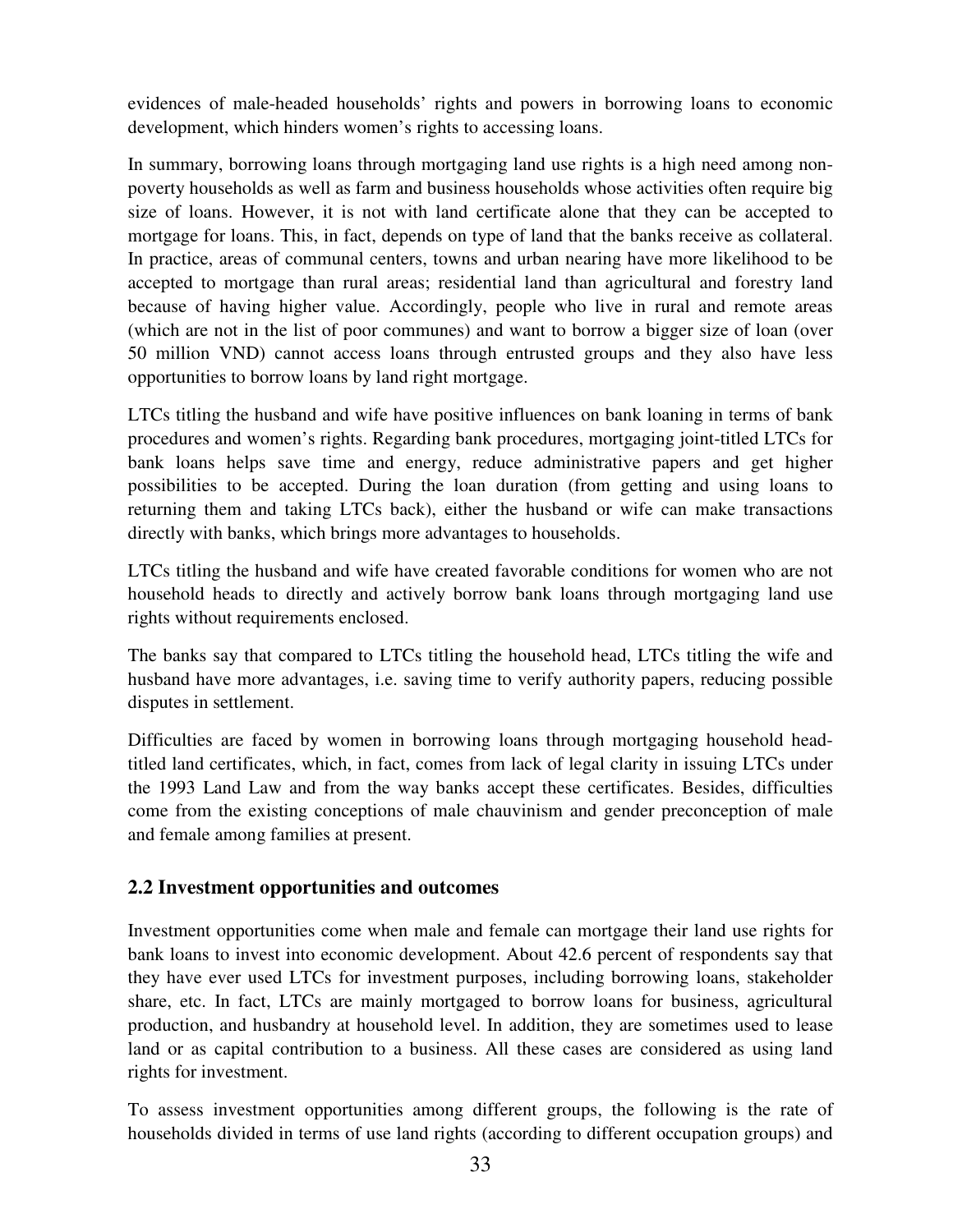types of land certificates (single titles or joint titles). Then, investment inputs of each group and results of paying interest and returning loans will be taken in account.

## *High possibility to use LTC2 in non-agricultural sectors*

Below we will look at the using rate of land rights for investment by sector, by type of LTCs and then their investment outcomes and rate of loan paying back.

Respondents from different sectors have different rates of using land rights to invest into business. For handicraft and business the rate is 55.6 percent; for agriculture - 32.5 percent and the rate for hired laborers, civil servant and others is 36.5 percent (Figure 1). This shows that impacts of land use rights on people working in non-agriculture sectors are stronger and clearer since they have more opportunities to use land rights to invest in business than those working in agriculture sectors.



**Figure 1. Rate of using of LTCs for investment by sectors (percent)** 

The rate of using LTCs for investment is also different between male and female. In the agriculture sector, 19.2 percent of women and 39.2 percent of men have used land rights for investment. In the handicraft and business, these figures for women are 64 percent and 51.1 percent for men (Table 4).

| Use of LTCs    | Agriculture |      | Handicraft and<br>business |      | Employees and others |      |
|----------------|-------------|------|----------------------------|------|----------------------|------|
|                | Female      | Male | Female                     | Male | Female               | Male |
| Yes            | 19.2        | 39.2 | 64                         | 51.1 | 42.8                 | 33.6 |
| N <sub>o</sub> | 80.8        | 60.8 | 36                         | 48.9 | 37.2                 | 66.7 |
| Total          | 100         | 100  | 100                        | 100  | 100                  | 100  |

**Table 4. Rate of using of LTCs for investment by sector and gender (percent)** 

Why do women working in agricultural sectors hardly use LTCs? It is due to the fact that agriculture land is hardly accepted to mortgage by banks due to its low value. Similarly, the rate of residential land in rural areas accepted by banks is rather low. However, the question is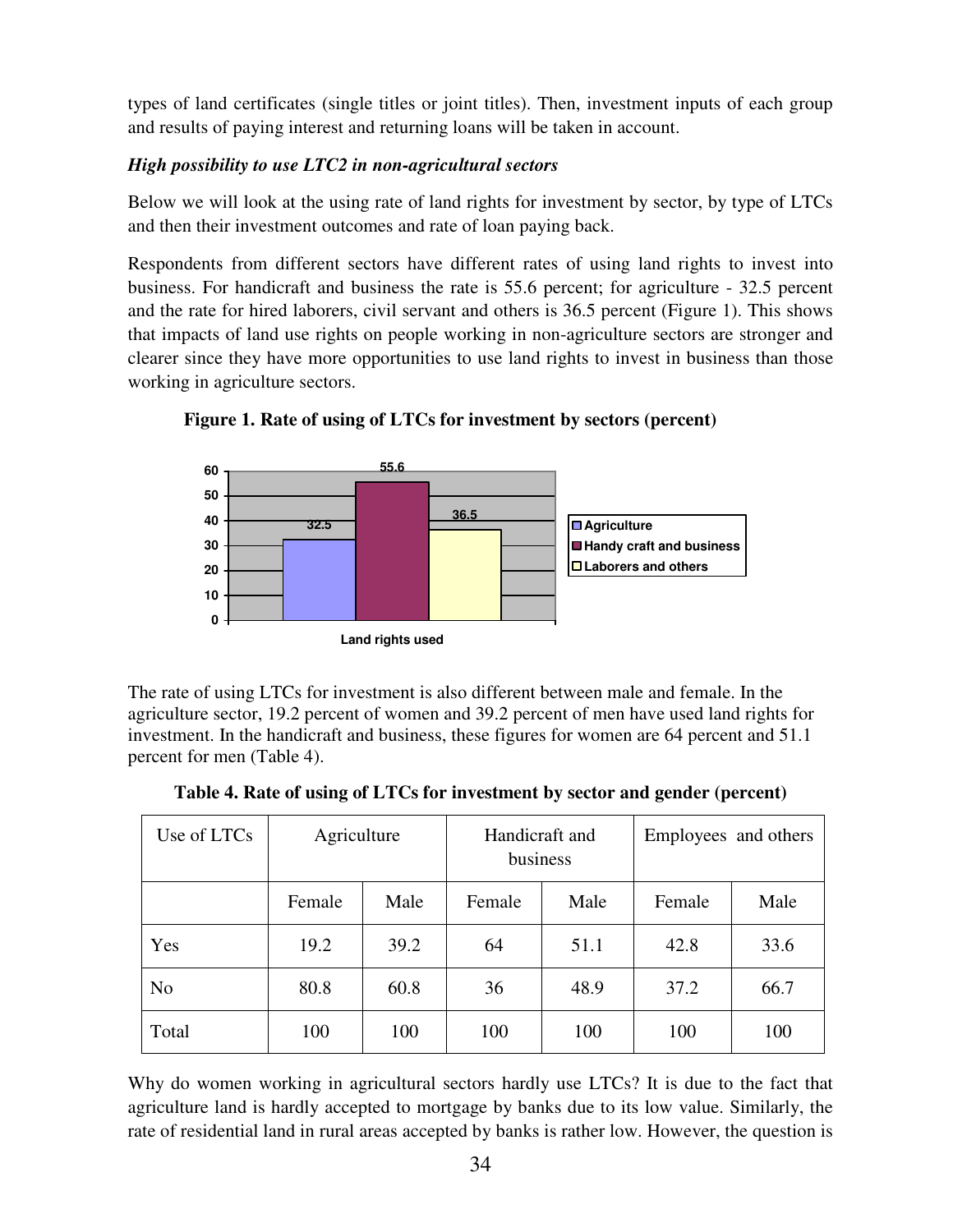why the rate of land rights used by male is higher than by female. Is it due to the fact that LTCs with female titles are less than ones with male titles? This, in fact, is not evidenced by statistics. For example, in agriculture sectors, the rate of joint-title LTCs accounts for 55.1 percent, a bit higher than that of 48.8 percent in business sectors (Table 5).

|                               | Agriculture | Handicraft and<br>business | <b>Employees</b> and<br>others | Average |
|-------------------------------|-------------|----------------------------|--------------------------------|---------|
| Single-titled<br>certificates | 34.6        | 48.8                       | 39                             | 40.8    |
| Joint certificates            | 55.1        | 48.8                       | 51.3                           | 51.5    |
| Both types                    | 10.3        | 3.9                        | 9.8                            | 7.7     |
| N                             | 78          | 77                         | 41                             | 196     |
| Percent                       | 100         | 100                        | 100                            | 100     |

**Table 5. Types of existing LTCs by sector (percent)**

The data above show that using land rights does not depend on land titling alone but on other factors such as type of business, and production and business plans, this is especially truth in business and production sectors. For example, the rate of LTCs used by female in handicraft and business is rather high, accounting for 64 percent (that of male is 51.1 percent) while the rate of joint certificates is 48 percent, lower than in agricultural sectors (55.1 percent).

In rural areas, in the self-sufficient household based production, there are fewer opportunities to use land rights for investment. In this circumstance, LTCs with single titles or joint titles have not yet had impacts on production and business opportunities and outputs. As the respondents say, the most important things to farming households, especially rice production ones, are irrigation and good weather. A male village head talked about using water fields: "...One title or two titles are the same. Rice seedlings will be transplanted providing that there is water. But it is impossible to do if it's too cold like last winter. Water is important, not one or two titles" (Focus group discussion, communal officials of Son Lu, Quan Son district, Thanh Hoa province).

However, for agricultural products producing households, especially specialized ones or ones combining with service and business activities, they are more likely to use land rights. These households are usually in the Mekong river delta, urban nearing and centers of towns, townships and urban areas in general. Due to high likelihood of using land rights for business investment, titling the husband and wife in LTCs has become more important to these groups.

## *Extension of investment opportunities*

To learn more about what investment opportunities that co-titling LTCs would bring to women, it is better to look at what women lose when having no name on land certificates.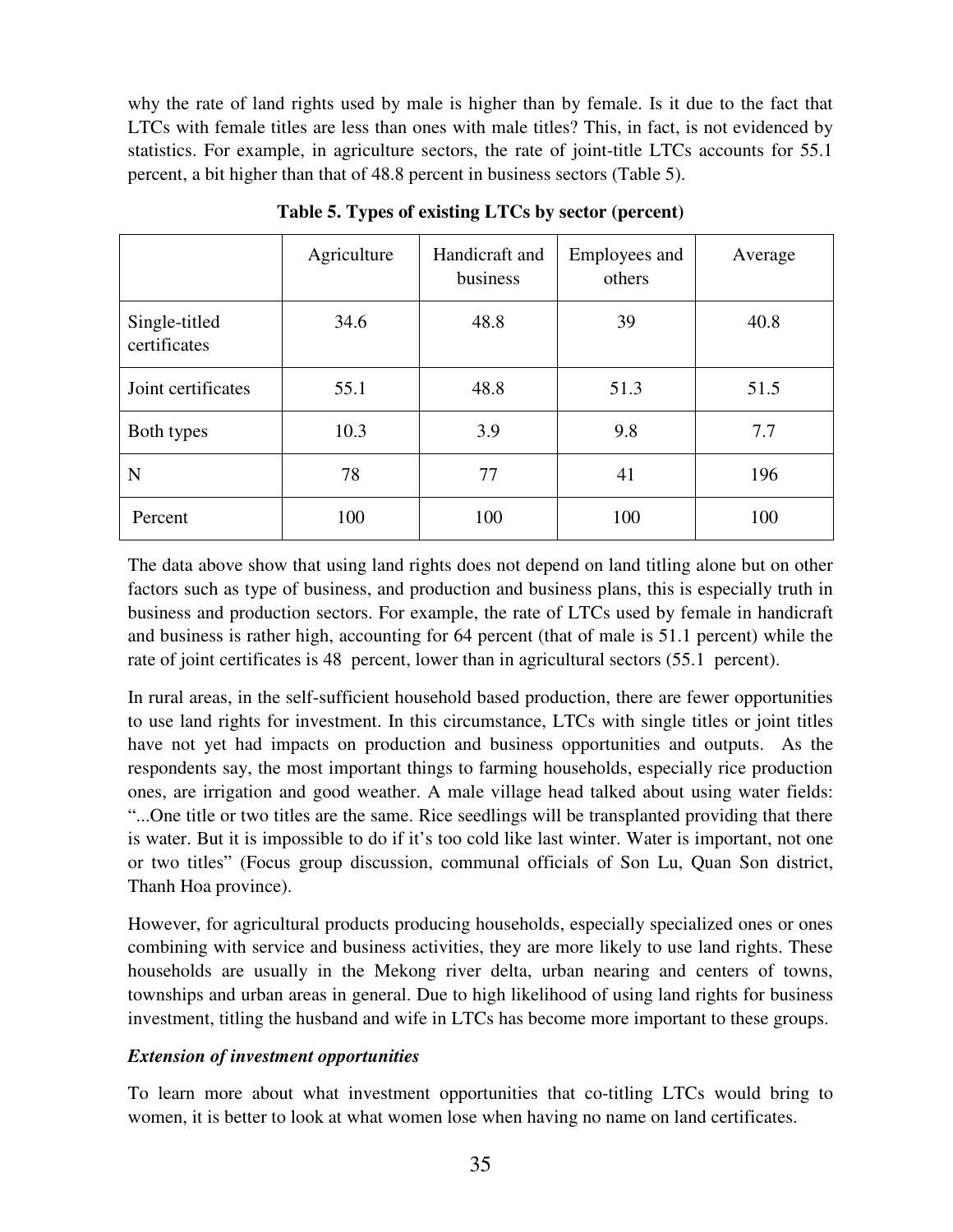#### **Box 3. Lack of capital and not in position to actively manage business**

...I'm trading ceramic bricks and granite tables and chairs and my husband is trading wooden furniture. My family is borrowing bank loans through mortgaging the LTC titling my husband. Without land titles, I have many disadvantages. Firstly, if I want to do what my husband does not want, I cannot do it. If I hold land titles, I will actively do it. For example, if I want to borrow bank loans, I will loan by myself. My husband shares loan with me, no problems at all, but if I hold land joint titles, I will invest more to get higher profits. With more funding, more commodities can be bought during promotion time, thus increasing the profits. [Why can you actively purchase more commodities with titles?] Because we with my husband will have to discuss how much to borrow (how much is for this and how much is for that, etc.). Now, my husband takes the LTCs to the bank for paper work and then brings it home for me to sign in. Signing...yes, but if not, he will think of all sorts of things, stupid. If I hold joint titles, he has to discuss with me first. Now, he tells me to sign, I have to sign. When getting loans from the bank, he will take them all. He gives me some but it's not enough. I have missed my business transactions many times.

*(Mrs. Tran Thi M., 46 years old, in Hung Yen city)* 

## **Box 4. Unable to repair machines, unable to create more jobs and get individual loans**

Not being accepted to borrow bank loans, I cannot do it. If I were accepted to borrow bank loans, I would invest into business. Look, two ice-cream machines are broken down. Now, it costs a great deal of money to repair them. Then, some tables and chairs are bought to set up a booth. This, indeed, requires some money (no one gives credit at all!). At present, there is just enough work for my niece. My in-law sister come to work here but stays free all day. She's getting bored... It's due to the land certificate that brings me prettiness and anger. I'm loan borrower but there is not my name in the land certificate. Interest rate of bank loans is lower but I have to borrow loans from individual lenders with higher interest. Higher but have to accept it...

*(Mrs. To Thi D., 56 years old, 4 children, bakery's owner, loan applicant through mortgaging residual land certificate titling her husband but refused by the bank, Ba Dinh precinct, Thanh Hoa city).* 

Great opportunity that joint-titled LTCs bring to wife is to extend her business scope or diversify commodities in production or business since wife herself can access loan directly with her husband's agreement. Besides, they can get business opportunities timely and create new business as their voices have got more important and they take part in discussing and making decisions to borrow loans together with their husbands more actively. However, to get these opportunities, wife should have full awareness of her own responsibilities in borrowing loans when she holds titles in LTCs.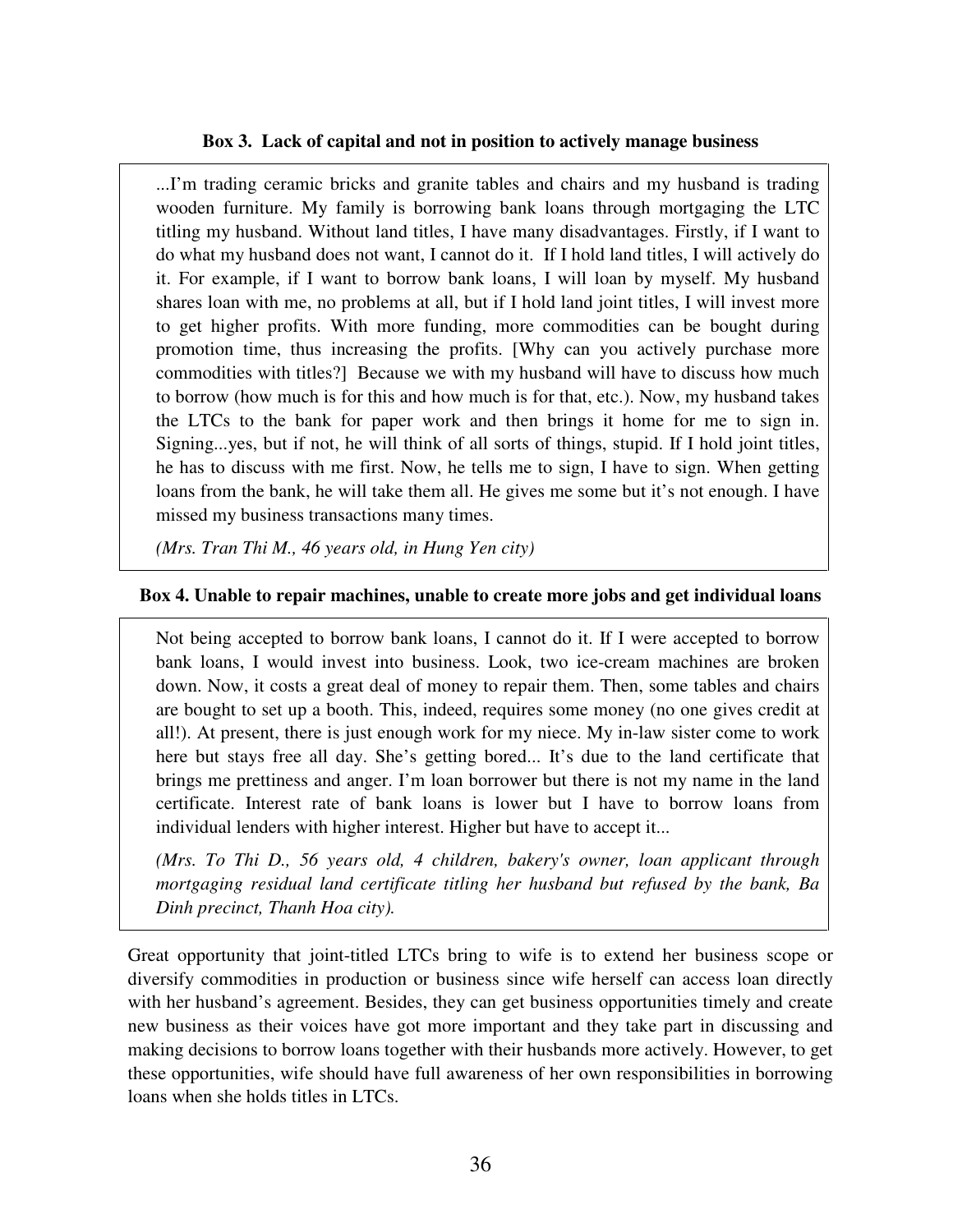#### *More active in business*

Women and men participated in the group discussion agreed that having title on land certificates women are more active in their business. Why co-titling have that impact? Because "they have been constrained for so long. For example, she wants to do business but she depends on her husband. If her husband is afraid to do, she is impossible to do, too." (Male from Quang Thanh commune, Thanh Hoa city). Why husband did not allow his wife to use LTC for a business loan? "He's afraid to loose the house in case of bad business. Even he might think that I will spend loans wastefully. So, he is difficult." (Ms. To Thi D., Ba Dinh precinct, Thanh Hoa city).

In fact, it is not because husband is afraid of doing business, wife will stop doing business. Wife herself still manages to get her husband's support, "..it's very difficult to persuade him to borrow loans for doing business. I have to try my best to persuade him to agree…". Therefore, holding titles in LTCs helps wives to save time and have less difficulties in persuading their husbands for support and agreement. It is likely that wife titling in LTCs could help reduce patriarchal ideology among husbands in some cases.

Besides, psychologically, when holding titles in LTCs, women feel more comfortable in making decisions to borrow loans for their business and production. On the contrary, due to the fact that there are no their titles in land certificates, they might think how much effort they make, their rights are not recognized by other household members (through land titling in certificates). Therefore, they might not motivate themselves in household economic development. "It's summer coming, others do their business.., but I go to exercise my self. Why I have to work hard? For what? No one see my efforts. My husband's brother put his wife's name in but not my husband. I do jogging everyday now... no more business" (Nguyen Thi D. Ba Dinh precinct, Thanh Hoa city).

One with co-titling land certificate confirms that: "It is the same in any family. That women hold titles in LTCs will have strong impacts on household economy, especially when borrowing bank loans to invest into business development. Owning new land certificates, we can do any thing we want and do business more actively. Sincerely, without land certificates, it's difficult to do any business because of lack of capital." (Mrs. Nguyen Thi G., 48 years old, 3 children, plastic shop's, owns 2 LTCs which are mortgaged for bank loans, in An Tao precinct, Hung Yen city).

The fact that women get more active in business when holding titles in LTCs is the result of many factors, including macro economy. Convenient business environment, developing service and good market, and increasing consumption, especially in urban areas have promoted services, production and trades. Meanwhile, in Vietnam, women traditionally play an important role in production and business, particularly in small scope. According to a survey in 2002 by General Statistic Bureau, 45 percent of managers of small and medium sized enterprises are female.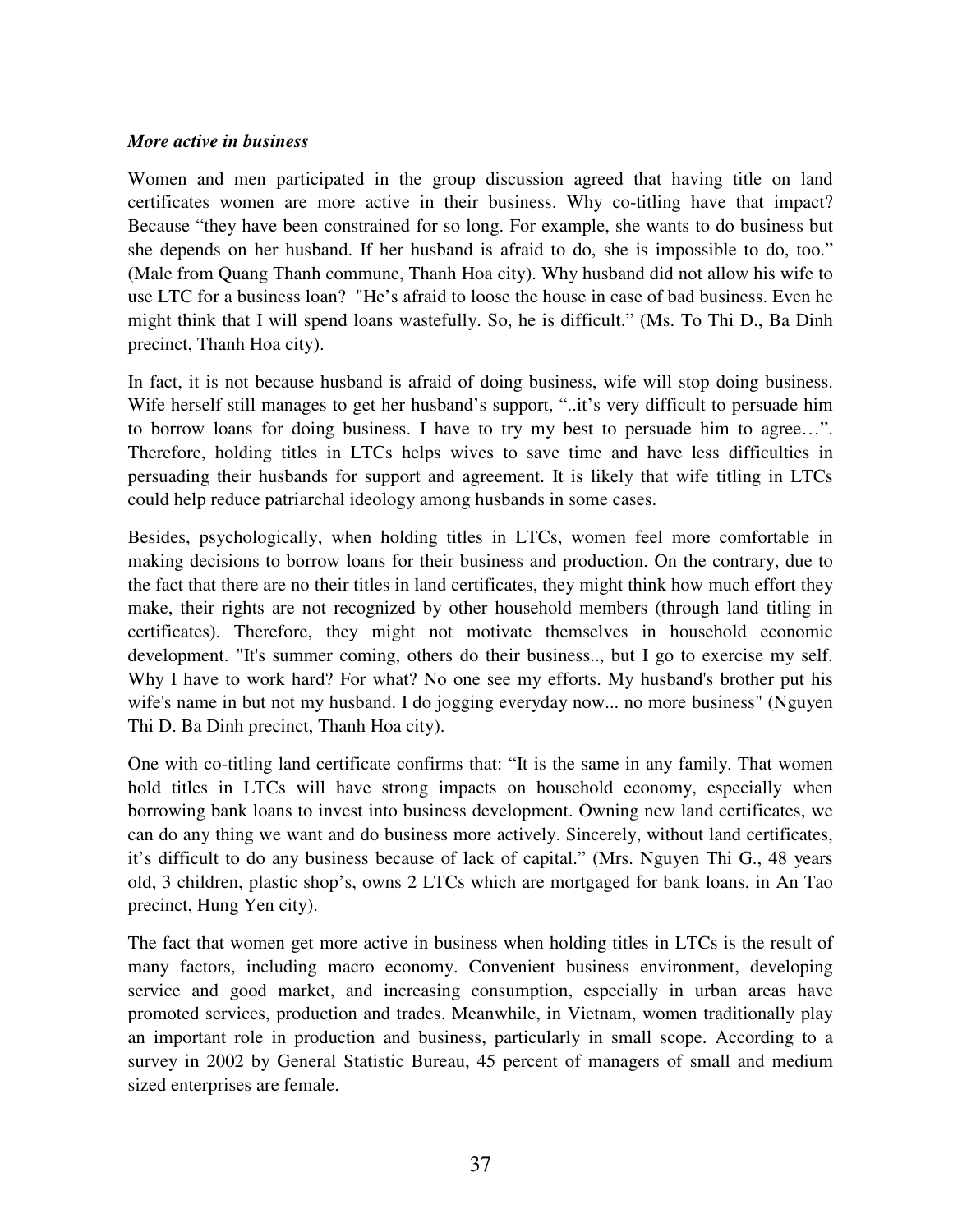#### *Positive investment outcomes*

Regarding investment outcomes of the households using land rights for loans, it is rating by respondents in the 3 scaled levels considered from low to high and taking into account the way of outcomes use. The first one is stabilizing livelihood, not up and down in meeting the family members' basic needs (44 percent). The second is extending the scale of production and business and/or re-invest in the new one (41 percent). The third is getting net profits and raising family income (29.3 percent) (Figure 2).





It is also shown in group discussions that LTCs play an important role in household economy development. More than 95 percent of local people participating in discussions in Tan Phuoc district, Tien Giang and over 80 percent in Khoai Chau, Hung Yen have mortgaged LTCs for bank loans for agricultural inputs (seedlings, fertilizers, pesticides). By paying back and borrowing again every crop they say using LTCs for loan would contribute to poverty reduction and household economy development.

Of the females using LTCs for investment 37 percent have made net profits and raise income while the rate of male is 25 percent. This is due to the fact that women mainly invest into handicraft and business which often bring more profits than agricultural sectors.

There are differences between households with single-titled LTCs and those with joint LTCs in business outcomes. The rate of respondents with joint-titled LTCs say they get net profits is higher than that of those with single-titled land certificates, though the number of cases is not big (Table 6).

|                                     | Net Profit | Extending<br>scale | Stabilizing<br>livelihood | Total |
|-------------------------------------|------------|--------------------|---------------------------|-------|
| Having single-title<br>certificates | 15.4       | 48.7               | 35.9                      | 100   |

**Table 6. Outcomes of investment by types of LTCs holders (percent)**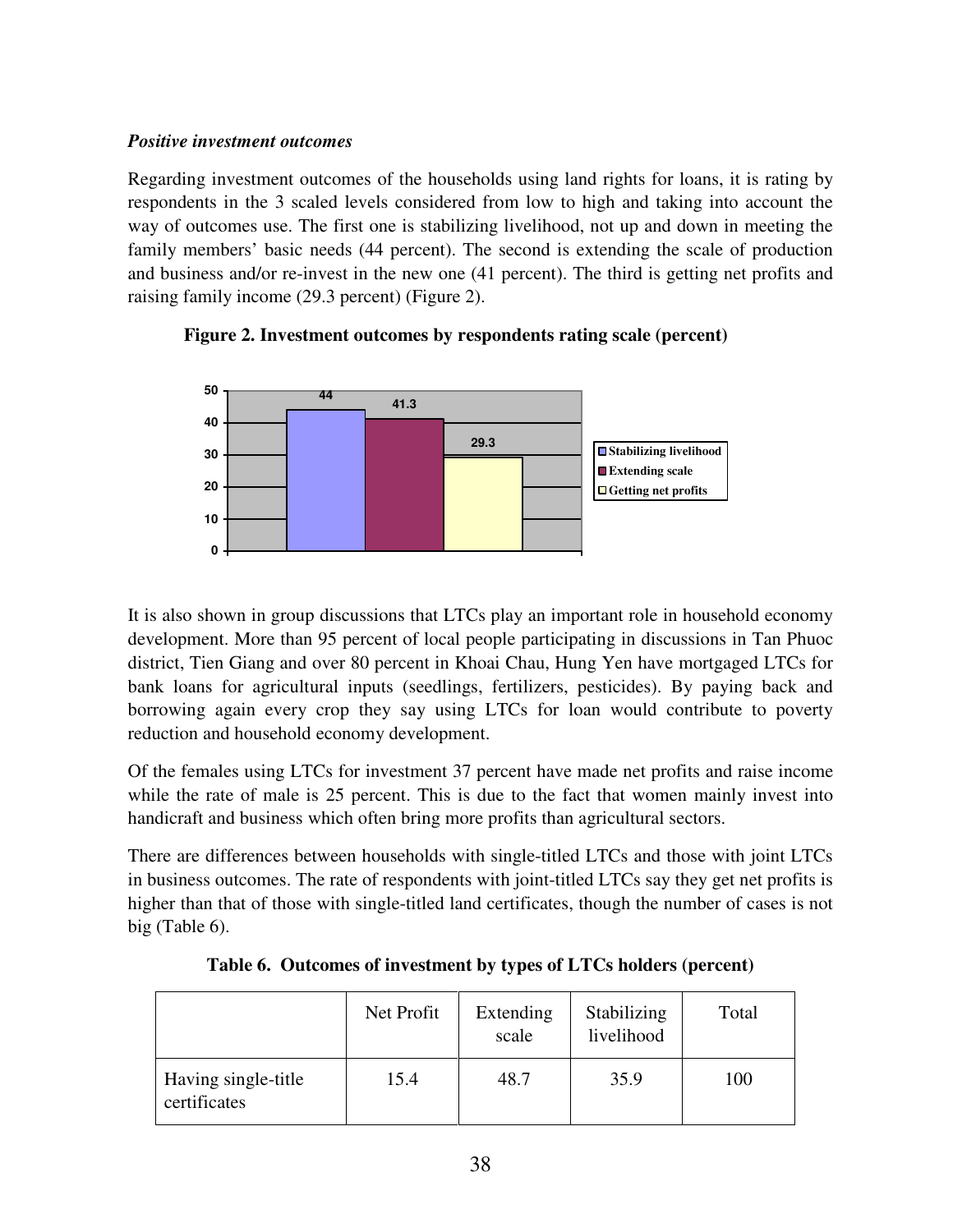| Having joint<br>certificates | 33.3 | 23.1 | 43.6 | 100 |
|------------------------------|------|------|------|-----|
| <b>Having both types</b>     | 37.5 | 37.5 |      | 100 |

The reasons why there are differences in outcomes between three groups of LTCs holders are due to several factors that cannot be clearly explained by quantitative data. However, the people themselves have their own ways to explain this, i.e. when have title in land certificates, the wife is more confident, so she can discuss with her husband on family business plans, and the results will be better since they have shared their rights and responsibilities together. "Once, before making up my mind, I asked my wife for her opinions, but she wasn't probably confident, she said it was up to me. The result might be good or bad, and I was totally responsible for it. But now, when she holds title on the land certificate, she gets more confident, we together openly discuss everything. I'm sure two minds are better than one to work out a better way to run business. It's no longer my own business." (Male farmers focus discussion group, Quang Thanh commune, Thanh Hoa City).

In fact, as mentioned above, joint-titles LTCs can have positive impacts on business outcomes through women's more activeness and their effective participation in making decisions on loan borrowing and using. Women themselves have got more motivated and responsible in household business and production. Moreover, in some cases, women could run their own business, which helps diversifying business activities and reducing risks for more effective capital turnover. That has positive effects on business outcomes of households in general.

#### *Capital management and debt settlement on due*

Good loan management and rational loan allocation are the factors contribute to the success in investment and business. The story below shows that how well women take part in loan management and why they can do that with their titles in land certificates.

My family runs a paint agent. We are borrowing a loan from the bank by mortgaging the land certificate titling the wife and the husband. The loan is managed by my husband, but whatever to do, whatever to buy are discussed together. For example, to buy a lorry, how much money we should invest, and how much we could earn in a month from it. Without the title in the land certificate, I would be less responsible for the loan management. But now we both have signed in all the papers, I must have more responsibilities for that. The interest is high now, so the business is harder… We have to think twice before doing" *(Mrs. Nguyen Thi C, age 28, 2 children, Hien Nam precinct, Hung Yen City)*.

Bank interviews show that most of the households mortgaging their land use rights for bank loans have paid loans on the due date. Some overdue cases are because of such misfortune and circumstances such as flood, epidemic diseases, etc. After being supported by the banks to delay payment or extent loan duration, these subjects have able to settle their debts.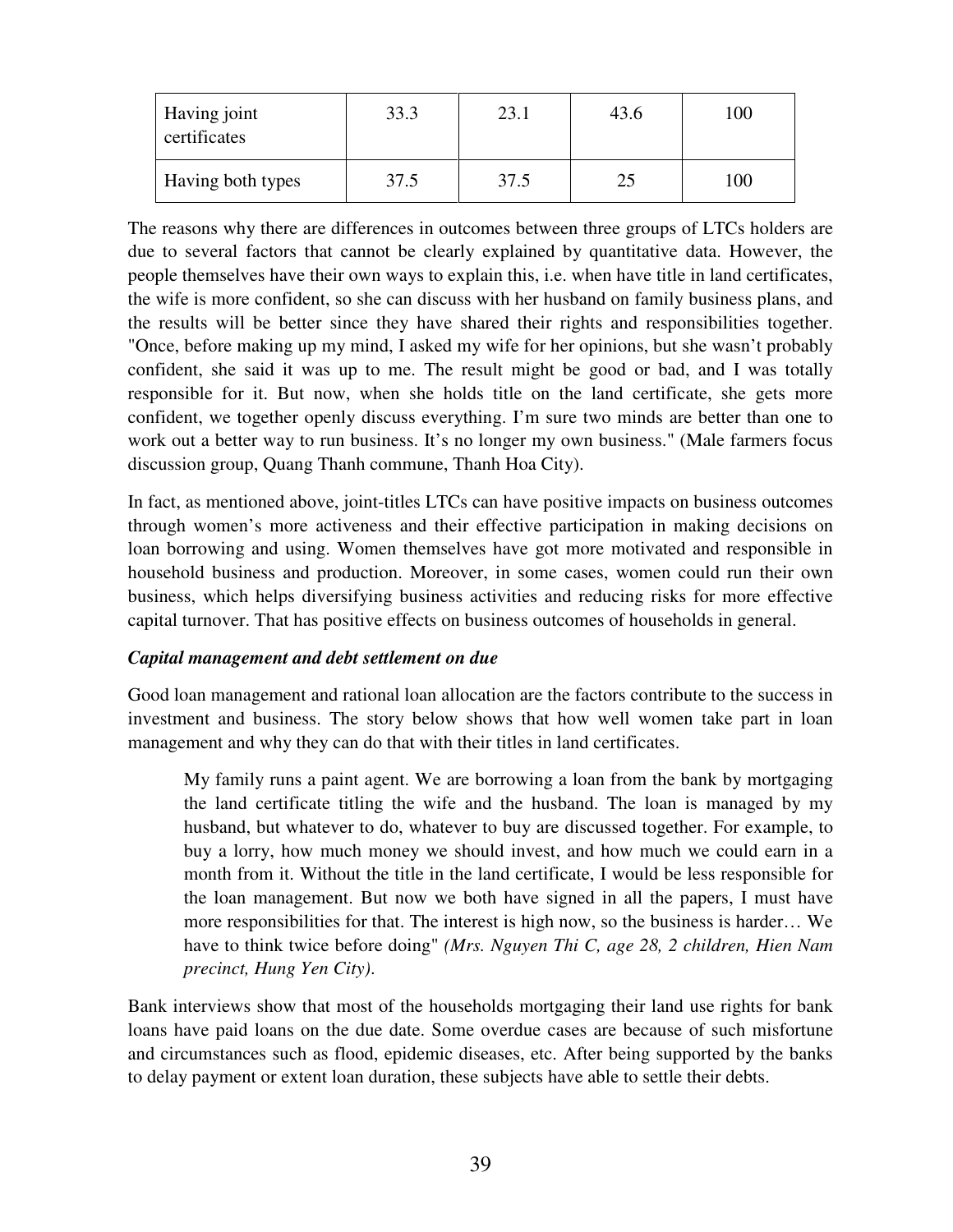Bank officers and loan borrowers by land use rights mortgage both say that borrowing loans by land use rights mortgage has made much contribution to creating jobs for household members, developing household economy, increasing income and improving life quality. Therefore, the rate of borrowers paying loans on due date is 97.4 percent. It is noticeable that in the study, none of those having joint title certificate have overdue loans (Table 7).

|                                     | Due date | Over due | Total |
|-------------------------------------|----------|----------|-------|
| Having single-title<br>certificates | 93.9     | 6.1      | 100   |
| Having joint certificates           | 100      |          | 100   |
| Having both types                   | 100      |          | 100   |

**Table 7. Rate of due loans and interest payment by types of LTCs holders (%)** 

Through only few cases in the table above, it cannot appropriately point out a direct correlation between LTCs titling the husband and wife and the high rate of paying loans. However, joint LTCs and women participation in loan management have contributed to due date loan payment.

"... last year we wanted to repair the altar on the third floor. My husband wanted while we are borrowing bank loans and have not made a profit yet. At first, I also wanted to do but then I told my husband that we should do it after we pay bank loans as it would be less difficult to do it than now. And my husband agreed. [How does this relate to your title holding in the land certificates?] If I do not hold titles in land certificates, my husband still discuss with me but it seems impossible to me to convince him. It is because all business papers and loan profiles title my husband alone. He had his own points of view and there is no space for the wife's opinions. Now, my name appears in papers already, so the wife's opinions should be respected. (Ms. Nguyen Thi C., 28 years old, Ba Dinh precinct, Hung Yen city. The couple runs a paint agent and has a lorry for rent. Their LTCs titling her and her husband are mortgaged for bank loans).

Both the wife and husband take part in loan supervision, management and due date payment, which will get better with LTCs titling the husband and wife. "... It's surely better since we have to openly inform each other. For example, we loans 100 million VND, and we should make clear that what each person is using loans for, how business is running, when to pay loans and if it is possible to pay on due date, etc. Shortly, we have supervised each other in loans and we are tied closely in life". (Ms. Pham Thi H., 47 years old, in Hung Yen town, has mortgaged land rights for bank loans).

Not all people say that LTCs with joint titles bring more advantages than those with single titles. A businessman says that in doing business you may easily lose chances if you do not make up your minds in time. Meanwhile, it takes time to discuss with the wife or husband. Therefore, LTCs titling the husband and wife have such disadvantages, single-titled certificates are more convenient. Here are opinions of a spouse about this matter: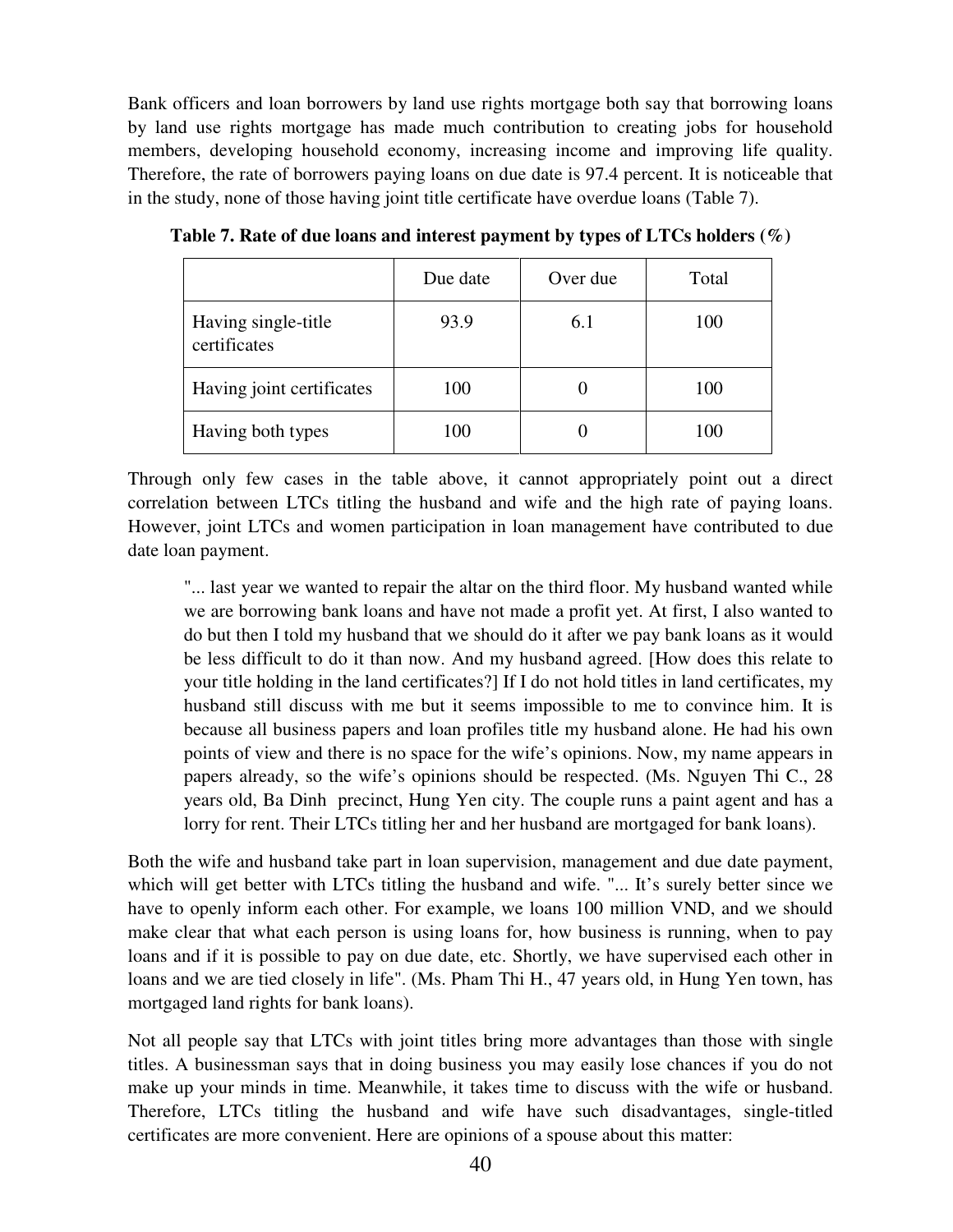The husband: "Sometimes, I decide and do it by myself since if I tell my wife, she will not agree with me. In borrowing loans and selling land, only three of ten things are said to her. Sincerely, my wife has stopped me to do many times. When I see that it my chance, it is better not to let her know and not to discuss" (Tran Son B., 52 years old, husband of a household, mechanic business, carpentry services and real estate, An Tao precinct, Hung Yen city).

The wife: "... I don't know what he thinks about this but in my opinion it is better to title both the wife and the husband in land certificates. He can mortgage land certificate A to borrow 1 billion VND but he should let the wife know what he do with 1 billion VND and should ask for the wife's agreement. It is not the husband's business alone. Because there are always two sides of the business, i.e., win and loose. In cases of winning, it's lucky to the whole family but in cases of loosing, the wife shall make 50 percent contributions to settlement (Ms. Tran Thi T., 52 years old, wife, candy shop owner).

The joint-title LTCs have positive impacts on capital management and capital repayment because of closer capital supervision as both wife and husband know exactly sum of capital, investment lists, and capital and interest payment period. In case of single-title LTCs, that mainly depends on the title holders. In case that title holders are arbitrary, their wife/ husband seems hardly to be informed fully about capital using situation. Conversely, with joint-title LTCs, wife/ husband of title holder have legal responsibilities and rights to request for information on capital using and repayment.

In summary, LTCs titling the husband and wife have strong impacts on women of business groups. The joint titling open up investment opportunities, enhance activeness and responsibilities in bank loans. This contributes to good loan management and due date loan and interest payment. Accordingly, it might have positive impacts on business outcomes in different levels such as stabilizing the life, extending business scale and especially getting profit and increased income.

The study shows that relationship between LTCs titling the husband and wife and investment inputs is not directly correlated each other and impossible to be exactly measured by figures. It depends on other influence factors as investment sectors, business environment, loaning procedures of mortgage, etc. that the study has not been able to control for in order to evaluate impacts of each type of land certificates. However, from viewpoints of involved parties including male and female, it is confirmed, despite various points, that LTCs titling the husband and wife have positive impacts on women in investment and business, through improving their activeness and responsibilities toward loan uses and interest and loan payment.

# **2.3 Security of land use rights**

Legal framework and policies of Vietnam ensure the wife's and husband's equality rights to land uses and joint property on land and disputes resolution related to land use rights (The 2000 Family Law, the 2003 Land Law, and Decrees regarding enforcement instructions). Women's rights, in fact, are not ensured due to some existing traditional customs, which indirectly increases effectiveness of LTCs titling the wife and husband.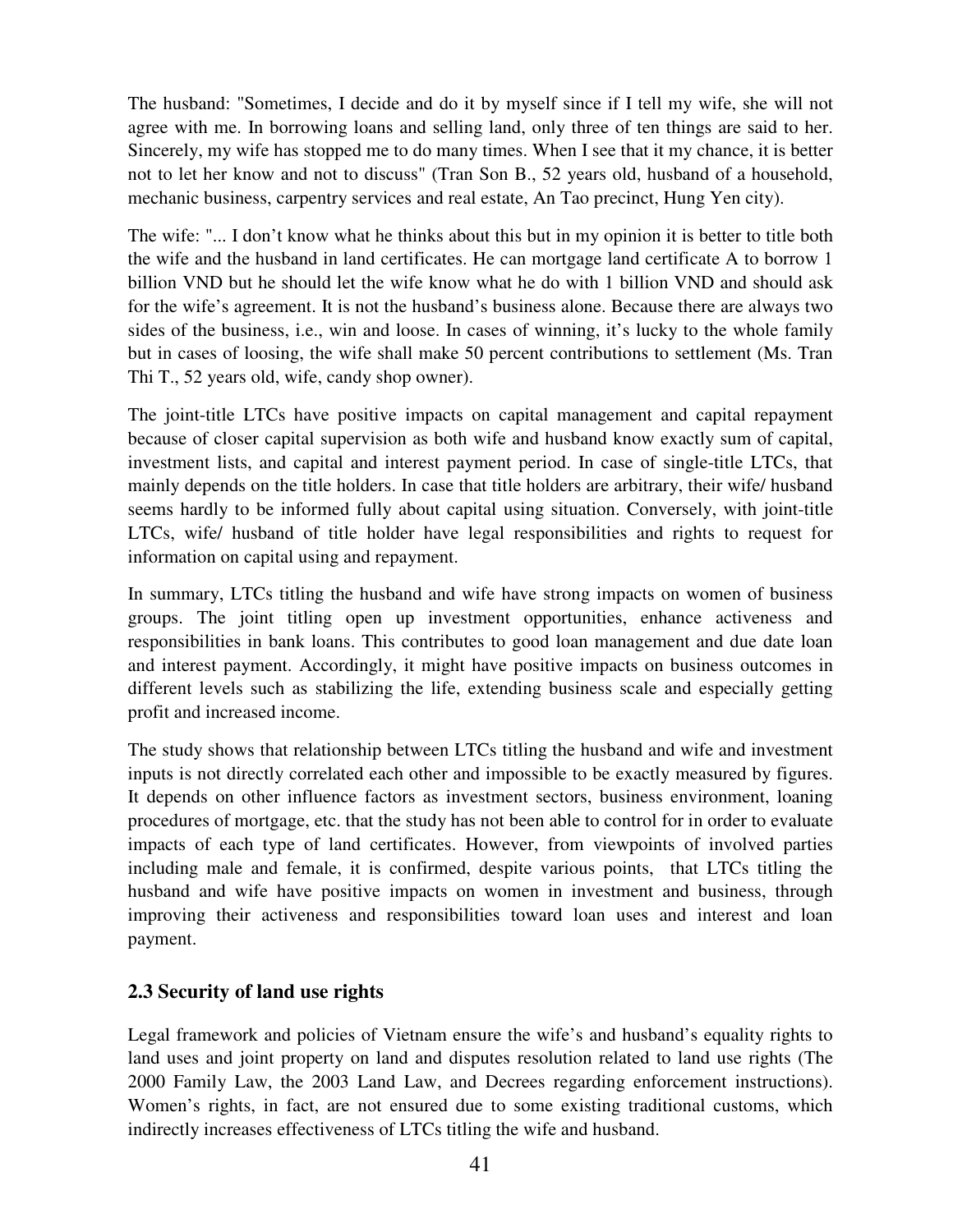Impacts of joint-titled LTCs on assuring women's land use rights security herein have seen in terms of: (1) Disputes in case of divorces, (2) Civil transactions and (3) Inheritance and security of women's land use rights at the old age.

## *Risks control*

It is common that women come to live with husband family after marriage, especially in rural areas of Vietnam. As usual, the family in-law gives the spouses a land parcel or a sum of money (to buy a house, a land parcel) in order to begin their marital lifetime. The wife, in these cases, usually does not title in land certificates. In complicated relationship of borrowing, lending and gifting between parents and children and among siblings, the wife may be badly treated or has risks in case of disputes against the husband and the family inlaw.

## **Box 5. Without titles in Land certificates, I would have been thrown out to the streets**

I have been in difficult situation for 2 years. My story is in brief as follows: My parents in-law have 8 children (2 daughters and 6 sons). For each child, my parents in-law could buy a house or half a house or they could give loans. As for my husband and I, they lend us 32 million VND, equal to 8 taels of gold in 1992 to buy younger brother in-law' house. In 1994, due to loss-making business, my brothers in-law told my parents-in law to force us to sell my house and pay them all 8 over 10. I said to them that I didn't share the house with anyone. I borrowed them gold and I paid them gold. Then, my parents inlaw agreed to take gold from me but they asked to take all 8 taels of gold in one day. I didn't know how to manage.... I gave my mother in-law 5 taels first and promised to pay the last ones later. However, she asked me to pay all 8 taels and I had to borrow loans to pay her. Then, my father in-law wrote a will saying that the house is his property which was given to my younger brother in-law and we were living temporarily in his house. Finally, I came to local authorities of the Precinct to ask for interventions.

...My husband is seriously ill and we have got two children, the first is going to university now. I have to manage everything by myself... Talking about the land certificate, it's too cruel to make me miserable. My family in-law has treated us like that... If I hadn't made the LTC titling the husband and wife that year, we may have been thrown out of the house. It's nearly a dead loss. I bought the house in 1992 and made the LTC titling both the husband and wife in 1994. That was my great lesson. At that time, I said to my husband that I should title the land certificate together. In case of your serious illness, you might die, our children and I would have got the house as property. Without titles, we might have expelled from our house. *(Ms. Tran Thi T., 45 years old, 2 children, tailor, owning the land certificate with joint titles since 1994).*

Discussing this matter, men also believe that women might easily have risks in case of disputes. "In rural areas, even in cities, land is property inherited by parents or grandparents and a land parcel will be given to spouses after their marriage. Recently, LTCs title both the husband and wife. Before that, they title the husband alone. In some cases, spouses get divorced after they have lived together unhappily for long. Accordingly, the wife is usually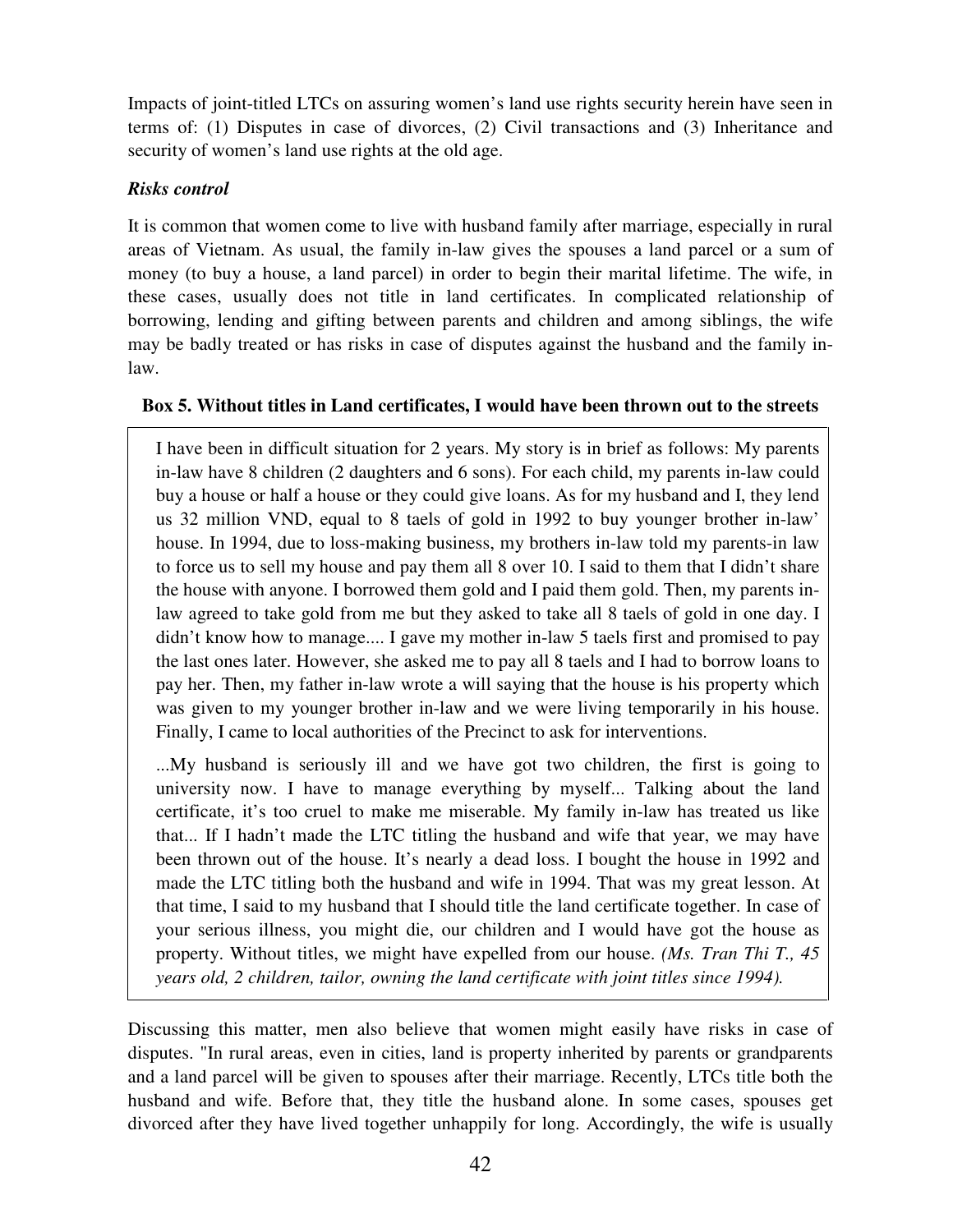treated badly and even taken away all rights though during the marriage the husband does not do anything and the wife does well. Even that whatever the wife earns is spent out by the husband, and the last thing left is the land parcel, for example. But, the land parcel is given to the spouses by parents in-law after marriage, which means that the wife at that time is a family member already. Therefore, the wife shall have rights but she does not title the land certificate. In cases of divorce, father in-law took sides with his son, preventing daughter inlaw from having rights to land uses... (Farmer's focus group discussion, Quang Thanh commune, Thanh Hoa city).

Due to the fact that the wife move into the husband's family after marriage and the price of residential land is dramatically increasing in many areas particularly in urban nearing, other properties (contributed by the wife) are not as highly valued as land property (owned by husband's family). Meanwhile, in case of divorce, joint properties (of the husband and wife) are usually divided based on the proportion of each one's contribution. In fact, agricultural working outcomes in 20 years might be very little, compared to a land parcel of 200 square meters in urban nearing now in the context of booming real estate, for example.

It is traditional custom of some ethnic minorities that when spouses are divorced, they are not judged by the court but their own relatives, which brings the wife disadvantages. "...It's reconciled by our in-laws and the villagers. In case we cannot live together any more, the children and property will be decided to divide by the husband's family..." Let alone some cases in which spouses have not got "marriage registration and the wife have no titles in land certificates, it is surely impossible to judge by courts since the spouses are not recognized under law, women have obviously disadvantages" (Focus group discussion of communal officials, Son Lu, Quan Son district, Thanh Hoa).

Most of women interviewed, in general, say that LTCs titling the husband and wife are much better, especially in case of disputes. "Since... the fingers in one hand are not the same, similarly, the husband and wife cannot avoid disputes in daily life. Therefore, it is better to anticipate for any cases. When the spouses are happy, there are no problems at all but when disputes occur, there will be a lot of unexpectedly complicate problems. Joint-titled certificates could bring advantages in terms of economy (joint properties) and mental spirit (comfortable status and confidence)" (Focus group discussion of women of Ba Dinh district, Thanh Hoa city).

In short, due to the fact that prices are changing day by day, speed of land transfering and purchasing is drammatically increasing and the custom that women come to live with husband family after marriage, joint-title LTCs is an effective measure to control and reduce risks in case of disputes between wife and husband or between wife/ husband and wife-in law/ husband-in law. Single-title LTC does not mean that wife/ husband of title holder has no rights to land tenure as common property. However, it is highly possible to dispossess of LT though it is considered as law breaking behaviours. Joint-title LTC, therefore, helps control and reduce risks to wife or husband of title holder, usually women who lack information and abilities to protect themselves against dispossessing their legal interests relating to LT and other in-land property.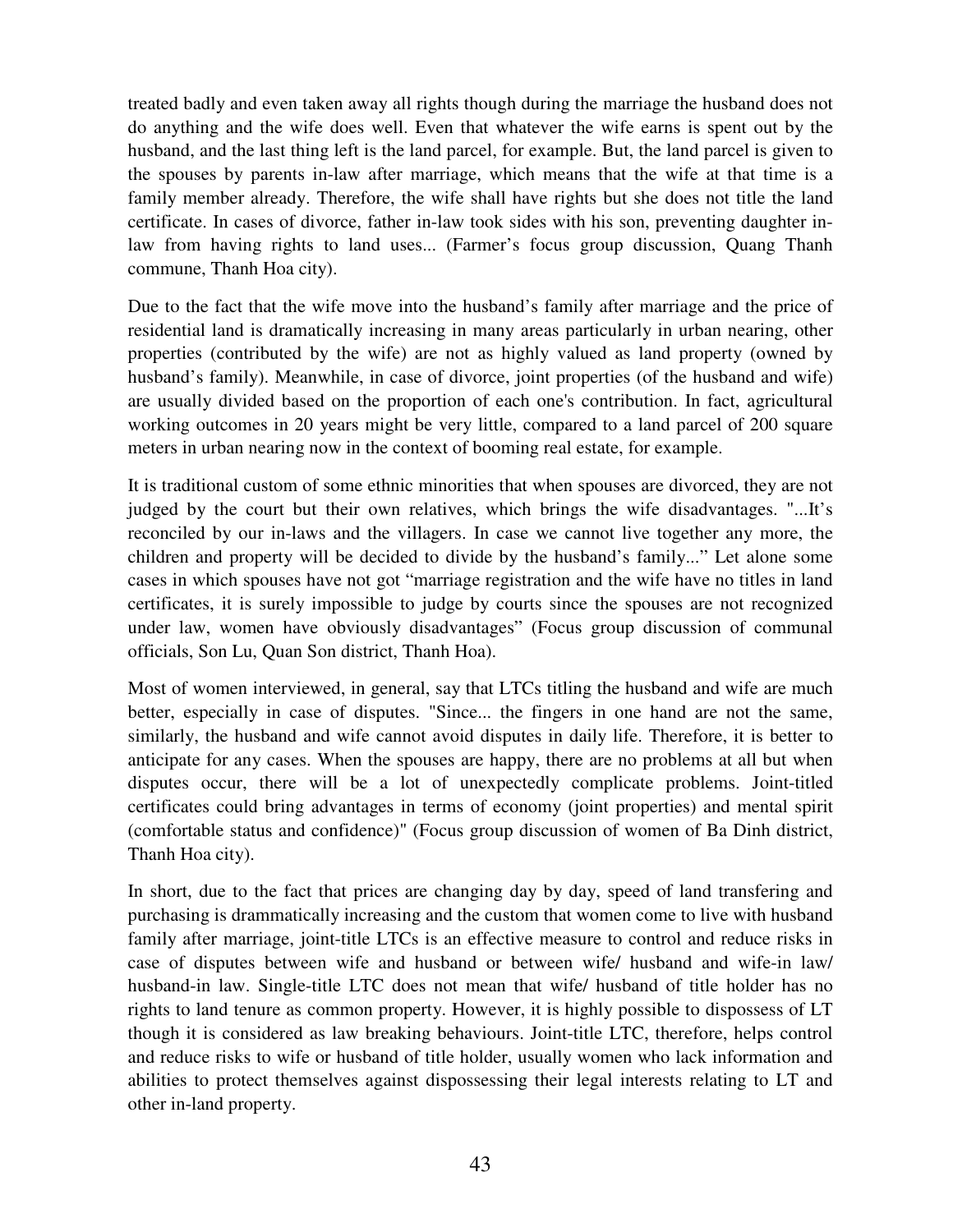#### *Save time and cost to resolve disputes*

All the disputes regarding land use rights and marriage and family matters are brought to the court for trials when they cannot be solved by mediation and the parties whose rights are violated submit their petitions. The viewpoints given by court officials, particularly by judges who handle these cases in law courts will show how courts will apply LTCs titling the husband and wife and those titling the household head alone in settling disputes.

All the judges interviewed believe that joint LTCs have more advantages in practice of verifying, appraising and judging. For example, LTCs titling the household head are to relate to all household members. Therefore, in case of disputes, the court shall identify all properties (including land use rights) before and during marriage; and legal inheritance rights of each household member. As for LTCs titling the husband and wife, courts have no need to reidentify the matters mentioned above since in these certificates, legal land users are clearly determined.

How much time will it take to clarify cases of disputes regarding land use rights with LTCs titling the household head, in comparison to cases with LTCs titling the husband and wife? It is impossible to give out an exact number since time to clarify is up to every case. Such factors as cooperation of disputants, support of local authorities and state land administration agencies, or distance from courts to areas with land disputes, etc. all have influence on time needed to carry out clarification.

However, supposing that influence levels of all the factors mentioned above are the same, it takes from 1.5 times to twice more time to clarify dispute cases with LTCs titling the household head than cases with certificates titling the husband and wife. For example, under law regulations, time duration from handling a case in a law court to judging it will be 2 to 4 months. In case the wife (or husband) has no names found in the certificate it will takes 4 to 6 months to investigate and collecting evidences. It means to take at least one and half more time for a case (Vice tribunal president of People's Court of Thanh Hoa, specializing in civil cases). More time means more expenses and more human resources for investigation agencies and courts. Moreover, disputants also have to spend more time (stop their work) supporting clarification of courts.

Most of the judges say that only two people (wife and husband) are called for in case of land use rights disputes related to LTCs titling the husband and wife while all the household members (over 15 years old) are called in case of the disputes related to certificates titling the household head. Thus, LTCs titling the household head cause unnecessary costs for household members themselves. In other words, the cost to clarify and judge cases related to LTCs titling the husband and wife is lower than those rated to certificates titling the household head.

In settlement of land use right disputes, LTCs titling the husband and wife have contributed to reducing the number of unjust sentences due to sufficient and transparent evidences. With a regard to primary evidences and supplementary evidences and evidence identification of courts, LTCs titling the household head cannot ensure absolute objectiveness like joint land use right certificates (Vice Tribunal President of People's Court of Thanh Hoa).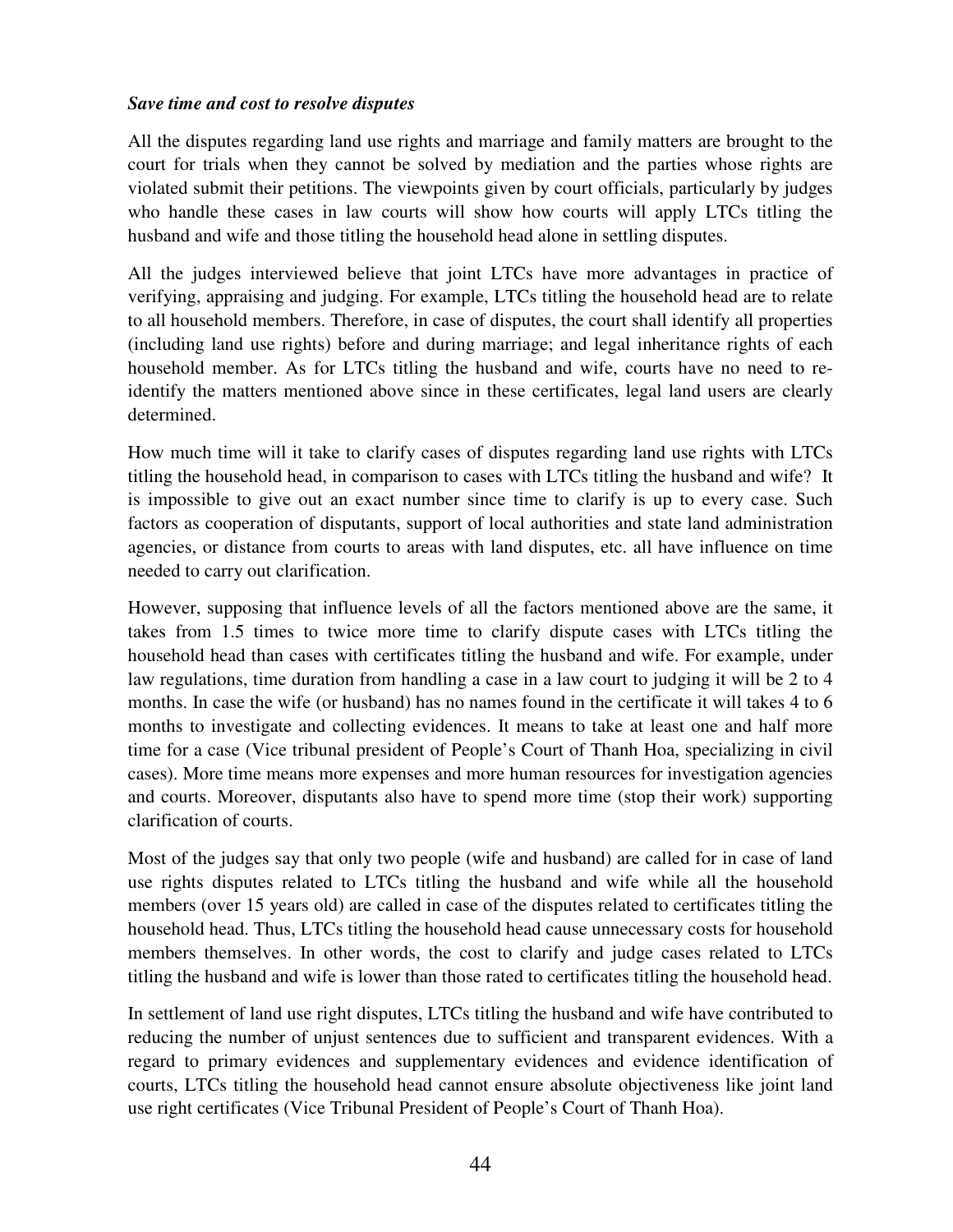In addition, under the regulations of Law on Civil Claims, the disputants have duties to make their own land right clarification. Accordingly, in case of LTCs with one title, the ones without titles find it difficult to demonstrate their joint land use rights. This becomes, particularly, much more difficult for women since they, in general, have lower income, less experience in communication and fewer social relations than their husbands to get supported for their legal joint land use right demonstration.

As for cases of family marriage, land disposition (spouses' joint property) is based on the followings: land sources; land reformation; spouses' income; children's status; income to ensure spouse's life after divorce, etc., not based on LTCs titling the husband and wife or certificates titling the household head. From legal points of view, women's and children's rights shall not depend on LTCs with one or two titles, providing that land use rights are evidenced to be joint property.

However, in practice and by customs, the wife and children living with her in case of divorce are not given with rights to the land parcel which is inherited by husband's parents with his title only in land certificate though it is the land parcel that both spouses are inhabiting in. The wife has rights to property disposition except land use disposition. Therefore, it is likely that the wife and children living with her in case of divorce will be disadvantaged.

Impacts of joint LTCs on assuring women's land use rights upon dispute resolution have variations between rural and urban areas. In urban areas, assets are mainly joint property (coownership of husband and wife) acquired by the spouses. Meanwhile, the rate of urban women who work independently and have stable income is higher than that of rural women. Thus, few urban women's disputes are related to the families in-law while most of them are between wife and husband.

In summary, impacts of joint-title LTCs on ensuring women's land use rights upon dispute resolution have variations between rural and urban areas. In urban areas, assets are mainly joint property (co-ownership of husband and wife) acquired by the spouses. Meanwhile, the rate of urban women who work independently and have stable income is higher than that of rural women. Thus, few urban women's disputes are related to families in-law while most of them are between wife and husband.

In rural areas, as mentioned above, there exist women's economic relations with their families in-law, particularly in inheritance of parents' land and construction of residential houses on the land parcel. In the event of disputes, daughters in-laws are usually vulnerable because of traditional custom (perceptions of the in-laws) and legal evidences (land documents are titled with husband only though land is said to give both wife and husband). Therefore, joint-title LTCs, especially for residential land, will be highly likely to ensure land use rights of the riskier group, i.e. rural women group.

Besides, in urban areas and nearing, land value is normally higher and the transfer is more frequent, which causes much more disputes. Male and female in these areas, therefore, often have better knowledge of legal regulations and clear understandings of land disputes and problems arising from husband's and wife's rights to land uses and residential houses. As a result, urban women take more concerns about titling in LTCs and are better aware of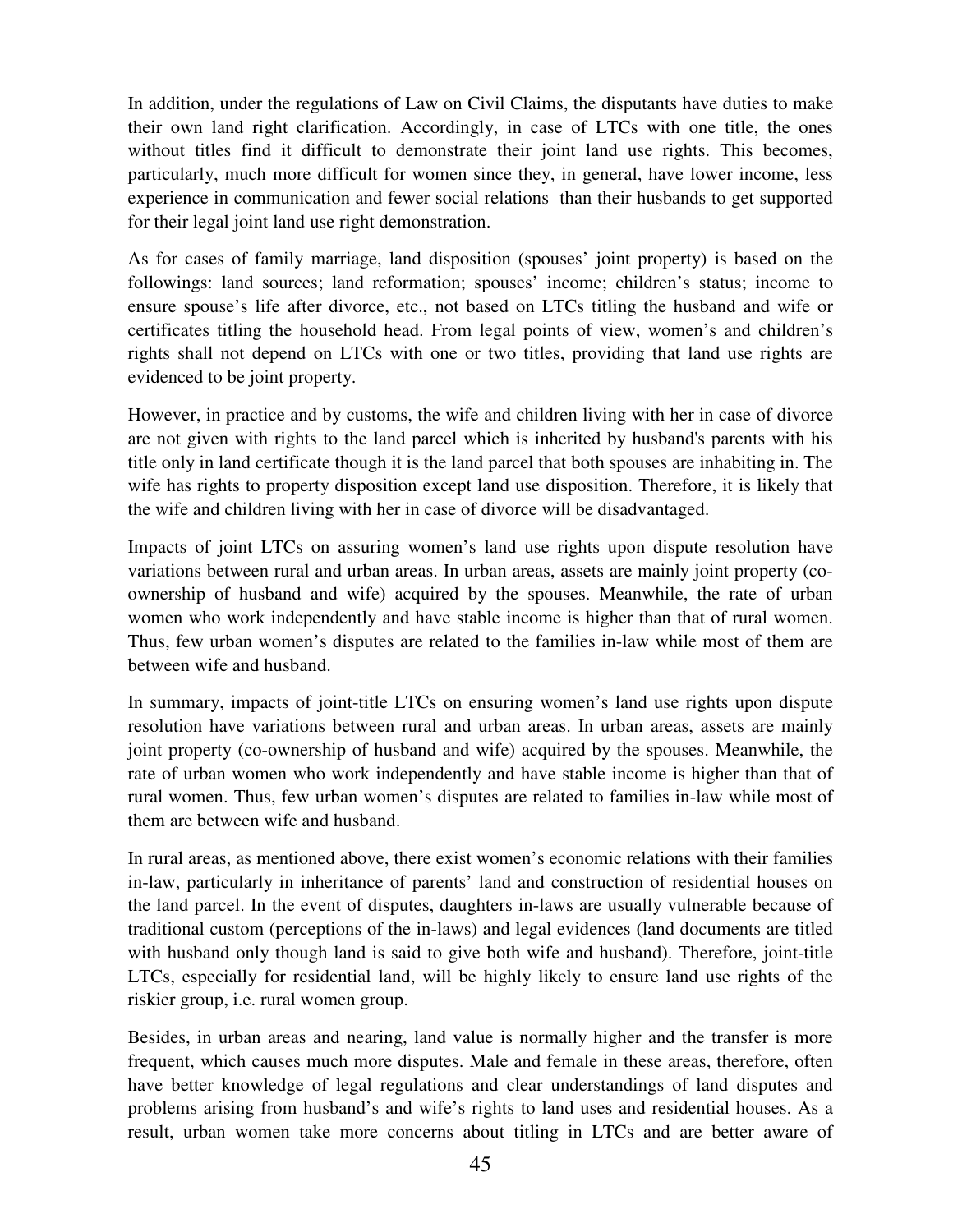protecting their rights than women living in rural and remote areas. Accordingly, impacts of joint-titled certificates are now seen more clearly among female groups in urban areas and nearing and center towns and districts.

However, in the context of high economy growth and the estate market dramatically extending in Vietnam, it is sure that potential disputes related to husband's and wife's rights to land uses will be arising at the higher speed in the coming time, even in rural areas. In such circumstances, joint- titled LTCs will better protect rural women's rights to land uses, including women of ethnic minorities in remote areas.

## *Process of civil transactions and administrative procedures is simpler*

Sequences and procedures of land use transfer, inheritance and gifting are specifically stated in Article 127, Article 129 of the 2003 Land Law. There are both similarities and differences in joint land use certificates and certificates titling the household head regarding procedures and sequences of such civil transactions as transferring, purchasing and gifting land use rights and assets-related land.

They are similar in terms of the number of papers and documents but different in the number of people signing in such documents and papers as gifting commitment papers, land purchase contracts or inheritance disposition minutes, etc. As for LTCs titling the husband and wife, the spouses alone are required to sign in all papers/documents or profiles while as for certificates titling the household head, all the household members (over 15 years old) in household records are to sign in. These procedures are the same as those of mortgaging land rights for bank loans.

LTCs titling the household head will cause some unnecessary administrative procedures. For example, if the titleholder suddenly dies and other household members want to exercise land rights such as borrowing loans or determining in civil transactions, they have to make land titling transfer first and then they can exercise such rights (Male farmers focus group discussion, Quang Thanh Commune, Thanh Hoa city).

Most of people and officials through group discussions and in-depth interviews say that the procedures of land rights transferring and gifting with joint-title land use certificates are more convenient than those with LTCs titling the household head.

However, people's opinion are various through surveys: 53.3 percent of interviewees say that joint-title certificates are more convenient in transactions, 25.3 percent say certificates with one title are more convenient and 18.7 percent say that both types of certificates are convenient.

## *Active participation in making decision on LT*

In fact, some traditional practices also cause differences in transactions and protection of women's land use rights between the two types of land certificates. For example, in many rural areas and ethnic areas, the male usually makes all transactions related to great assets. In Quan Son, a mountainous district of Thanh Hoa Province with the population of over 35,000 people (in 2006), in the recent years, about 40 people per year, at average, come to DONRE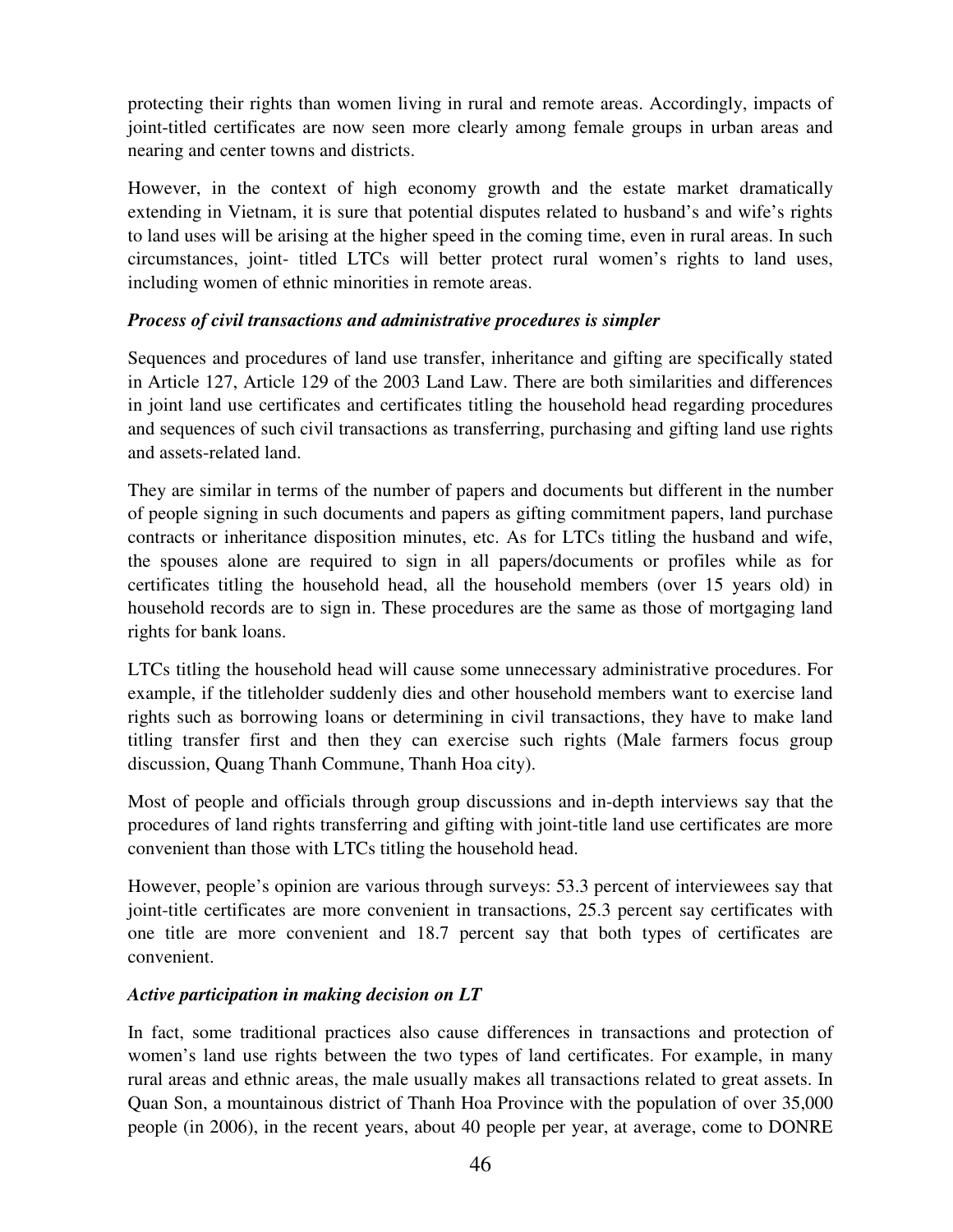for land use rights transactions. Among them, only 3-4 people are female (Vice Director of DONRE). It means that the male, with or without reasons, are likely to have his title of joint property or to make transactions without asking for their wives' opinions since they are normally supposed to be household heads and land titleholders. *Joint-title LTCs will not only reduce risks of that but also create favourable conditions and encourage women to actively make decisions on LT and protect their own LT.*

In addition, in the way of thinking of property, most of Vietnamese people bare in mind that "husband possesses property and wife possesses credit". Women and men seem to depreciate property clarification between spouses. They think, affection is the most important and property is nothing without affection. It is good if spouses are happy. But, in case of disputes, this may cause a lot of serious problems due to lack of legal evidences to identify joint and individual property. It is the thought mentioned above that makes people uncomfortable to make clear who have what and with what documents when their family are living happily. In Vietnam, it is rarely talked about marriage contracts which are criticized by many as in favor of materialism. In this case, joint-title LTCs contribute much to identify LT of each party and make clear LT determination, especially between wife and husband.

 It should be noted that people's inappropriate understanding of titling the household head in LTCs has contributed to the limit of decision-making powers of non-title holder when participating in civil transactions. Under law regulations, the titleholder is representative of husband and wife. Meanwhile, many people think the titleholder (mainly husbands) in LTCs shall have all land use rights. Therefore, husbands are supposed to have rights to make decisions since they are titleholders. In other words, LTCs titling the household head increase husbands' powers, by chance, and reduce wives' participation in making decisions on civil transactions, "...some husbands are patriarchal, certificate titling makes them more patriarchal" (Female focus group discussion, Ba Dinh precinct, Thanh Hoa city).

The survey results show that in civil transactions (land use right transferring, gifting and inheritance), 94 percent of spouses with joint-title LTCs make decisions together while just 70.2 percent of spouses with single-titled certificates do so.

Due to people's misunderstandings of representativeness of LTCs with one title, non-title holders' rights have been violated in many cases. People in Hung Yen town, Hung Yen province and in Dien Khanh town, Khanh Hoa province say that husbands titling land certificates have mortgaged land use rights for individual loans or transferred land rights in the form of underground transaction (procedures are not processed through mandated agencies) while wives do not know anything. Under law, these transactions do not come into effects, so there are no risks of losing land use rights.

In fact, women' LT has still been illegally taken away since sanctions are not strong enough and legal knowledge are limited. Women cannot protect their own legal rights, which mainly causes family conflicts and land right disputes in the event of LTCs titling the household head used by husbands for underground transactions.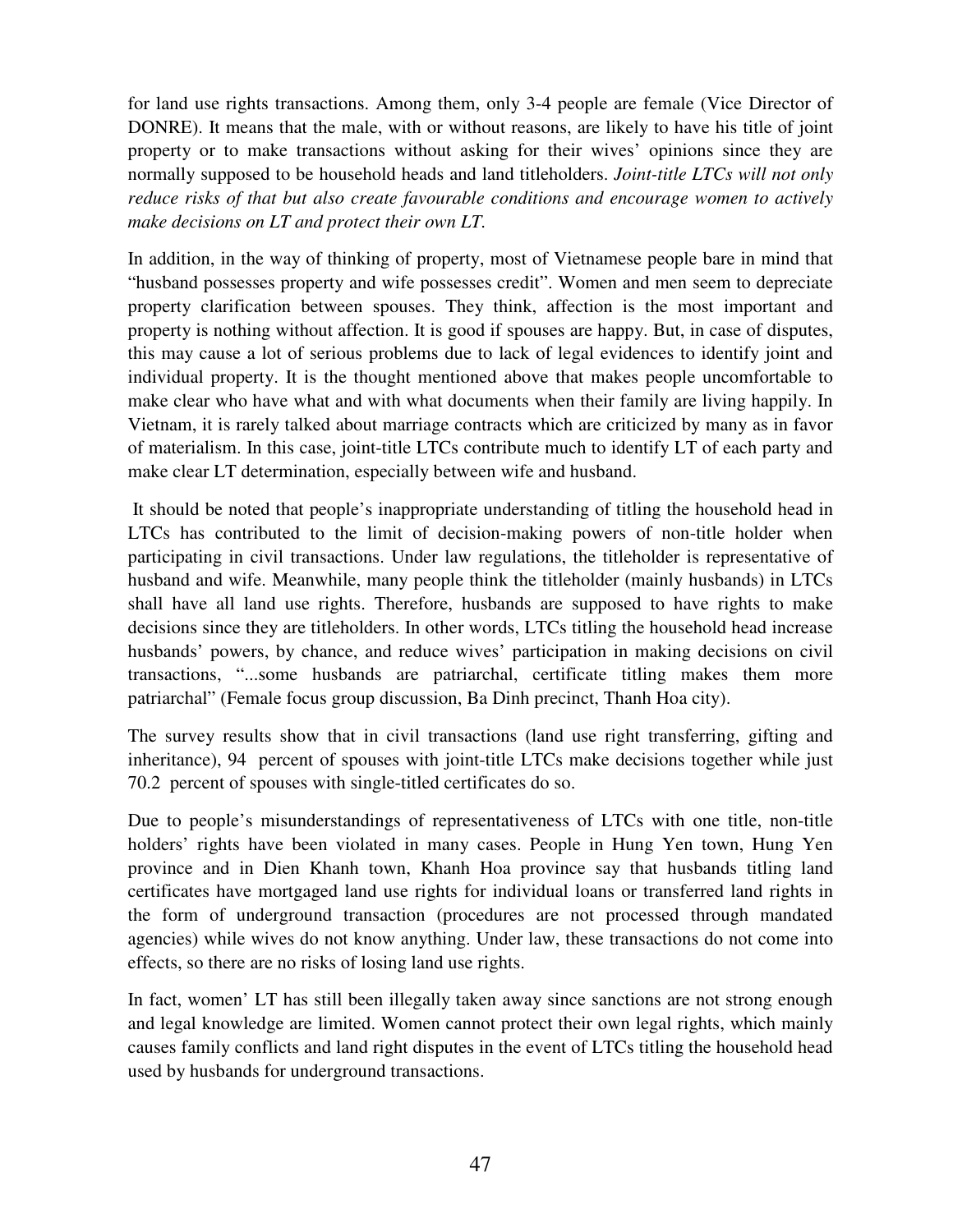## *Assuring land use rights at the old age and in the event of inheritance*

Through discussions with women, many of them say that titling in LTCs brings them longterm advantages, especially at the old age since land use rights are sources to ensure their life. "We can get many benefits from land. First, we can have our land parcels inebriated by children when we are at the old age. No one can occupy the land parcel titling ourselves. Or, we can have it hired to earn money when we cannot work any more (Ms. Nguyen Thi G., 48 years old, 3 children, plastic business, owning joint land certificates, mortgage for bank loans).

It is very important for people in Vietnam to ensure their life at the old age since the rate of the elderly supported by the state allowances and retirement pensions is rather low, just accounting for 25.9 percent (The Vietnam Family Survey 2007). Noticeably, there is a difference between men and women in terms of living-based sources. For example, 19 percent of the female elderly live on pension or allowances while the rate of the male elderly is 33 percent. Compared to the male, the number of female supported by children at the old age is rather higher, i.e. 51.8 percent, while that of the male is 26.5 percent (Vietnamese Family Survey 2007).

That is why co-title LTCs help women ensure life at the old age, even in case of being supported by children. That making women titling in LTCs independent from children, particularly in the event that children do no longer respect parents. "....Without titles in land certificates, a bad child may say to you that the land parcel is my father's, not yours. Even he says that you have no business to attend the family meeting of land disposition" (Ms. Trinh Thi T., 49 years old, An Tao precinct, Hung Yen city). "...Some children may misunderstand that mother must have done something so badly that joint property such as land use rights are not titled with her. Thus, in some cases, mother can not tell children to do anything. Let alone in the event of father's death, children might be against mother and mother is easily thrown out of the house." (To Thi D., 56 years old, Ba Dinh precinct, Thanh Hoa city).

Most women think that with titling land certificates, they have stronger voices on land disposition. "....Women with titling LTCs often have more rights than those without that. Despite no titles in land certificates, they have rights to land disposition and inheritance. However, their voices are not as strong as those holding titles in certificates." (Nguyen Thi G., 48 years old, Hung Yen city)

From different points of view, the male also believe that joint LTCs appear better to children. "As for the land certificate titling the husband alone, he might make a will to transfer land use rights to a "neighbor's" child while we have got 3-4 children, for example. However, such a will is not valid for joint-title LTCs since the wife titles in the land certificate, too." (Male focus group discussion, Quang Thanh commune, Thanh Hoa city)

Joint-title LTCs would help avoid potential disputes related to grandparents' and relatives land use rights. "Children inherit the land use rights with LTCs titling the husband and wife much easily and simply since it is understood to be parents' joint property. But, if the land certificate titles the husband, it is said to be inherited from grandfather to father. This would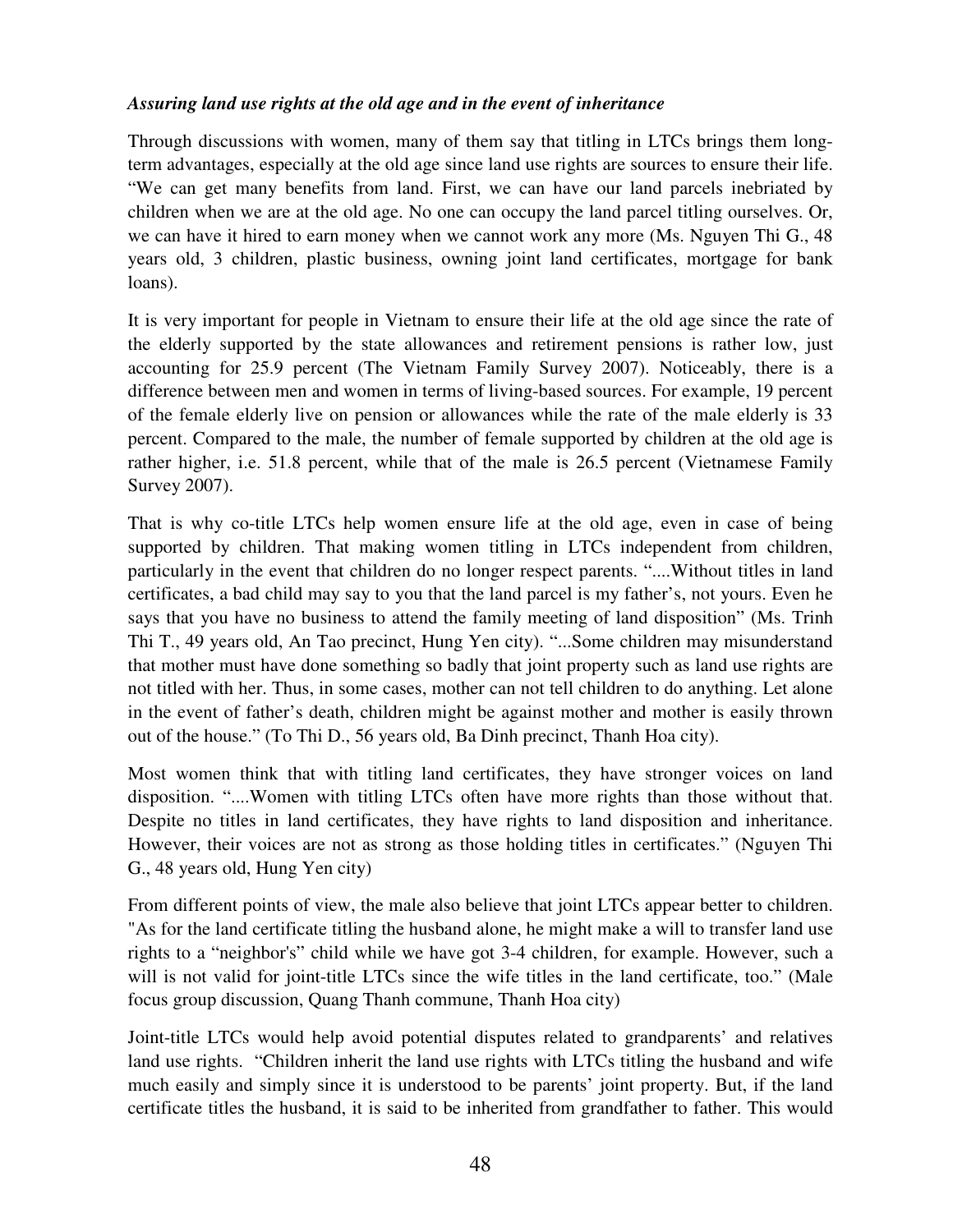somehow also relate to uncles who are husband's brothers and may be a source of disputes" (Female focus group discussion, Ba Dinh precinct, Thanh Hoa city)

In terms of procedures, 75 percent of male interviewees say that joint-title LTCs are convenient to transfer and inherit land use rights and 50 percent of them confirm that they would like their wives to hold titles in land certificates. Nevertheless, around 15 percent of them do not agree with issuing joint-title LTCs and they would like to remain LTCs titling the household head alone. Their reasons are that land is inherited from parents and grandparents, so sons alone have rights to land uses. They are afraid that wives have rights to land and landbased property disposition in case of divorce...

Meanwhile, 100 percent of the female interviewees agree with issuing join-title LTCs under the 2003 Land Law since they have rights to transferring and inheriting land use rights. Moreover, women titling LTCs can be able to participate in production and business actively and independently.

Both representatives of the female and the male confirm that joint-title LTCs titling the husband and the wife, have more positive impacts on ensuring legal rights and benefits for those without titles in LTCs (the ones titling the household head alone), particularly protecting them from "underground" transactions which are made against their will.

In conclusion, in the event of disputes, LTCs titling the husband and wife will easily demonstrate legal land use rights of the spouses but LTCs titling the household head will not. This would ensure women's and children's rights and benefits better. Land disputes resolutions handled by courts will be less time consuming and costly. All related persons are benefited since the timing of finishing such cases is shorter. Moreover, joint-title LTCs contribute to reducing the rate of unfair judgment due to the fact that evidences related to joint-title LTCs are more objective, transparent and logical than those of individual-titled certificates.

In terms of administrative procedures, civil transactions regarding land use rights are simpler with joint-title land certificates. For example, the number of people signing in papers, documents and profiles is reduced, making it less time consuming, in comparison to LTCs titling the household head. Also, procedures of title transfer are less for joint-title LTCs than for individual-titled certificates in case of a spouse's death.

Joint-title LTCs help ensure women's life at the old age and protect children's land use rights inheritance from potential disputes among relatives.

Generally, there is no difference in ensuring LT between women in rural areas and women in urban areas. In some cases, joint-title LTC has stronger influence on women in rural areas, especially those who are from ethnic minorities. It is because compared to urban women, women in rural areas have been influenced more strongly by traditional customs and patrisrchal conceptions that they often have lower positions in family.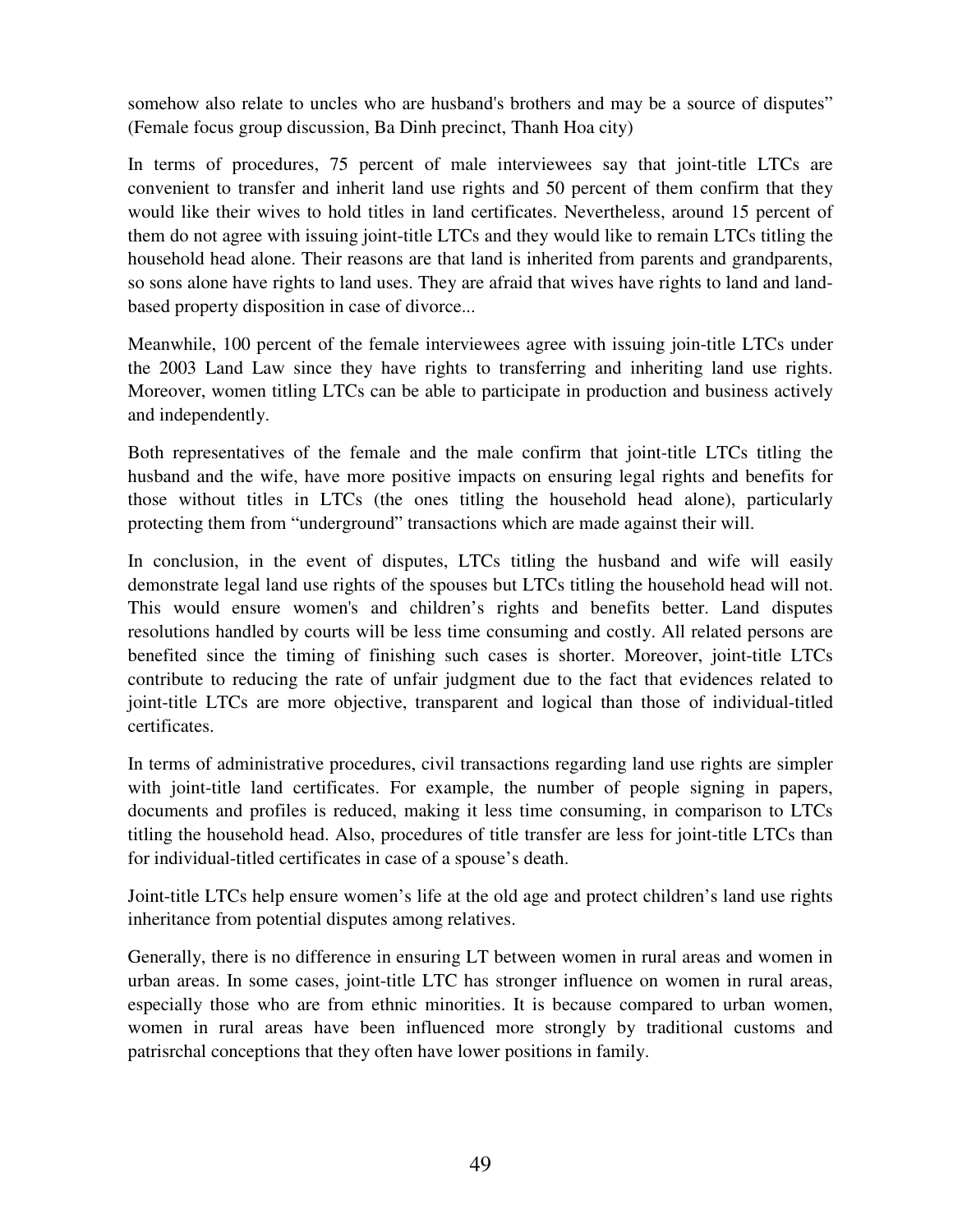# **2.4 Impacts on women's' position in family and community**

Most of interviewees (civil servants, bank representatives and local people groups) believe that joint LTCs titling the husband and wife can promote better equality between wife and husband than LTCs titling the household head. This is mentioned in the following points:

#### *Women's position improvement*

According to the survey results, 88.25 percent of interviewees agree that joint-title LTCs help raise women's position. The percentage among the men is higher (89.2 percent) than that of among the women (86.6 percent).

There are nearly no big differences among occupation groups. However, there are differences in terms of ages. The rate of people at the age of 22 to 60 who agree that women's position would be changed due to joint-title LTCs is rather high (ranging from 90.2 percent to 92.1 percent) while the rate of people over 60 years old is lower (76.7 percent).

The difference is may be due to the fact that the old have still bared patriarchal perceptions in their mind. The younger now are more aware of gender equity. In addition, there are rarely big changes in spousal relationship of the old (over 60 years old), except in case of a spouse's death. Therefore, land titling makes no senses to them.

There are surprisingly no differences in assessing women's position changes between households owning joint-title LTCs and those with LTCs titling the household head alone. Both groups almost agree that women's position would be changed**,** the rate is 87.2 percent and 89.1 percent respectively.

Women's position in community, in terms of participation in community management, has changed more slowly than in the family. One of the reasons is that women borrowers are in short of time resources and there is not yet appropriate sharing of housework between husband and wife (Report on Evaluation of WU credit scheme "I love you Fund", 2002).

Qualitative data in the study show that business women appear to be proud of themselves and more confident to take part in discussions regarding common concerned issues with husband's relatives when they hold titles in joint-title LTCs (Woman, paint agent, Hien Nam precinct, Hung Yen city). However, rural women hardly take concerns about that unless they mortgage land use rights for bank loans (Male group, Quang Thanh commune, Thanh Hoa city).

## *Men's authoritarian position reduction*

Why could joint-title LTCs (titling the husband and wife) help women to improve their position in family? The respondents give two main reasons. The first reason is that joint-title LTCs ensure equity, preventing husbands from exercising exclusive rights (64.6 percent of the interviewees give this reason). Secondly, it is explained by 27.1 percent of the interviewees that joint-title LTCs could ensure women's rights and responsibilities over land.

How could joint-title LTCs help prevent the male from exercising their exclusive rights? It is because it would help changing husband patriarchal conceptions based on single-titled land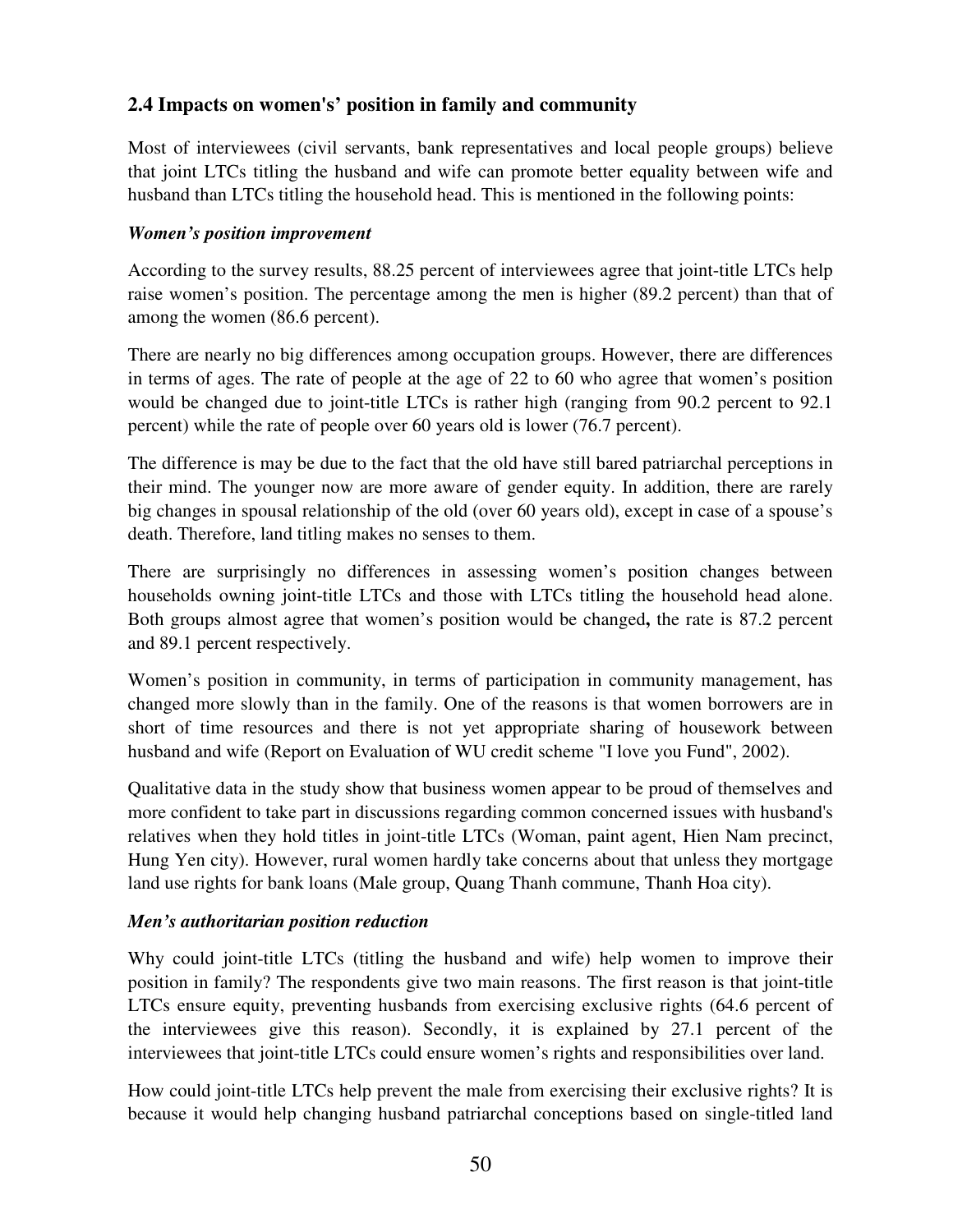certificates. "Some husbands are still rather patriarchal and they will be getting more patriarchal if LTCs title them alone. They keep in their mind that they have rights to land uses, they own the land and so they can do whatever they want or they can ban whatever they don't want. They must have more power than wives in family. LTCs are theirs alone and the residential houses are also theirs alone, wives just live together with them. Such things are unwritten rules in fact. For example, if they do not want to mortgage LTCs for bank loans, wives cannot do it. That's fact, that's society (Female focus group discussion, Ba Dinh precinct, Thanh Hoa city).

#### *Participation in making decisions*

Statistics show that wife and husband, in general, both make decisions on how to use LTCs for borrowing loans. However, it is noticeable that the rate of couples with joint-title LTCs making decisions together is higher than that of those with single-title LTCs. The rate of couples with joint-title LTCs is 89.8% while it is 64.2% for couples with single-title (Table 8) It shows that decisions to use LTCs for bank loans generally made by both husband and wife. However, joint-title LTC creates more favorable conditions for couples to discuss to make decisions together.

|                  | Single-title<br><b>LTCs</b> | Joint-title<br><b>LTCs</b> | <b>Both types</b><br>of LTCs | <b>Common</b><br>property |
|------------------|-----------------------------|----------------------------|------------------------------|---------------------------|
| Wife             | 18.5                        | 3.4                        | 11.8                         | 12.1                      |
| Husband          | 17.3                        | 6.8                        | 0                            | 11.5                      |
| Wife and Husband | 64.2                        | 89.8                       | 88.2                         | 76.4                      |

**Table 8. Decision-makers of LT mortaging for bank loans by types of LTCs (%)** 

It is shown that joint-title LTC contributes to improve husband's and wife's awareness of rights to their family property. As mentioned, land is a great property and an official paper inscribing names of wife and husband is considered as the evidence that the State recognises and ensures rights and duties of all. Attitudes and awareness may have positive influences on changing behaviours, promoting participation of both wife and husband in making decisions on LTCs.

## *Satisfaction with single-title LTCs and joint-title LTCs*

Is it possible that husbands, in general, are satisfied with joint-title land certificates? 76.4 percent of the interviewees say yes but there are variations among areas. It is remarkable that the rate of the husbands satisfied with joint-title LTCs in Khanh Hoa is the lowest (59.6 percent) and the highest in Hung Yen (93.4 percent) (Table 9). Also, the rate of wives satisfied with joint-title LTCs is similar. One of many reasons is that women's participation rate in farming and business is higher in the North. Accordingly, women there could bring more benefits from using joint-title LTCs than those in the Central. Moreover, the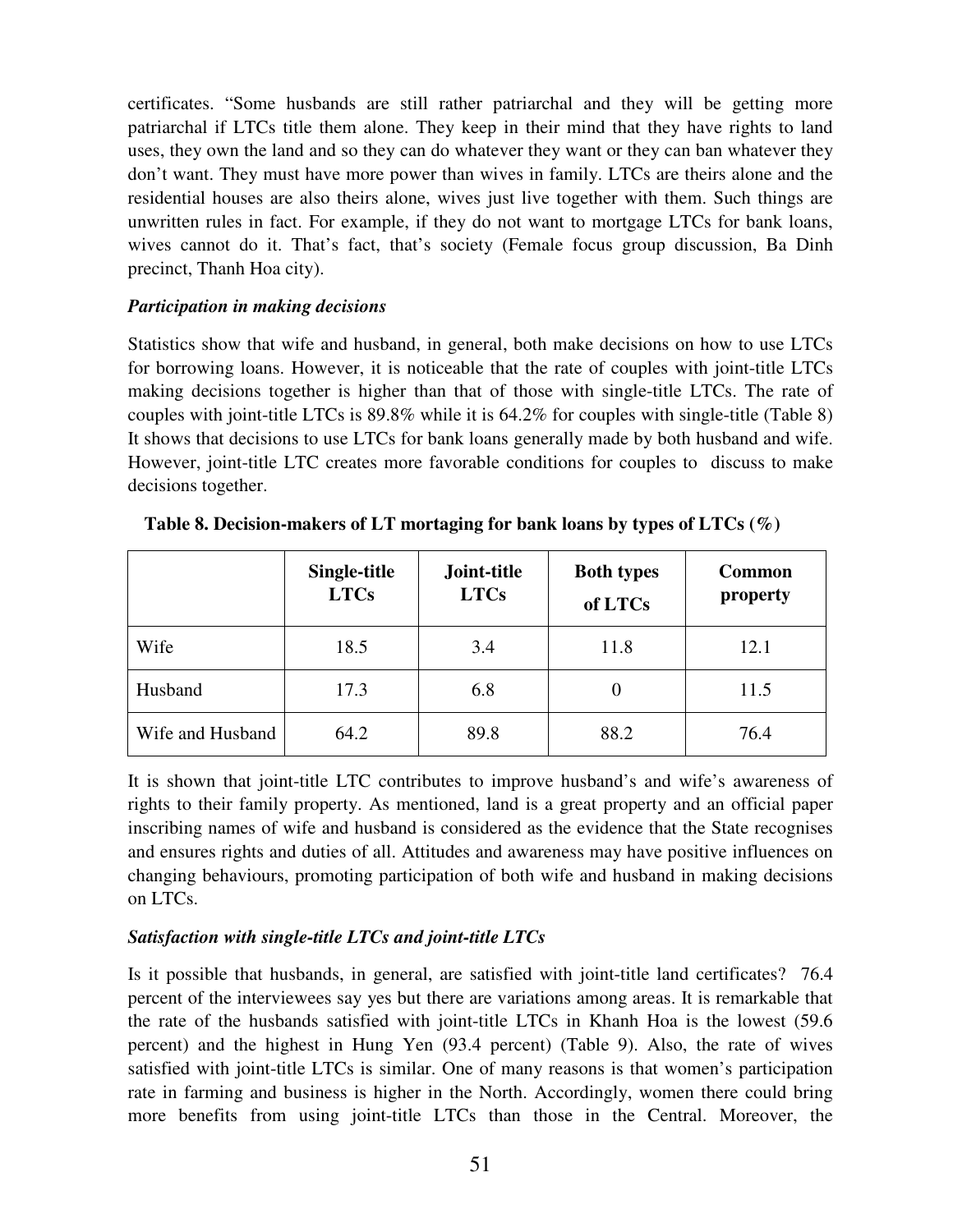interviewees in Khanh Hoa have shown their hesitance for this question since the rate of the interviewees having no ideas is high.

|                |                | Hung Yen | Khanh Hoa |         | Tien Giang |         |
|----------------|----------------|----------|-----------|---------|------------|---------|
|                | Wife           | Husband  | Wife      | Husband | Wife       | Husband |
| Yes            | 97.4           | 93.4     | 68.3      | 59.6    | 74.1       | 81      |
| N <sub>o</sub> | 2.6            | 6.6      | 1         | 5.1     | 15.3       | 15.2    |
| No ideas       | $\overline{0}$ | $\theta$ | 30.7      | 45.4    | 10.6       | 3.8     |
|                | 100            | 100      | 100       | 100     | 100        | 100     |

**Table 9. Husband's and wife's satisfaction with joint-title LTCs by areas (%)** 

The rate of female and male saying yes on husband's satisfaction with joint-title LTCs are not much different, 71.9 percent and 77.4 percent respectively. Similarly, the rate of male and female regarding wife's satisfaction are 77.4 percent and 79.5 percent respectively. Meanwhile, the rate of interviewees saying yes about husband's satisfaction with single-titled certificates is 40.4 percent of the male and 41.5 percent of the female. The high rate of 46.7 percent of the female saying yes about wife's satisfaction with single-titled certificates show that women's benefits from joint-titles and single-titled LTCs are not yet clearly and appropriately aware by the female (Table 10).

**Table 10. Wife's and husband's satisfaction with joint-title and single-title LTCs (%)** 

|                                               | Female | Male |
|-----------------------------------------------|--------|------|
| Husband's satisfaction with joint-title LTCs  | 71.9   | 77.4 |
| Wife's satisfaction with joint-title LTCs     | 77.4   | 79.5 |
| Husband's satisfaction with single-title LTCs | 40.4   | 41.6 |
| Wife's satisfaction with single-title LTCs    | 46.7   | 38.9 |

The higher rate of satisfaction with joint-title LTCs is due to the following reasons give by respondents:

• Land is joint and great property owned by both husband and wife, so it is obvious that LTCs should be title both husband and wife. Credit should be recognised in writing.

• Husband's and wife's rights and equity are ensured by joint-title LTCs in the event of disputes and prevention of the male's exclusive rights.

• Women's rights are recognized and ensured in LTCs.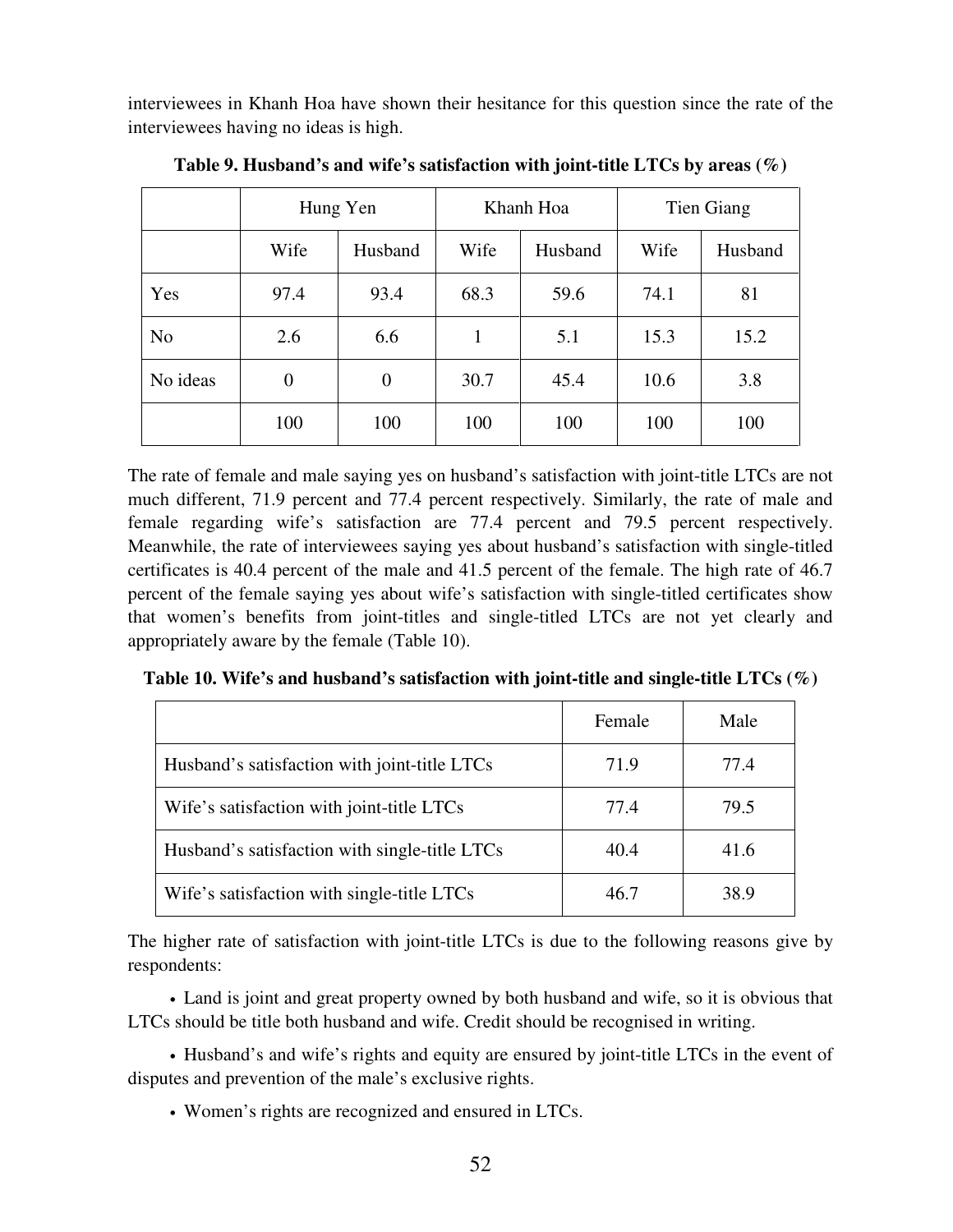• Everything should be discussed and made decision by both wife and husband.

• Women become more comfortable since joint-title LTCs help cross out women's perception of "with-staying" and prevent husband from exercising exclusive rights to treat wife cruelly, including, getting wife out of the house. In such cases, women are surely protected by law if land use rights are joint property. However, with title in land certificates, women will become more confident to take action in such cases.

Satisfaction with single-titled LTCs is due to the following reasons:

• Wife gives land use rights to husband

• Either husband or wife titling LTCs is the same. Thus, it is not important that wife should title land certificates.

• Women's position in family depends on a variety of factors, not titles of LTCs alone.

In practice, husband and wife both discuss to make decision on mortgaging LTCs for bank loans. It is noticeable that the rate of joint-discussion of the spouses owning joint-title LTCs is higher, accounting for 89.9 percent while the rate of the spouses with single-title certificates is 64.2 percent (Table 11). It shows that loaning is, in general, discussed to decide by both husband and wife. However, joint-title LTCs appear to facilitate joint decision-making to borrow loans better.

## **Table 11. Making decision on mortaging LTCs for bank loans, by whom and by types of certificates (percent)**

|                  | Single-titled<br>certificates | Joint<br>certificates | Both types | Total |
|------------------|-------------------------------|-----------------------|------------|-------|
| Wife             | 18.5                          | 3.4                   | 11.8       | 12.1  |
| Husband          | 17.3                          | 6.8                   |            | 11.5  |
| Wife and husband | 64.2                          | 89.8                  | 88.2       | 76.4  |

In summary, most of the interviewees say that joint-title LTCs bring more gender equity than LTCs titling the household head, which is shown by women's increased position and jointdecisions made by both of the spouses in using land rights.

The rate of husband's and wife's satisfaction with joint-title LTCs is higher. However, a remarkable number of wife and husband still satisfy with LTCs titling the household head.

Statistics do not show big differences in women's position changes between urban and rural areas. However, there is difference in satisfaction with single-title LTCs and joint-title LTCs among areas, for instance, rate of satisfaction with joint-title LTC is highest in the North and lowest in the Central. It maybe explained by the fact that impacts of joint-title LTCs in the Central may not have been expressed clearly as in the North and the South.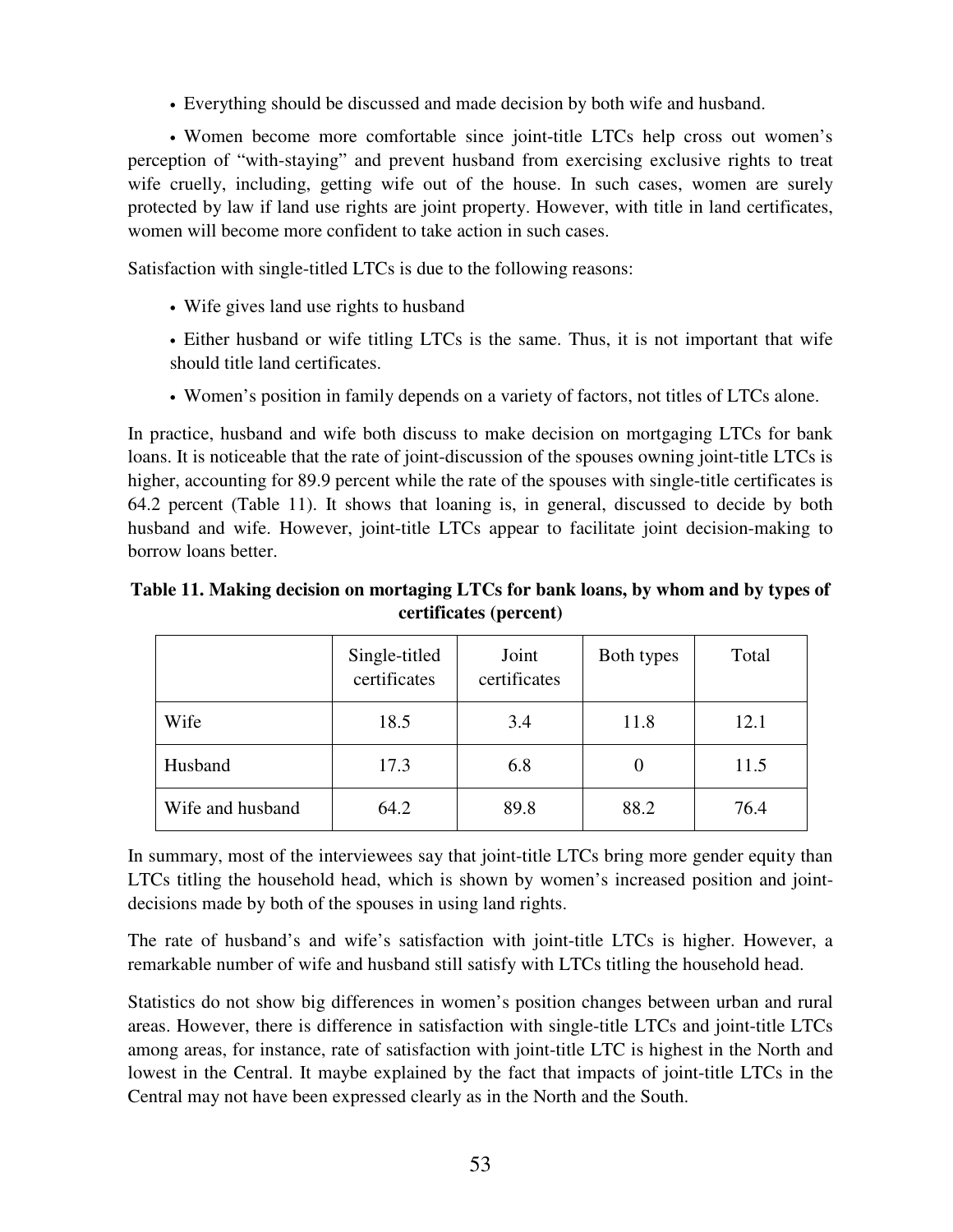Positive impacts of joint-title LTCs and people's satisfaction with joint-title LTCs, finally, are shown through the fact that whether people are ready to convert single-title LTCs into jointtitle LTCs or not when they have to pay for it. The answers to the question "Convert or not if people have to pay for it?" are different between people in rural and urban areas. People in urban areas, particularly business women show their willingness to convert LTCs. "Trully said that fees are not very much while it is great property and legal rights to our children, grandchildren. Joint-title LTCs brings many economic benefits and spirit values. Economically, it's property and spiritually, it's comfortableness." (Female focus group discussion, Ba Dinh precinct, Thanh Hoa city)

People in rural areas, particularly men doing farming have different opinions. "Not converting when having to pay for it. Single-title LTCs and joint-title LTCs are the same. For long time, though I hold titles of farming land, my wife and I discuss to make decisions on doing well. Sometimes, my wife is more active than I, not because of joint-title LTCs. I will not convert LTCs if I have to pay for it. But, if not, I will convert it. In fact, our economic situation is very difficult." (Male farmers focus group discussion, Trung Ha commune, Quan Son, Thanh Hoa).

In summary, impacts of joint-title LTCs on women groups are different to a certain extent.

LTCs mortage for bank loans have more significance towards business households and wellbeing households. Therefore, they have demands for great loans, very different from poor households who have no favourable conditions to borrow loans through LTC mortage. Besides, LTCs of residential land in urban areas, in general, are more likely to be accepted for loan mortage than LTCs of farming land. Therefore, joint-title LTCs have stronger impacts towards business households in urban areas than poor households in rural areas. Also, jointtitle LTCs seems to have no strong impacts towards people of ethnic minorities in mountainous areas like people of Kinh in flat areas.

In terms of production scope and business sectors, households doing agricultural business and services have great possibility to use LT. Normally, such households are in Cuu Long river delta, urban nearings, town centers, towns and new urban zones. Due to the fact that it is highly likely that LT is used for doing business, titling in LTCs has got more important to these groups.

Impacts of joint-title LTCs are shown so strongly towards business women groups, i.e., giving investment opportunities, activeness and responsibilities in borrowing loans, closer capital management, appropriate capital using and on-due capital and interest repayment. Joint-title LTCs also have positive impacts towards farming households which produce goods and commodities through actively borrowing loans to purchase agricultural materials in order to develop the household economy or extend the scope of the household economy.

In fact, impacts of joint-title LTCs on ensuring LT for women upon disputes are different between those in urban areas and rural areas. In urban areas, disputes are usually from wife and husband while in rural areas disputes relate to economic relations with husband family. In these cases, daughters-in law often have disadvantages upon disputes because of the tradition that women come to live with husband family after marriage and lack of legal evidence of LT.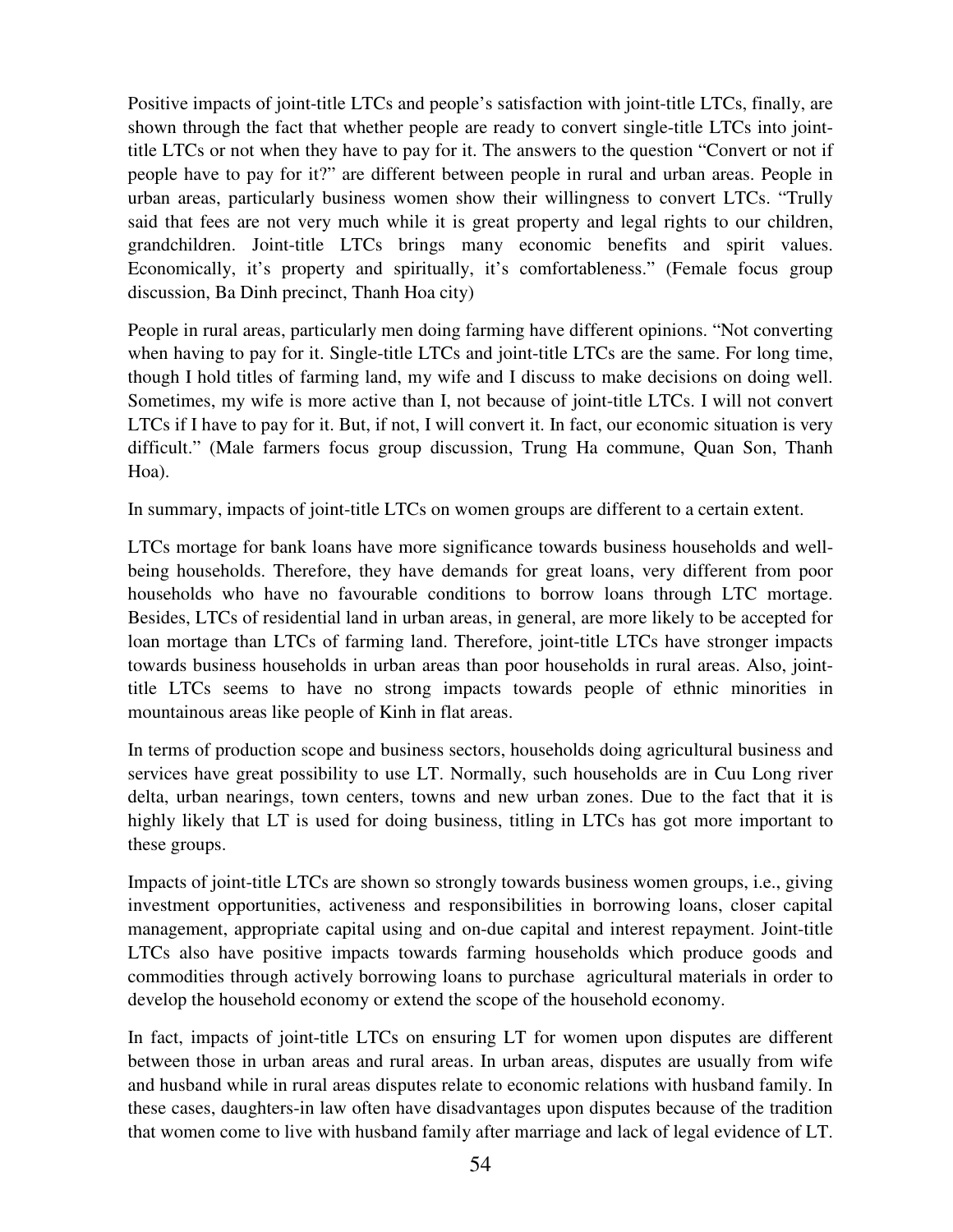Therefore, joint-title LTCs, especially of residential land will help ensure LT better for higher-risk groups (i.e., women in rural areas).

In urban areas and urban nearings, men and women have enough legal knowledge and information and they learn much about land disputes and problems raising from wife's and husband's interests related to land and houses. Therefore, they take greater care about titling in LTCs and have better awareness of protecting their own interests than women in rural and remote areas. Accordingly, joint-title LTCs have stronger impacts towards women in urban areas, urban nearings and towns.

Generally, LT insurance through LTCs is not much different between women in rural areas and in urban areas. In some cases, joint-title LTCs have greater influences on women in rural areas, especially those of ethnic minorities. The reason is that up to now they have been long affected by traditional customs, patriarchal conceptions and lower position in the family

# **2.5 The issuance and conversion of LTCs**

## **2.5.1 Progress of issuing LTCs**

It is stated through interviews, discussions and surveys that all of the single-titled LTCs should be changed to joint-title land certificates. The rational is that, women's rights are ensured, women's position is improved and potential disputes will be limited. Joint property is recognized by law, so rights and duties to joint property should be the same. Through land certificates, the legal nature of land use right of both husband and wife is recognized by the State.

However, the process of converting single-titled land certificates (titles of household heads) into joint-titled land certificates (titles of spouses both) should be given with appropriate steps.

First and foremost, it is noted that LTCs titling the household head under the 1993 Land Law are not legally clarified and specified, causing a lot of difficulties to state administrative agencies and such involved parties as People's Court, the Banks, and those who have no titles in land certificates. LTCs are legal evidences to identify legal land users. However, the practice of issuing LTCs has up to now remained a lot of shortcomings and process is rather slow. According to the statistics of the Government, the area of land issued with land use right certificates is rather small.

*The results of issuing LTCs all over the country by September 30, 2007 are as follows*:

- Agricultural land: issued 13,686,351 LTCs with the total area of 7,485,643 hectare, accounting for 82.1 percent of the land area needed to issue land certificates.

- Forestry land: issued 1,111,302 LTCs with the total area of 8,116,154 hectare, accounting for 62.1 percent of the land area needed to issue land certificates.

- Aquaculture land: issued 642,545 LTCs with the total area of 478,225 hectare, accounting for 68.3 percent of the land area needed to issue land certificates.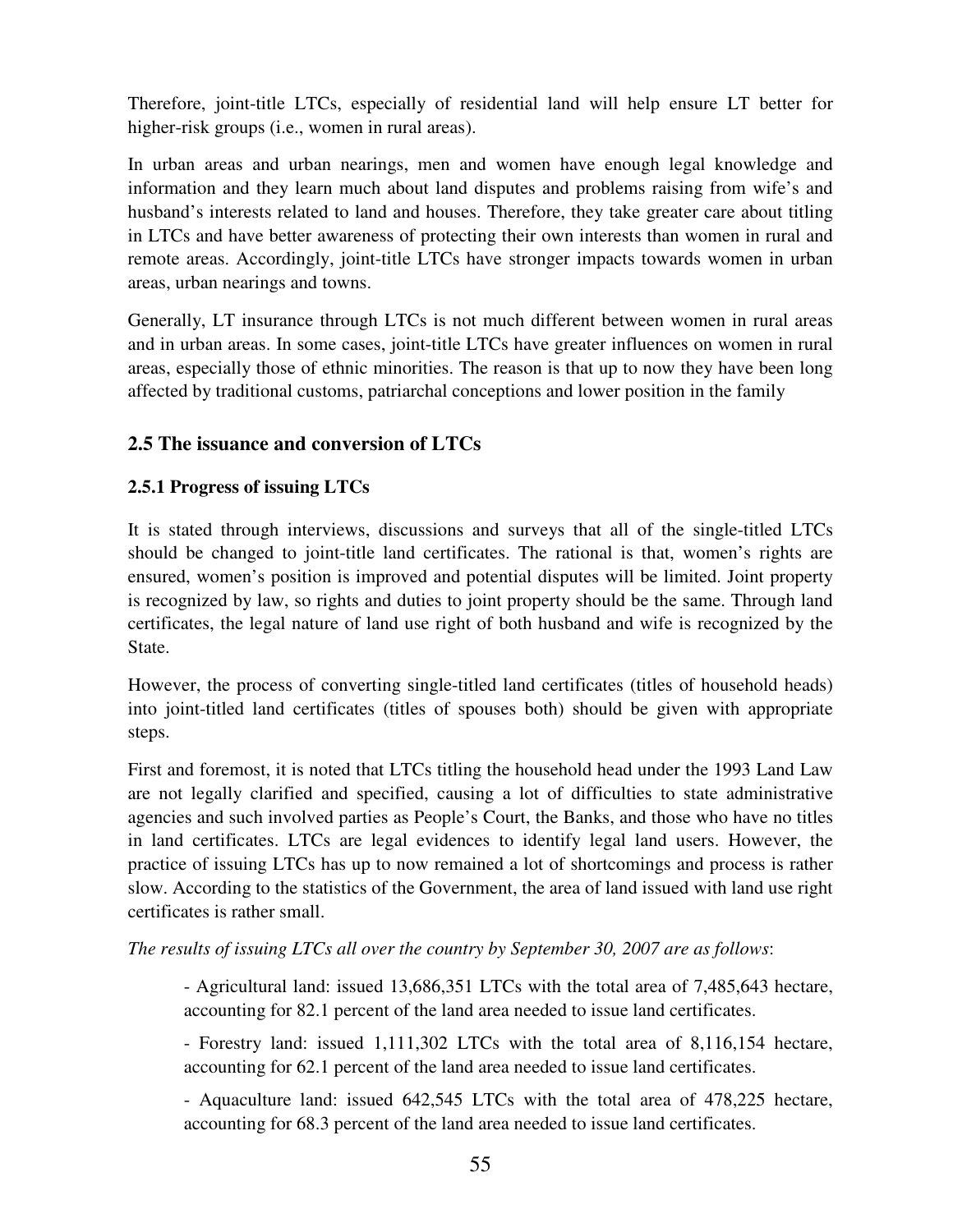- Residential land in urban areas: issued 2,837,616 LTCs with the total area of 64,357 hectare, accounting for 62.2 percent of the land area needed to issue land certificates.

- Residential land in rural areas: issued 11,705,664 LTCs with the total area of 383,165 hectare, accounting for 76.5 percent of the land area needed to issue land certificates.

- Specialized residential land: issued 71,897 LTCs with the total area of 208,828 hectare, accounting for 37.4 percent of the land area needed to issue land certificates.

- Land areas of religious locations: issued 10,207 LTCs with the total area of 6,921 hectare, accounting for 35.7 percent of the land area needed to issue land certificates.

(Source: The Government Report No 93/BC-CP regarding the practice of issuing LTCs of October 19, 2007).

There are many causes of slow process of issuing less LTCs than people's demands. Here are some main causes:

*First*, legal regulations in Land Law regarding the issuance of LTCs are not suitable and appropriate with the pratice of using land in the context of Vietnam.

Under the 1993 Land Law and legal normative acts regarding land management, to be issued with LTCs, land users shall have all papers and evidences to demonstrate their legality of land using. However, for a long time (since 1954 in the North and since 1975 in the South to early 1990s), the State of Vietnam has had no consistent and standard regulations regarding land management. Local authorities (provincial level and district level) have their own ways of land management. Besides, people are not highly awared of preserving land papers. In many cases, they lost their all land papers in wars or in natural disaster. Therefore, for almost kinds of land, land users have no land papers. Many people have used land legally for many years without any land papers that are required under law. This is reason why they have no conditions enough to be issued with LTCs under regulations of Land Law.

In addition, the practice of issuing LTCs under the 1993 Land Law has not ensured legal transparence. Under the 1993 Land Law, any land parcels which are joint, individual or common property of spouses and households shall title the household heads alone. Meanwhile, in some areas in Khanh Hoa, Phu Yen, and Lao Cai, certificates title both husband and wife even in the case of a spouse's death - Khanh Hoa for an example. Also, all kinds of land including residential land, agricultural land, and etc. of a household are issued with one single land certificate in some provinces such as Khanh Hoa, Phu Yen, Lao Cai, Dien Bien, Lai Chau, etc.

*Second*, equipment of land admistration agencies to measure the area of land plots for land profiles does not work well and correctly, which causes differences among land profiles and takes time to process procedures of issuing LTCs for people, particularly those in rural and mountainous areas.

According to the 1993 Land Law, local land administration agencies carried out to measure the area and identify borders of every land spot. However, measuring tools at that time are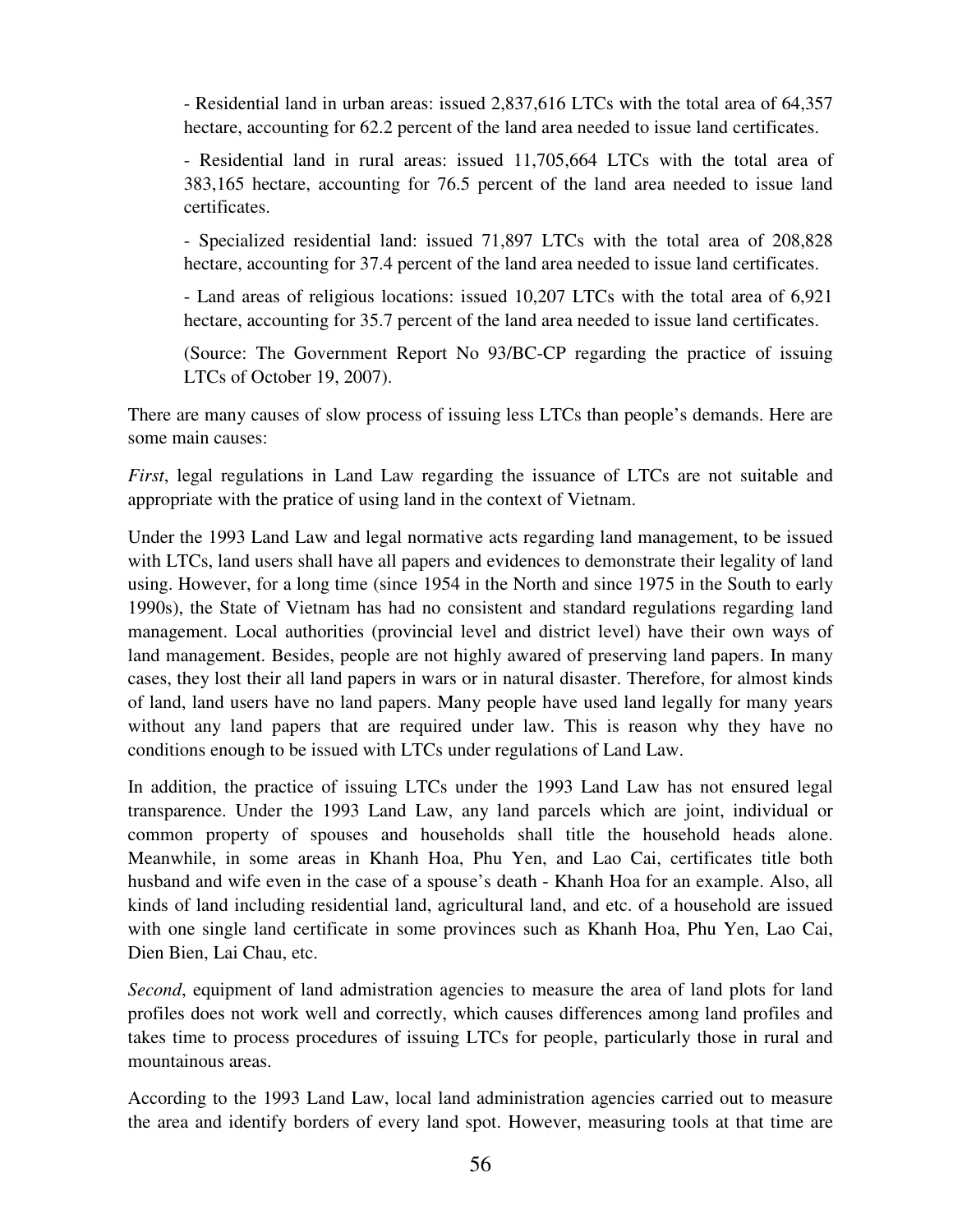mainly ropes, sticks, landmarks, etc., so data of the area are not exact. People have based on these figures for land using. Later, when land administration agencies apply measuring machines to identify land area for issuing LTCs, there are great differences in the area of the same land spot. In Hung Yen, it is regulated by local authorities that households whose land area exceeds 20 square meters shall not be issued with LTCs. These households will have to wait for opinions of provincial authorities to set up land profiles again and have to pay a sum of fees for using land. That makes LTC issuance delayed for long.

*Third*, the situation of public land transgression happens in many places, which also causes differences in land area, troubling LTC issuance.

*Forth,* barriers of administrative procedures, fees, costs as well as qualification, competence and responsibilities of local land administration officers cause troubles to LTC issuance.

Qualification of administration agencies in charge of issuing LTCs cannot meet requirements of tasks. Procedures of LTC issuance are complicated and troublesome towards people; land administration fees, land taxes and land tenure transfer taxes are too higher than living standards and incomes of people; state budget for measuring, mapping and setting up land profiles is limited; qualification of land administration officers is not very good. Additionally, responsibilities of these officers are not high and there exist harassing and authorian attitudes. All of them have troubled people to process procedures of issuing LTCs. Many people think that they live in their own land plots and no body have rights to get them away. Therefore, they donot want to process procedures of issuing LTCs.

All of the causes mentioned above make LTCs issuing process delayed and slower than demand in fact, bringing about a lot of difficulties to land administration all over the country.

Therefore, it is necessary to change single-title LTCs into joint-title LTCs for joint land property (spouses' property) in order to ensure transparence of the documents and papers regarding land use rights, and to ensure that land use right owners and co-owners shall exercise all rights and duties under law regulations, improving state administration capacity.

## **2.5.2 Advantages of converting land certificates**

It is supported to convert LTCs by all involved parties regarding land use right certificates and the practice of issuance and change.

In the viewpoints of officers from the sector of Natural Resources and Environment, the practice of converting single-title LTCs into joint-title LTCs does not cause any complication or upset to administration agencies. Moreover, the practice of changing would help state administration agencies come to an agreement on land administration, preventing potential disputes among the people.

Bank and People's Credit Fund officers say that the practice of converting LTCs titling household head into certificates titling the husband and wife will facilitate both banks and loan borrowers. As for joint-title land certificates, procedures of mortgaging land use rights for bank loans are simpler than for individual land certificates. Accordingly, people are able to access loan sources better.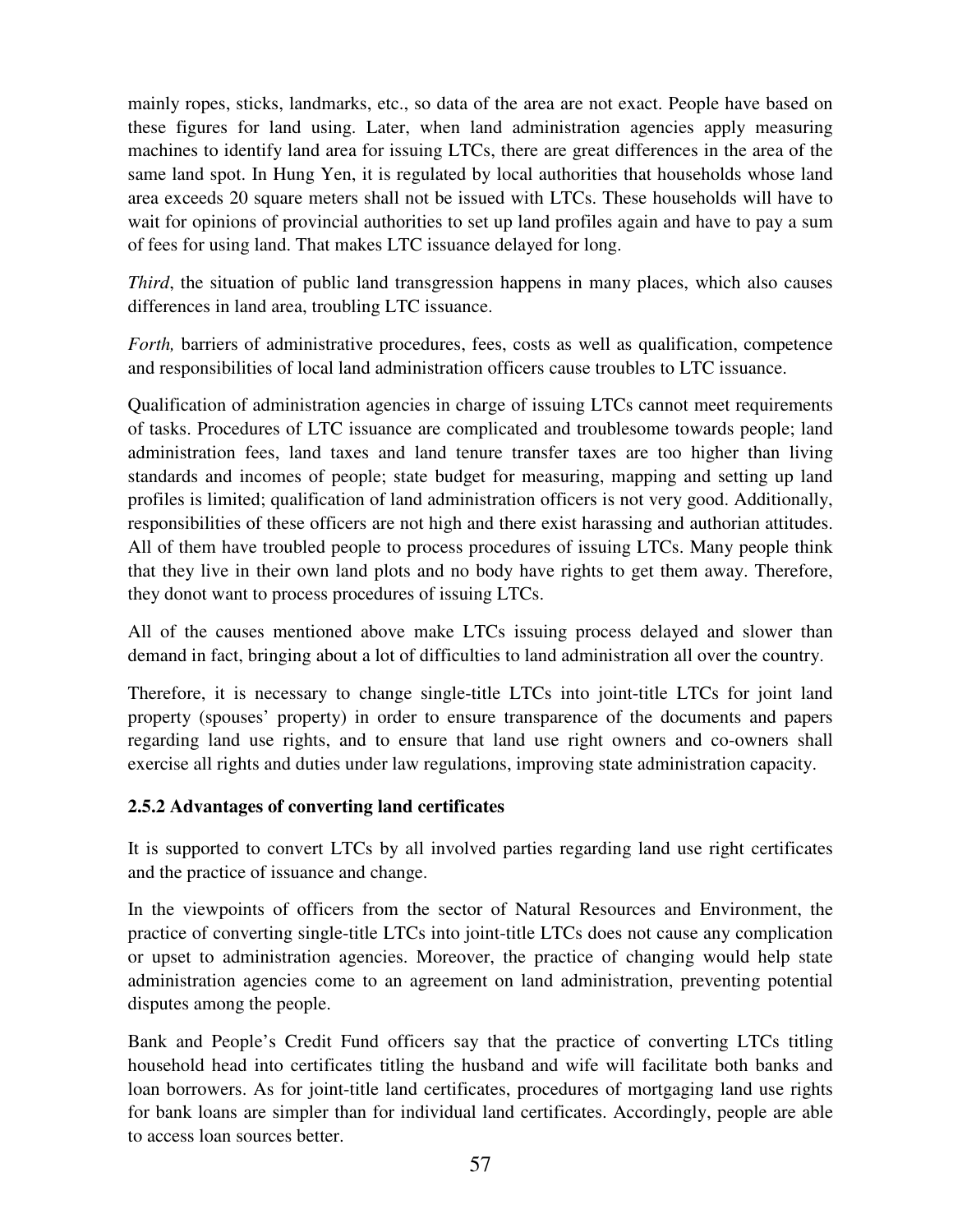With a regard to the banks, joint-title LTCs could ensure legal safety and security when the banks lend loans through mortgaging land use rights. The banks, moreover, reduce the costs of appraisal. Also, it takes people less time to access loans for household economy development.

Joint-title LTCs also positively contribute to protecting legal rights and benefits of land right users in case of disputes, ensuring spouses to access bank loans favorably and to make decisions on matters of land use rights, creating legal basis and psychology of gender equity in family.

In discussions, local people including male and female want that single-title LTCs should be converted into joint-title LTCs which ensures non-title holders in LTCs to access bank loans conveniently for household economy development, and contribute to supervising and exercising rights of land users under law regulations.

## **2.5.3 Challenges of converting LTCs**

Under the 1993 Land Law, in the practice of issuing land certificates, state administration agencies do not identify land use rights whether to be joint or individual property and the people shall not be asked for this. LTCs are issued to each household, titling the representative. Therefore, upon changing land certificates, it is required to identify and clarify land use rights as joint property of spouses or common property of all household members (agricultural land) or individual property of a spouse. Only land use rights as joint property of spouses are then converted as well as to add one spouse representative in the single-head-title LTCs.

That may not only cause difficulties to administration agencies but cause some discord among household members. In addition, it is noted that Vietnamese people in general bear the concept of "husband's property but wife's credit" in their mind, which has strong influences on the people's life, especially in rural and mountainous areas, accounting for the great proportion of land users in terms of the population and area. Therefore, they hardly want to make clarification of property when they are living happily together.

Both land officers and people believe that converting single-title LTCs into joint-title LTCs only have significance in administration practice of state administration agencies and in exercising people's rights when it is carried out, in co-ordination to adjusting on the land use status and settling the existing problems of people's land administration transfer. However, to gain this objective, it is required to gather great efforts and funding as well as human resources from state administration agencies and people as a whole. During the process, such potential disputes regarding landmarks, inheritance, etc. among people might be arisen.

Land survey officers, particularly communal officers, have little knowledge of land laws in general and of land use right certificates in particular, so they hardly meet requirements of the process.

Besides issuing LTCs (issuance and change), land officers are in charge of other tasks such as land clearance, construction verification, disputes resolution, etc. In fact, changes in land use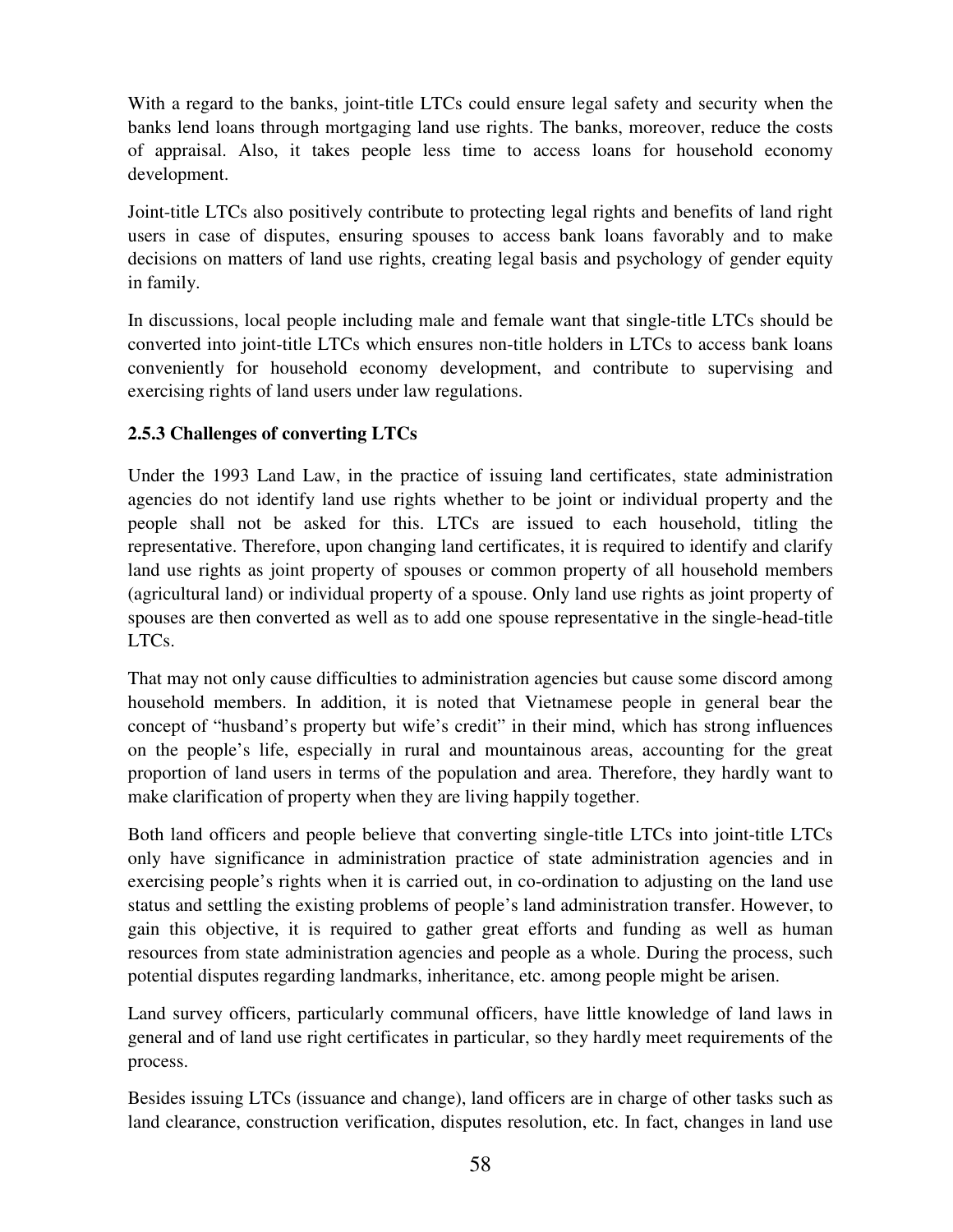status are rather great, so it is essential to carry out land inspection. Therefore, it is required to strengthen human and material resources for district-level and communal land agencies. Since there is only one regular land officer at commune level under administration regulations, it is impossible to allocate more staff to carry out any time-consuming task in reality.

Regarding expenses of land certificates, it costs each household around 200,000 VND, at average, to carry out land survey and issue LTCs as for residential land. People claim that these expenses are high taking into account their income. However, fees and costs are different among regions in term of administration fees and certificate cost. For example, it paid 25,000 VND for a blank copy of a certificate (printed by MONRE in single format for the whole country) and 200,000 VND for land survey fees in An Tao, Hung Yen town while it paid 50,000 VND and 200,000 VND in Hien Nam, Hung Yen town; and also it paid totally 200,000 VND for one land certificate in Khoai Chau, Hung Yen. In Tien Giang province, the fee of converting a land certificate is around 20,000- 25,000 VND, depending on each profile (Provincial DONRE). Meanwhile, land officers of Tan Hoa Tay commune, Tien Giang province say that there are no fees of converting LTCs at all. And, it is the same in Ward 5, My Tho city.

It can be seen that fees of changing LTCs are very much up to local administration. According to Circular No 93/2002/TT-BTC of October 21, 2002 regarding regulations on land fee payment and management, it is stated as in table 12:

|                                                                                                                                                                   |                     | <b>Fees</b>                                             |                   |              |
|-------------------------------------------------------------------------------------------------------------------------------------------------------------------|---------------------|---------------------------------------------------------|-------------------|--------------|
|                                                                                                                                                                   |                     | For Individual and household                            | For               |              |
|                                                                                                                                                                   | Unit                | In central cities;<br>urban wards of<br>cities or towns | In other<br>areas | Organisation |
| $\overline{2}$                                                                                                                                                    | 3                   | $\overline{4}$                                          | 5                 | 6            |
| Issuance of LTCs and<br><b>LTC</b> formalization                                                                                                                  | VND/<br>certificate | 25.000                                                  | 10.000            | 100.000      |
| Registration of land<br>changes including<br>certification of land owner<br>transfer, shape changes,<br>land parcel area and<br>change in purposes of land<br>use | VND/ once           | 15.000                                                  | 5.000             | 20.000       |

**Table 12. Issuance of LTCs fees by group of users**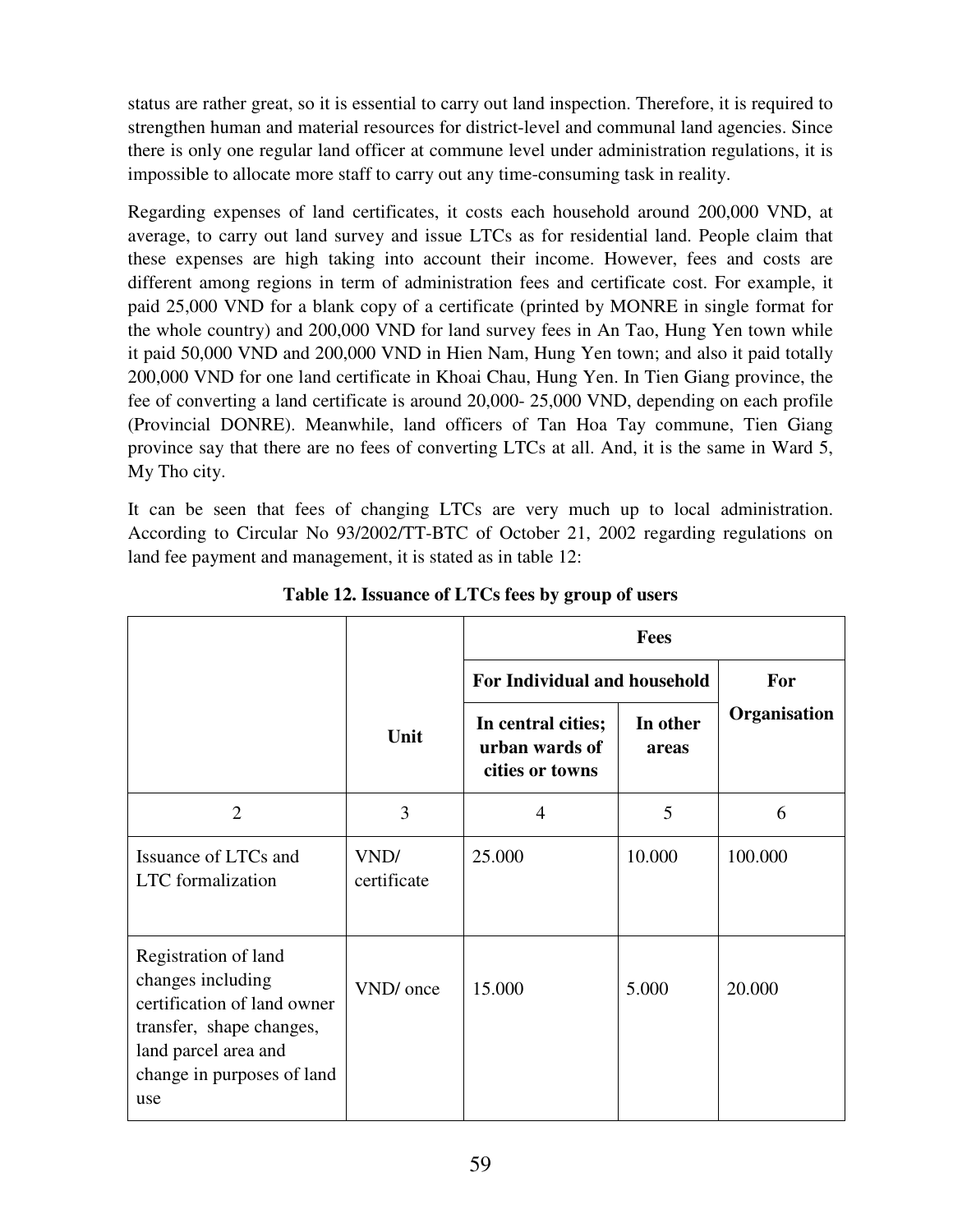| Copy of maps or<br>documents of land<br>profiles:        | VND/copy  |        |        |        |
|----------------------------------------------------------|-----------|--------|--------|--------|
| - Copy of documents:                                     |           | 10.000 | 5.000  | 10.000 |
| - Copy of maps                                           |           | 10.000 | 10.000 | 10.000 |
| Legal identification of<br>land and housing<br>documents | VND/ once | 20.000 | 10.000 | 20.000 |

In the Circular, no fees of LTC issuance are applied to individuals and households resident in communes and hamlets of Areas III (mountainous areas) according to Decision No 42/UB-QD of May 23, 1997; Decision No 21/1998/QD-UBDTMN of February 25, 1998 and Decision No 26/1998/QD-UB of March 18, 1998 by the Minister, President of Ethnic and Mountainous Committee and other related documents.

If the State would not support these fees, the people of these areas, especially in rural and mountainous areas will have difficulties in changing land certificates. It is shown through interviews and surveys that a part of people will not change their LTCs if they have to pay for the fees by themselves.

At present, a number of people mortgaging their LTCs for bank loans (including state banks and non-state banks). How to draw LTCs from banks to change while the banks are ensured to keep LTCs for loan management? This question should be discussed to work out a measure of implementation by bodies of natural resources and environment, banks, credit funds and borrowers.

The practice of changing LTCs may make people confused and worried about land administration policies of the State if mandated bodies do not explain and inform properly about how LTCs titling the husband and wife have positive impacts and great benefits. Moreover, since people have little knowledge of land laws, they will surely raise a question why LTCs have to be converted. There is a risk when the people are using the land properly and land officers unexpectedly re- survey the land and make land register books again for the LTC conversion, they might think that the administrative office want to trouble them.

Regarding publication of procedures and fees of converting single-title LTCs to joint-title LTCs, DONRE officers at study sites say they have posted notices or announcements at Departments of Natural Resources of communes and districts under "One-Door" policies, and disseminated information through legal education and propaganda agencies and in people's meetings. And detailed guidance provided for individual who has requested for. In My Phuoc town, Tan Phuoc, Tien Giang province, however, these procedures have not been publicized to the people yet as they have never been applied before.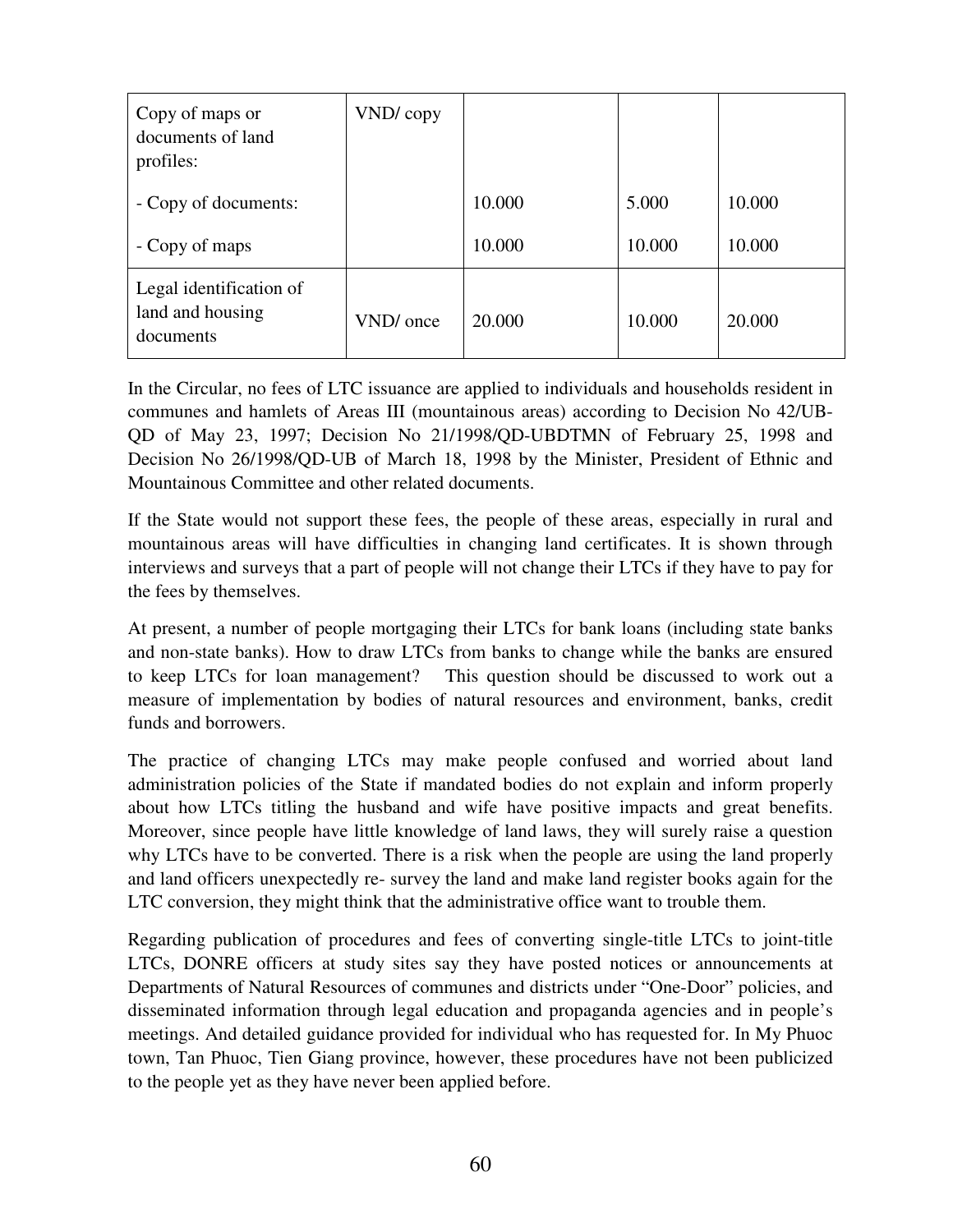Meanwhile, most of people, when being asked if administration agencies have publicized the procedures of converting single-title into joint-title LTCs say that they have not been informed about these procedures. The fact that people are not sure about the converting procedures will also be a great trouble in the process of LTCs conversion later on.

## **2.5.4 Conditions needed to convert LTCs**

To set up the basis of proposals, it is necessary to take all requirements and conditions needed of changing single title LTCs to joint LTCs into account. Then, to see if these requirements and conditions are available now at the local in order to work out feasible proposals closely based on the reality.

#### *Conditions to change LTCs successfully:*

*Condition 1.* Legal background of converting single-title into joint-title LTCs

This is the first and foremost condition to convert single-title LTCs (titling household head) into joint-title LTCs (titling husband and wife). State bodies are to do what are allowed to do by law. Therefore, the practice of converting LTCs of land agencies shall be stated clearly in legal documents. In case it is stated to carry out compulsory conversion of LTCs under law, administration agencies shall make plans to change LTCs for all people. In case, it is stated under law that LTCs change is optional, administration agencies shall do LTCs conversion and issuance when required by the people.

*Condition 2.* Capacity of state administration agencies in charge of changing single title LTCs to joint LTCs

Administration agencies have to meet the requirements of human and material resources and funding for LTCs conversion. Workforce in charge of LTCs conversion should have enough in number, qualifications and abilities to meet the task requirements. Material resources such as equipment and tools of surveying and printing, etc. should be good enough to carry out the work. Besides funding from people (it is regulated to pay for LTCs conversion under law), the State should support land administration agencies in charge of LTCs conversion to cover the cost because of insufficient funding currently.

*Condition 3.* Agreement of the people and the involved parties of LTCs conversion.

People's agreement has great significance to ensure success in the practice of converting single-title LTCs to joint-title LTCs. The people (including male and female) shall get aware of significance and importance of joint-title LTCs in gender equity. However, they are often more aware when actually involve in the practice of the use of LTCs. So it is better to send a message through adjudication, bank loans and civil transactions related to land use rights that single-title LTCs might cause a lot of disadvantages to non-title holders. Then, it is possible to receive people's support for converting single-title LTCs into joint-title LTCs .

 In addition, a number of people have mortgaged their LTCs for bank loans. Therefore, banks keep their LTCs for guaranty. To convert single-title LTCs, it is necessary to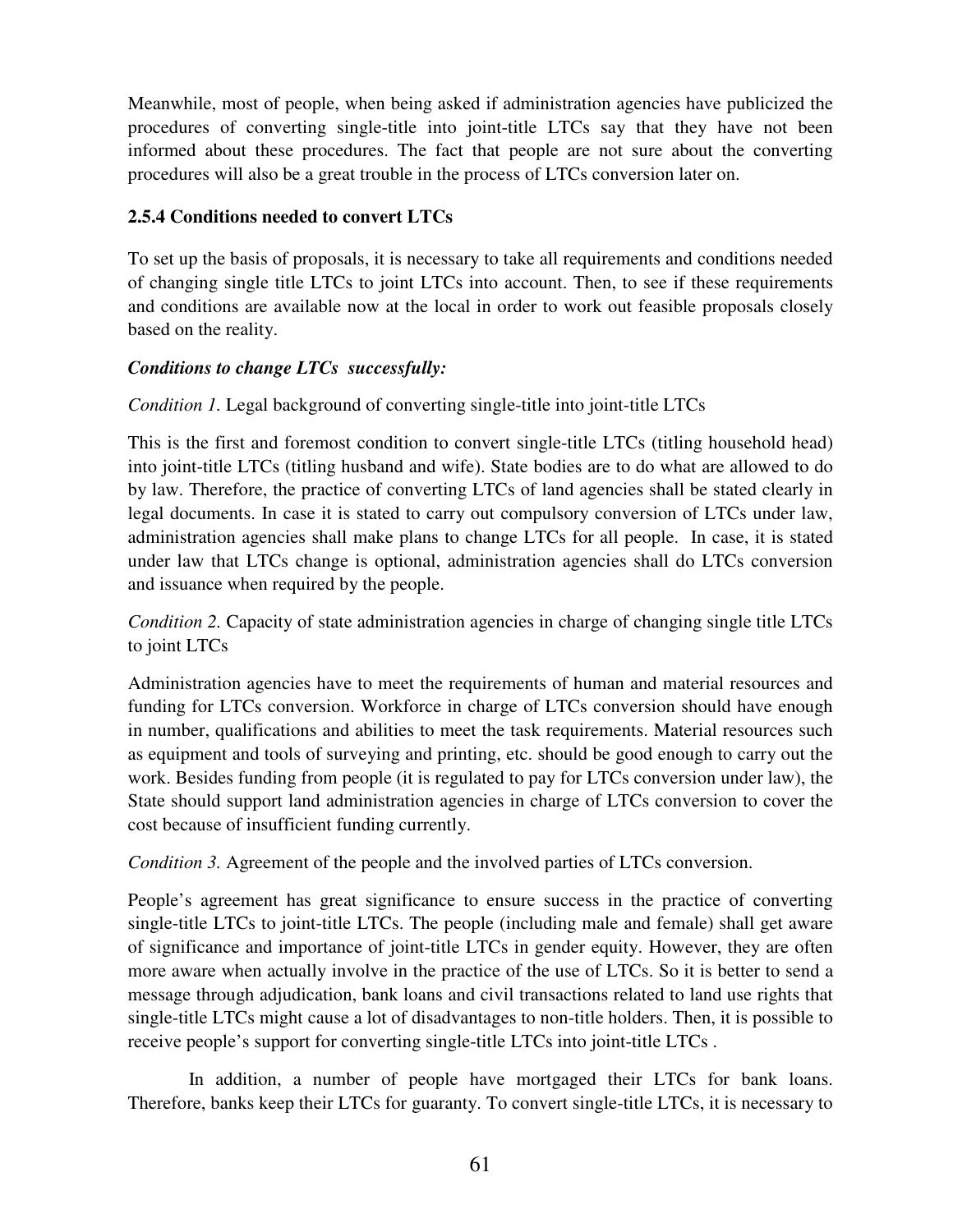set up a mechanism of 3 parties (land agencies- loan borrowers- banks), which help banks ensure loan security and help LTCs to be converted.

#### *What are available at the present:*

Through the results of the study and compared to the conditions mentioned above, we can see what are available now for converting single-title LTCs to joint-title LTCs in terms of the following contents :

#### **1***.* **Legal background**

The 1992 Constitution, the highest valid law, affirms gender equity of the female and male in Article 63: "A male citizen and a female citizen have equal rights in every field of politics, economy, culture, society and family. It is banned to discriminate the female and to offend women's dignity."

It is stated in Article 48 Clause 3 of the 2003 Land Law: "If land use rights are joint property of the spouses, LTCs **shall** inscribe both the wife's and husband's first names and last names."

According to the regulation, since the date of July 1, 2004 (when the 2003 Land Law comes into effects) joint-title LTCs **shall** be granted, inscribing husband's and wife's first names and last names. Land administration agencies are responsible for inscribing land users' names in LTCs. This content is also suitable with the other regulations regarding joint property registration (co-owned by spouses) under the 2000 Law on Marriage and Family. It is stated in Article 27 Clause 2 and 3 of Law on Marriage and Family:

- If property is co-owned by spouses and it is required to register property rights, certificates of property rights shall be inscribed husband's and wife's full names.

- If there are no evidences to demonstrate that disputing property is individual property owned by a spouse, it shall be joint property.

In Article 48 Clause 4 of the 2003 Land Law: In case that land users were granted with LTCs, certificates of residential house ownership and urban land use rights shall not change these certificates into joint-title LTCs under the regulations of this Law.

It is shown through the regulations mentioned above that: Under general principles, administration agencies shall inscribe spouses' full names in certificates upon their joint property registration. And, land use rights are spouses' joint property, so administration agencies shall inscribe spouses' full names in LTCs .

In fact, land use rights are identified by law to be joint property (owned by husband and wife) during marriage or when a spouse has put it into the list of joint property, even when LTCs have only singe titles. Therefore, is it not compulsory for land users to convert single-title LTCs to joint-title LTCs .

In addition, many kind of properties are co-owned by spouses while registration certificates title one person alone, i.e., automobile and motorbike registration. These certificates are inscribed with a spouse's name though automobiles and motorbikes are bought in the time of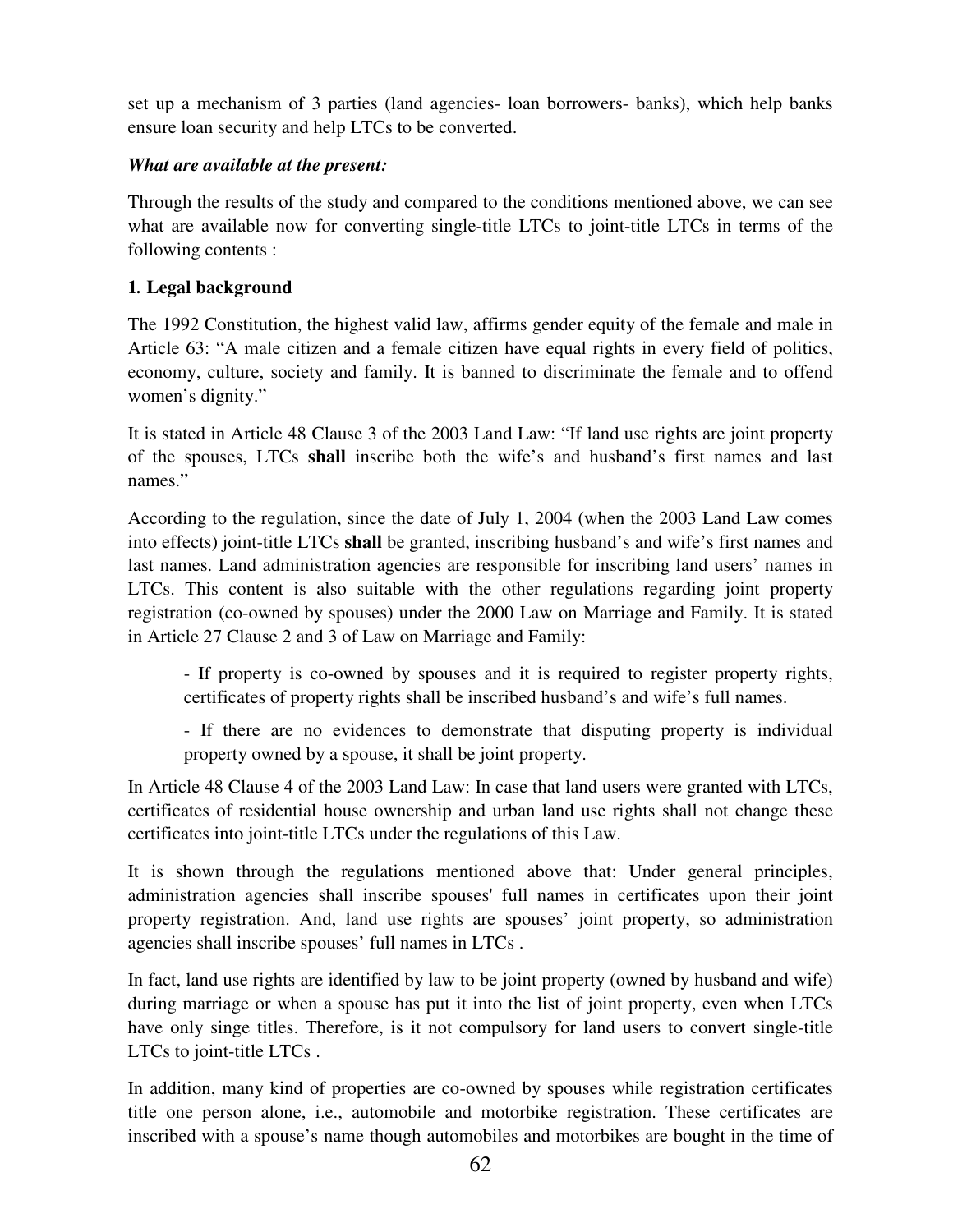marriage. Upon divorce judgment and property disposition, these assets are recognized to be joint property by courts. However, the value of these assets is hardly comparable to the land one.

## **2***.* **Capacity of state administration agencies in charge of converting LTCs**

As analyzed herein, the practice of converting single-title into joint-title LTCs will bring a lot of work for land agencies at commune and district level. Meanwhile, land officers are carrying out a variety of tasks of natural resources and environment sector. In a commune (ward), one land officer is often overloaded with so much work. In Dien Khanh town, Dien Khanh district, Khanh Hoa province, town people's committee has hired one more person to carry out the work. However, funding to pay for this employee is from "extra income", not from the town budget.

Surveys show that there have been changes in terms of land officers at commune level over time. Therefore, many land officers at commune level have just worked for several years (2-8 years). This is one of reasons why qualifications and capacity of commune-level officers cannot meet the task requirements. For example, a land officer of Hien Nam ward, Hung Yen town does not grasp the main functions and duties according to law regulations. Being asked "what are your main duties?", he answers that he has duty to help Commune People's Committee with land administration. In fact, under law regulations, land administration is one of many duties of a land officer.

Currently material resources to support the practice of converting LTCs carried out by state administrative agencies are insufficient, particularly at commune level. In addition, fees of changing LTCs are different and unsystematic among sites, which may cause a variety of people's reactions.

# **3***.* **People's agreement**

Currently, the rate of people who want and support the practice of converting single-title into joint-title LTCs does not exceed the rate of people who do not want to convert LTCs so much. Moreover, the number of people actually have converted single-title into joint-title LTCs is rather small.

The results of surveys show that the major proportion of people believes that joint-title LTCs bring more equity between husband and wife. However, a small proportion of female and male are satisfied with single-title LTCs .

Besides, most of people in fact do not know about the procedures of converting LTCs. Thus, it is necessary to carry out activities of dissemination to raise people's awareness of significance and importance of converting single-title into joint-title LTCs with a view to receiving people's agreement.

**In summary,** the study shows that joint-title LTCs have positive impacts:

- Easier to implement land administration and management as well as to exercise rights to administration in accordance with the regulated procedures (more sufficient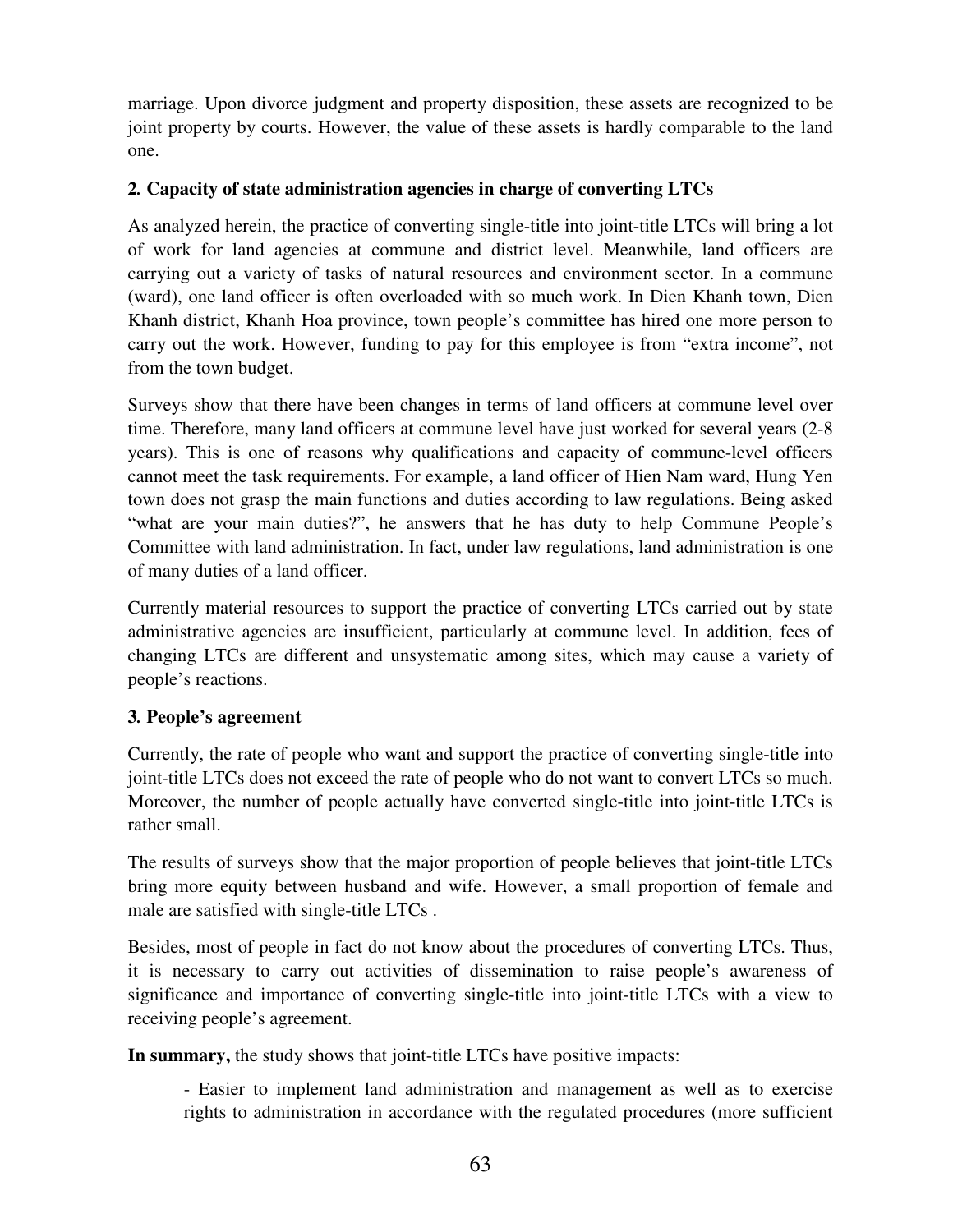information on land use, for example, LTCs can say who is household head and who are household members).

- Ensure gender equity, i.e, wife and husband have the same rights to assets.
- Create favourable conditions for women to manage household economy.
- Faciliate people in civil transactions, bank loans and right transfer.

For these positive impacts of joint-title LTCs, it is better to convert single-title LTCs into joint-title LTCs in case that land parcels are joint property of spouses.

The purposes of converting LTCs are to ensure transparence in land documents and registration profiles related to land use rights, to contribute to better land administration and to guarantee legal rights and benefits of land users, and contribute to property equity between wife and husband.

Therefore, only LTCs with joint land use rights of spouses are to be converted and those with individual land use rights are not to be converted.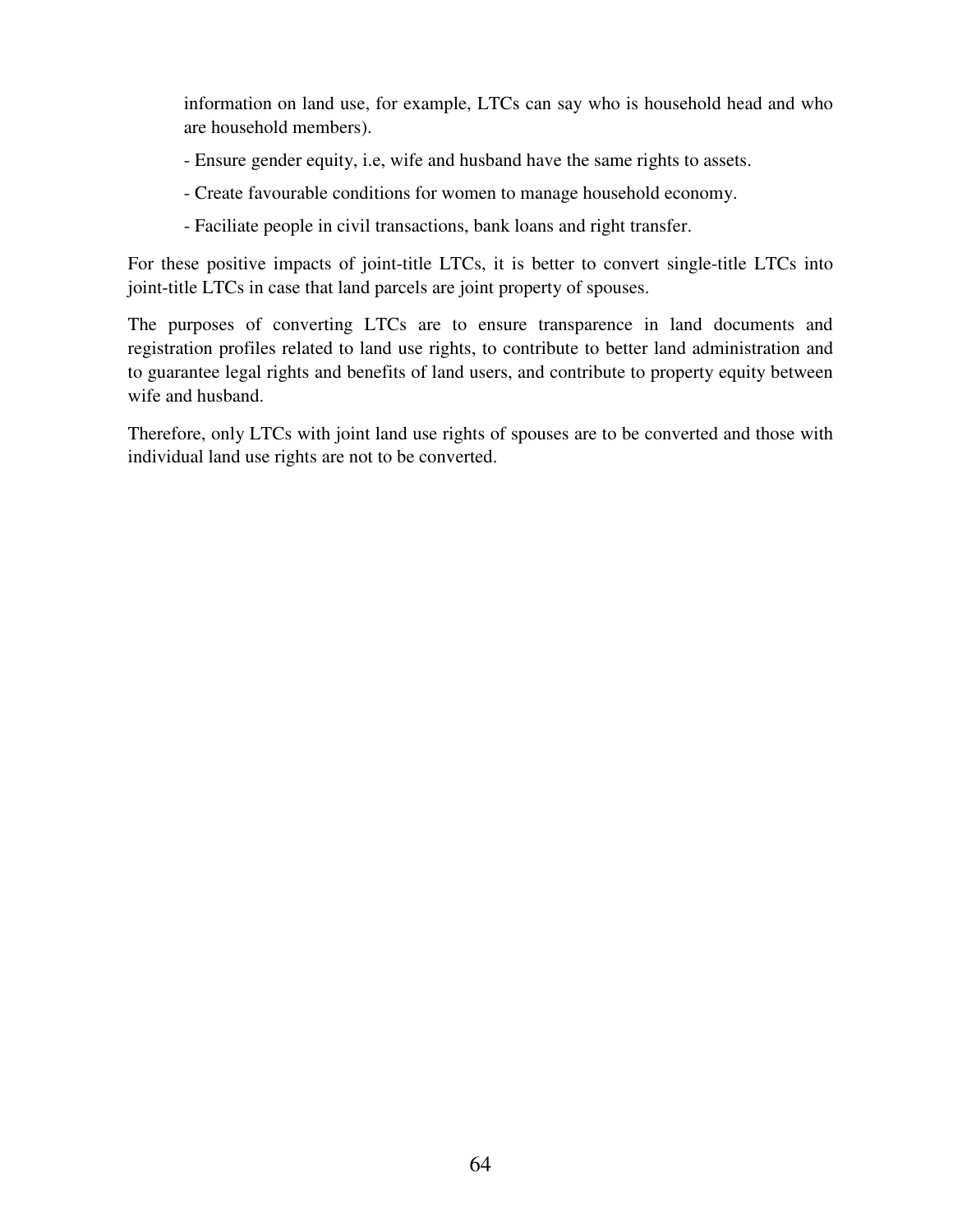# **Part 3. Proposals to Land Administration Agencies**

# **3.1 About the overall project**

It is pointed out in Resolution No 07/2007/QH12 dated 12 November 2007 by the National Assembly regarding socio-economic development plan in 2008 that one of main goals is to "reach an agreement to issue one type of LTCs and housing possession and in-land property under Land Law... By 2010, LTC issuance of all kinds of land will have been completed fundamentally all over the country".

According to this Resolution, Ministry of Environment and Natural Resources (MONRE) has built up "An overall project of measuring, mapping, setting up land profiles, issuing LTCs and building land basic data" (An overall project). Accordingly, issuing and converting LTCs will be carried out together with measuring, mapping and setting up land profiles and land database all over the country. It is tentatively scheduled to be completed in 2010.

Therefore, plan of issuing and converting LTCs all over the country has been built up and carried out by state authorized agencies. It is said by MONRE that in 2008 the State began to consider providing fund for land profile accomplishment to issue and convert LTCs in 20 provinces and cities out of 63 all over the country. Besides, Vietnam Land Administration Project (VLAP) sponsored by the World Bank with the same objectives is being carried out in 9 selected provinces. According to MONRE, the Government-funded overall project will continue its implementation in others remaining provinces in 2009.

Under the National Assembly Resolution and the overall project of MONRE, all over the country, converting single-title into joint-title LTCs will be carried out at the same time of adjusting land use changes and issuing new LTCs.

However, there are a lot of difficulties in implementing the Project as follows:

- There is much work to be done, i.e., both issuing and converting LTCs at the same time, particularly in the practice of issuing LTCs for land area which has not been granted with LTCs yet. Capacity of administration agencies is also of great troubles to apply this method if capacity building has not been paid more attention to strengthen.

- Land use changes, shortcomings of policies regarding land use rights in the past, the regulations on fees of LTC issuance and regulations on rights transfer tax (especially for residential land) all help increase the cost of LTCs issuance remarkably. If these policies and regulations are not revised, they will hinder the application of this method, especially in rural and mountainous areas.

- Resolution of legal disputes among people to identify legal land users to set up basis for LTCs issuance and change would ask for people's agreement and efforts of resolution agencies (People's Committee, People's Court at all levels.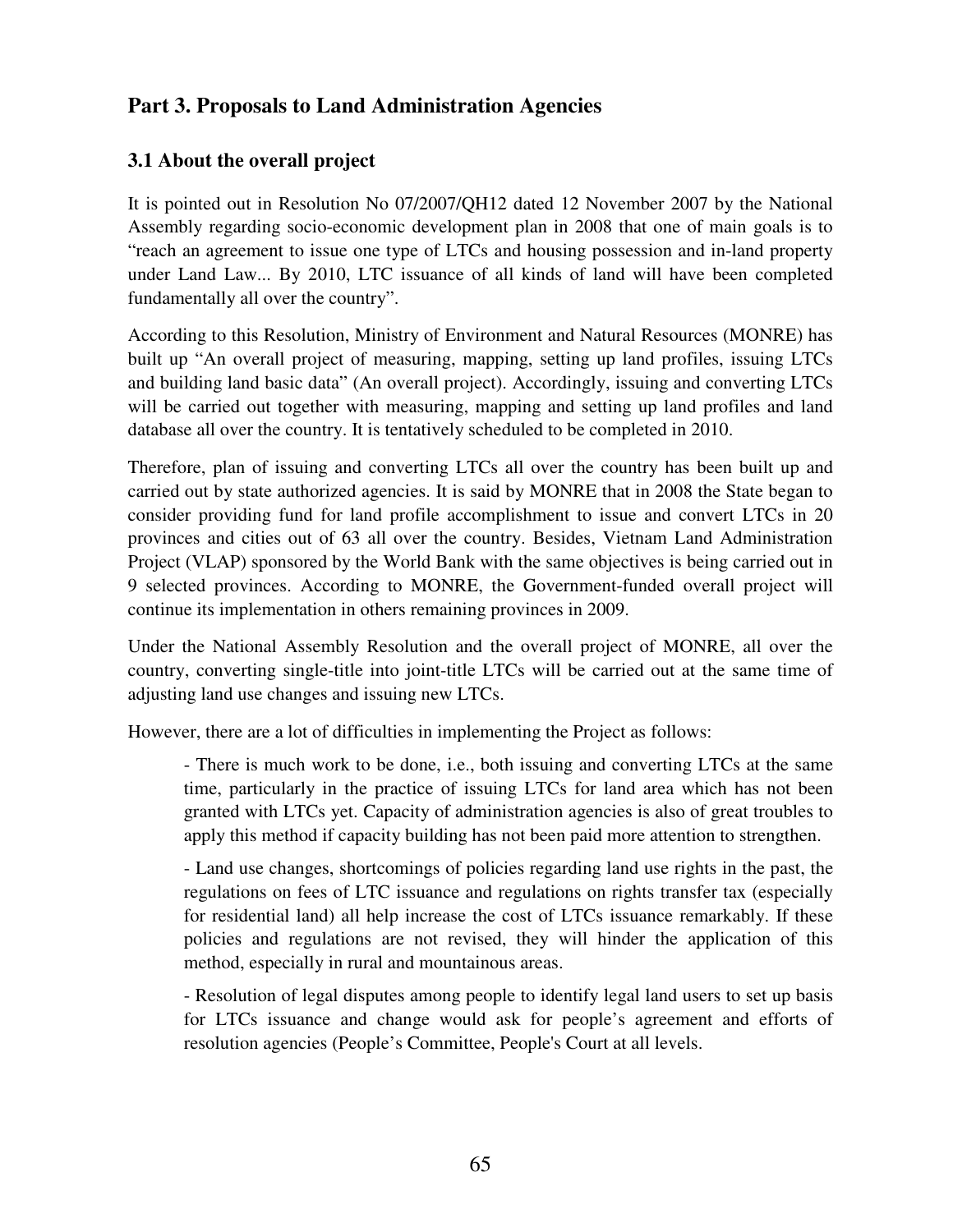# **3.2 Some proposals**

*Firstly*, it is proposed that state land administration agencies should complete land laws and policies, particularly regulations regarding financial obligations upon legal land use rights recognition and upon land use right transfer.

These regulations are suggested to complete in the following way: financial obligations should be reduced (land use tax, land survey fees). There should be no limits to residential land parcels for the households living for long in a land parcel in residential quarters with the over-limit area. Land users are recognized that the whole area of the land parcel is residential land and they are not to pay any more land use tax. The percent rate of registration fees and land use right transfer tax should be reduced with a view to encourage people to process rights transfer. Based on that, LTCs will be granted to such land use right transfers, which were not registered before. In some cases, people in rural and mountainous areas and people of ethnic minorities whose life are difficult should given policies regarding residential land tax free, registration and survey land fees free.

If these financial policies are not resolved, it is impossible to get people's agreement. People are willing to live in the land area which has not been formalized, has not been granted land right transfer and LTCs or not converted LTCs though they are well aware of legal risks of no LTCs or single-title LTC alone.

Besides all the matters above, the mandated state body (National Assembly) should give out a document to identify whether one or more than one LTCs are granted to land tenure, housing ownership and estate registration certificates.

To do this, National Assembly should revise the 2003 Land Law and issue a resolution regarding LT, housing ownership and estate registration certificates.

*Secondly,* improving capacity of land administration agencies. To carry out the practice of issuing and converting LTCs, land administration agencies have to do a variety of activities, including:

- Survey land and revise land register books according to land variables in the last time.

- Identify legal and illegal land users; who can be granted or converted LTCs and who cannot.

- Work with agencies and organizations involved in issuing LTCs, for example, banks which are keeping LTCs for loans mortgage, to ensure the practice of issuance and converting.

- Disseminate and guide people to complete land profiles for LTCs issuance and converting.

- Appraise and verify land profiles to complete them (in case of mistakes), make LTCs and return them to people.

Capacity of land administration agencies, as analyzed above, can hardly meet the requirements of these tasks. Therefore, it is essential to improve capacity of administration agencies of natural resources and environmental sectors, especially at commune level and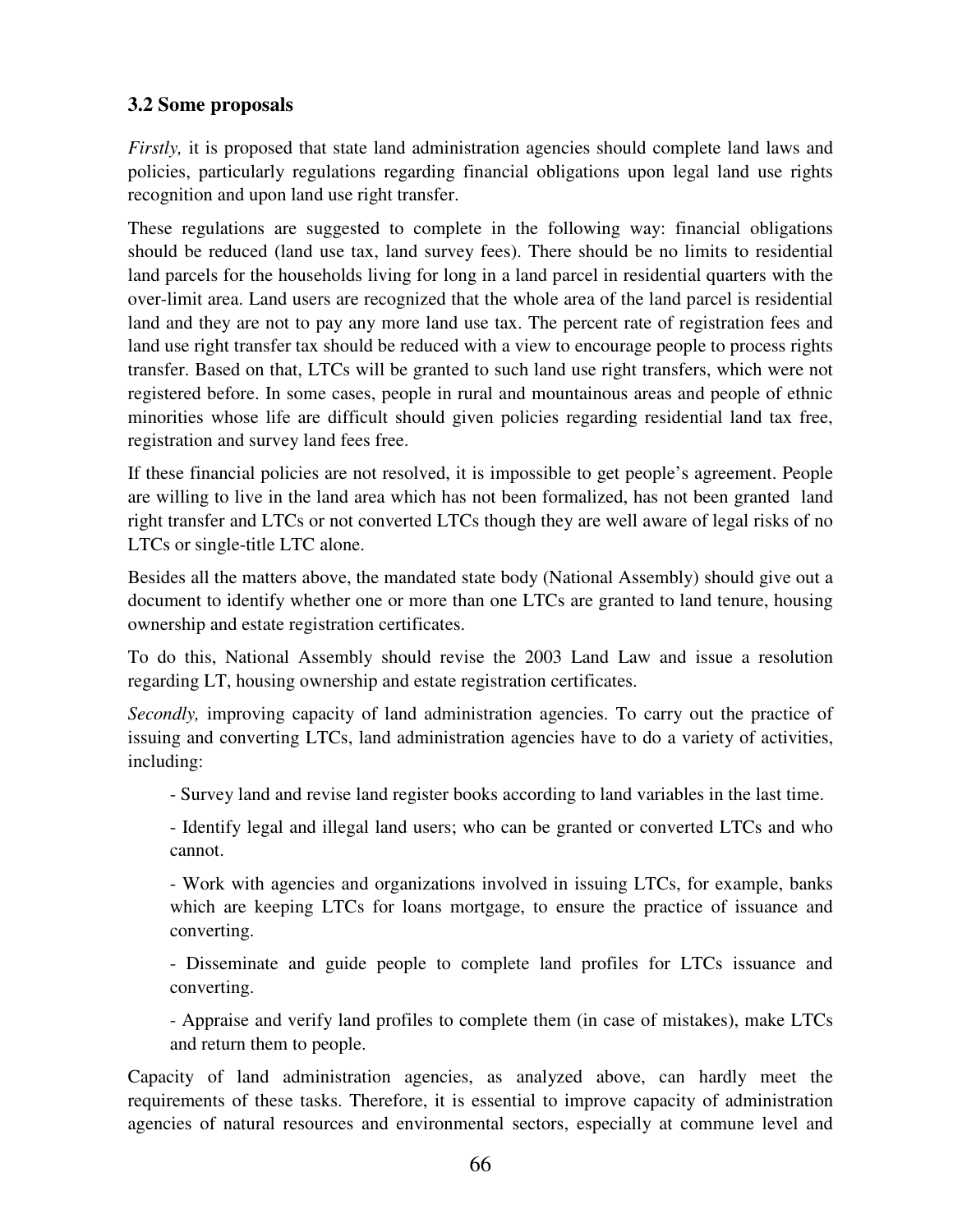district levels. Meanwhile, it is better, in co-ordination, to socialize technical activities such as land survey, and mapping revision.

*Thirdly*, increasing democracy and publicity and transparency in issuing and converting LTCs. To improve state administration of land under laws and improve capacity of administration officers, it is necessary to increase democracy, publicity and transparency in issuing and converting LTCs as follows:

- Disseminate the objectives and significance of LTCs in general and joint-title LTCs in particular to people. The activities of disseminating should be taken in advance and combined a variety of dissemination forms.

- Announce the public about guidelines and plans of issuing and converting LTCs; financial policies and all kinds of documents regarding the practice of issuing and converting LTCs.

- Receive the profiles of LTCs issuance and converting. In case of those borrowing loans by LTCs mortgage, the mechanism of three parties should be applied herein (including banks, people/ loan borrowers and land administration agencies) to complete the profiles of LTCs issuance and converting.

- Survey land and adjust land variables.
- Issue and deliver LTCs

To apply this method, land administration agencies of natural resources and environment, particularly at commune and district levels, need supporting by the State for human and material resources. In addition, people should be helped in raising awareness and supported to pay fees of LTCs issuance and converting, especially those with difficult life living in rural and mountainous areas.

*Forth*, it is essential to select priority areas for issuing and converting LTCs. The practice of issuing and converting LTCs can be carried out as a pilot and then on larger scale, from an administrative unit to a whole province and then all over the country. It requires great resources of human and funding to carry out LTC issuance and converting in the scope of the whole country at the same time. Therefore, it is essential to select priority areas to issue and convert LTCs at first. Here are some criteria to select priority areas for issuing and converting LTCs:

- Economic criteria: The project should be implemented in such areas that LTCs issuance and converting have positive and strong impacts on economic development. These areas are urban areas, dynamic economic zones, and etc.,

- Social criteria: Increase stability of the society (less disputes among different stakeholders) and ensure gender equity.

Priority area selection should be done with combination of social and economic criteria. Economic criteria are shown more obviously in urban areas and such areas of high LT values. Social criteria (i.e., gender equity) are clearly shown in rural areas. Issuing and converting LTCs are carried out at local levels, so it is suggested to carry out in both urban and rural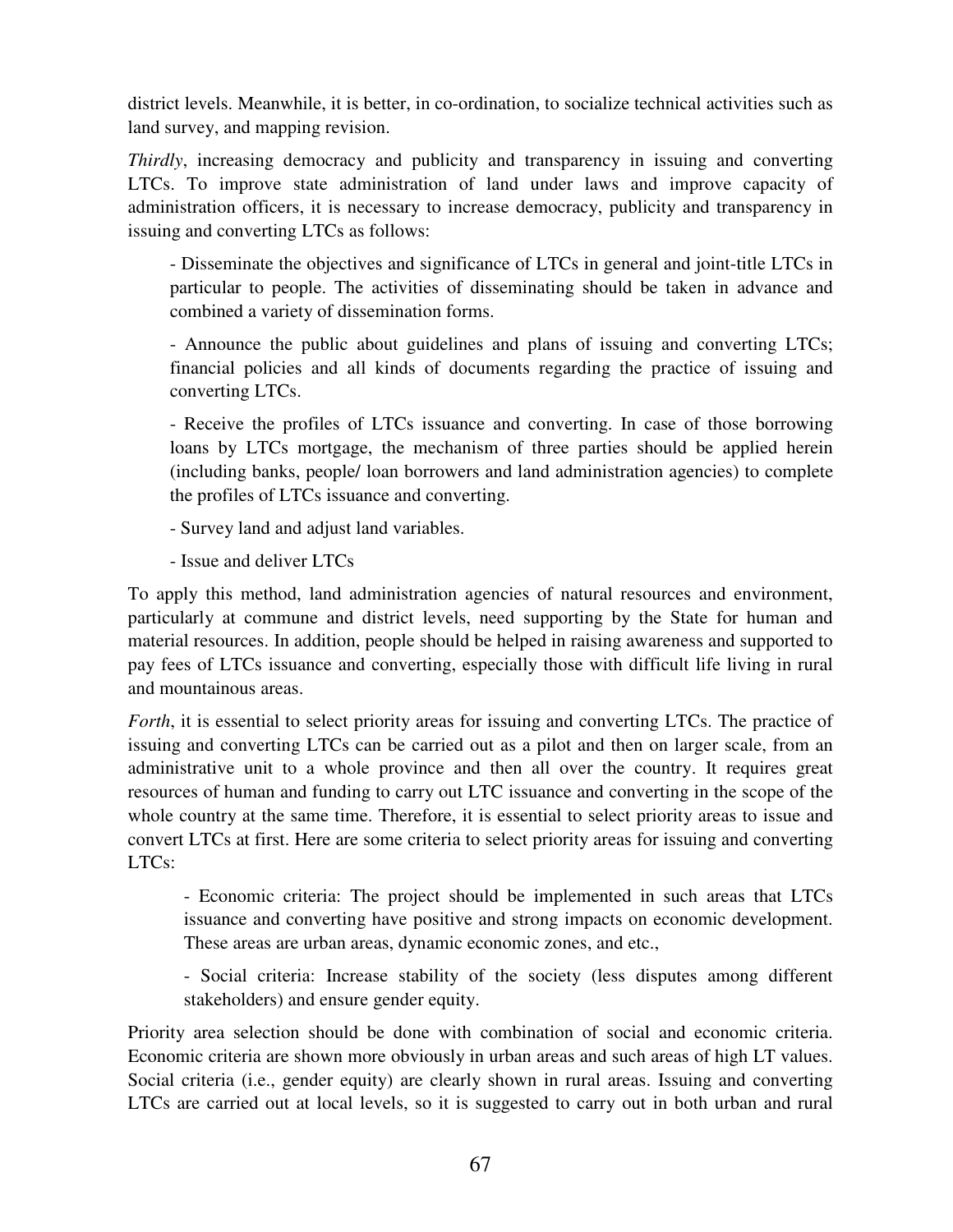areas as pilots, together with dissemination activities that should be done earlier in rural areas and urban nearing.

## **3.3 Proposals on dissemination and awareness raising for local people**

People's awareness and agreement have great significance in issuing and converting LTCs. Therefore, dissemination is an essential activity to implement a project step by step and it should be the first and foremost step. In fact, this activity has not paid much attention in the Overall Project. In the total estimated budget of the Project there are almost no resources for dissemination activity to improve people's awareness.

It is obvious that dissemination will hardly be done effectively without appropriate concerns of related parties. As a result, it is impossible to get people's agreement and support, which will have negative influences on the objectives of the Project. The following proposals are about ways and contents of dissemination, not mentioning the funding for this activity.

Dissemination to improve people's awareness of issuing and converting LTCs should be done in the following ways:

- Dissemination through mass media such as central and local radio, television and broadcast systems of villages;

- Dissemination through newspapers, leaflets, etc.,

- Dissemination through clubs, socio-economic organizations such as Youth Union, Women's Association, Veteran Association, etc.,

- Direct dissemination to people. Information channels which are suitable with customs of each region, particularly of ethnic minorities should be used for dissemination, for example, news boards, market-days,... In order to implement dissemination effectively, it is necessary to train dissemination staff at local level.

Purposes of dissemination is to change people's awareness, which plays a very important role and has significance in implementing Resolution of National Assembly and Plan of issuing and converting LTCs of Ministry of Environment and Natural Resources. Therefore, dissemination should focus on the following contents:

- Legal regulations on issuing LTCs in general and joint-title LTC in particular.

- Positive impacts of joint-title LTC on household economy development, gender equity, civil disputes related to land upon divorcing, purchasing, gifting, inheriting, etc.,

- Problems of issuing joint-title LTC (legal laws, mechanism,...)

To carry out dissemination effectively, supporting materials such as videos (for television), CDs (for broadcasting), papers or leaflets, and so on should be well prepared. These materials should be composed and edited according to characteristics and qualifications of local people. In many areas, local people cannot speak Vietnamese. Thus, these materials need translating into languages of ethnic minorities with photo demonstration.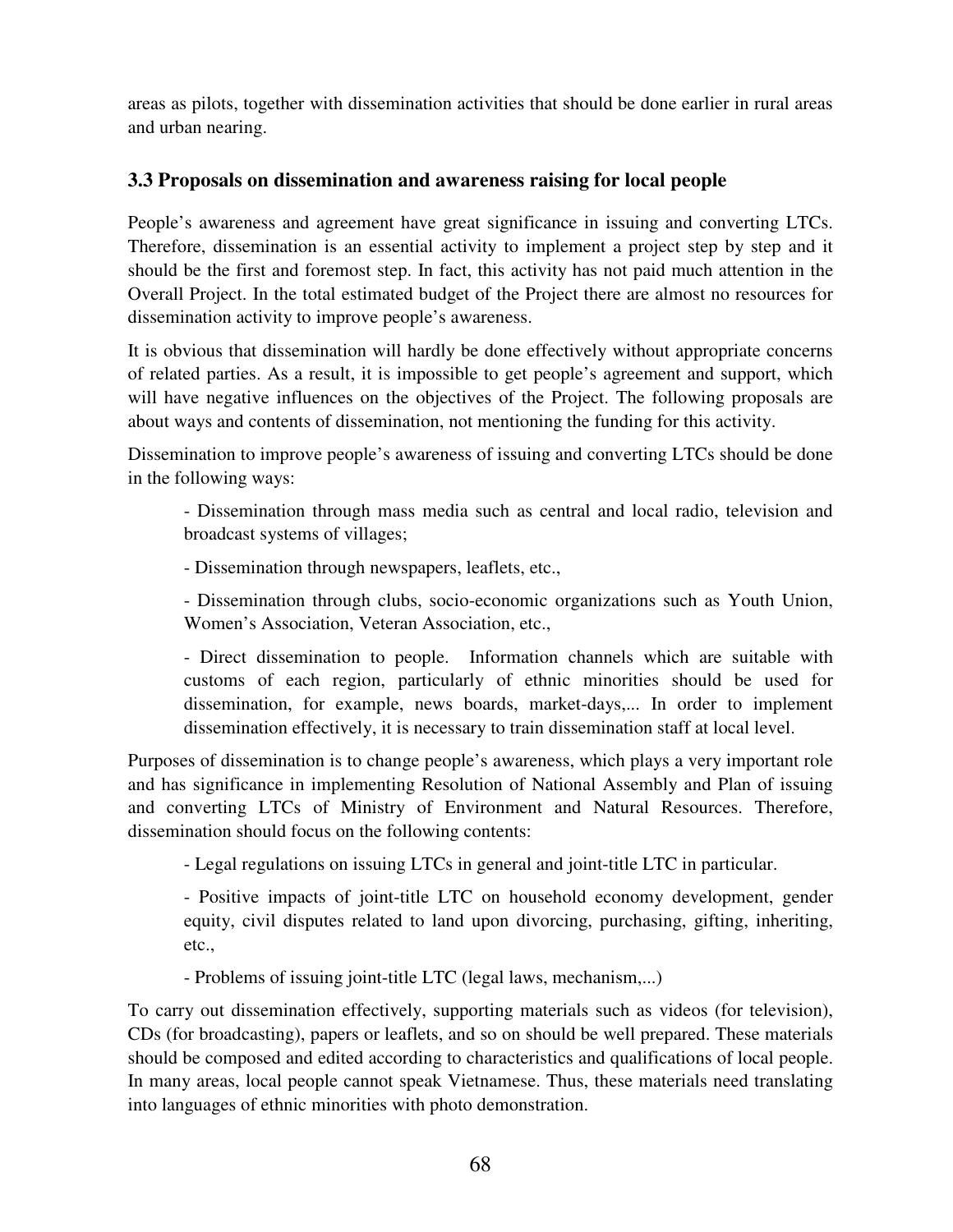It is noted that when combining ways of dissemination and supporting materials and languages, dissemination staff should pay attentions to regions, ethnic minorities, customs and qualifications of local people.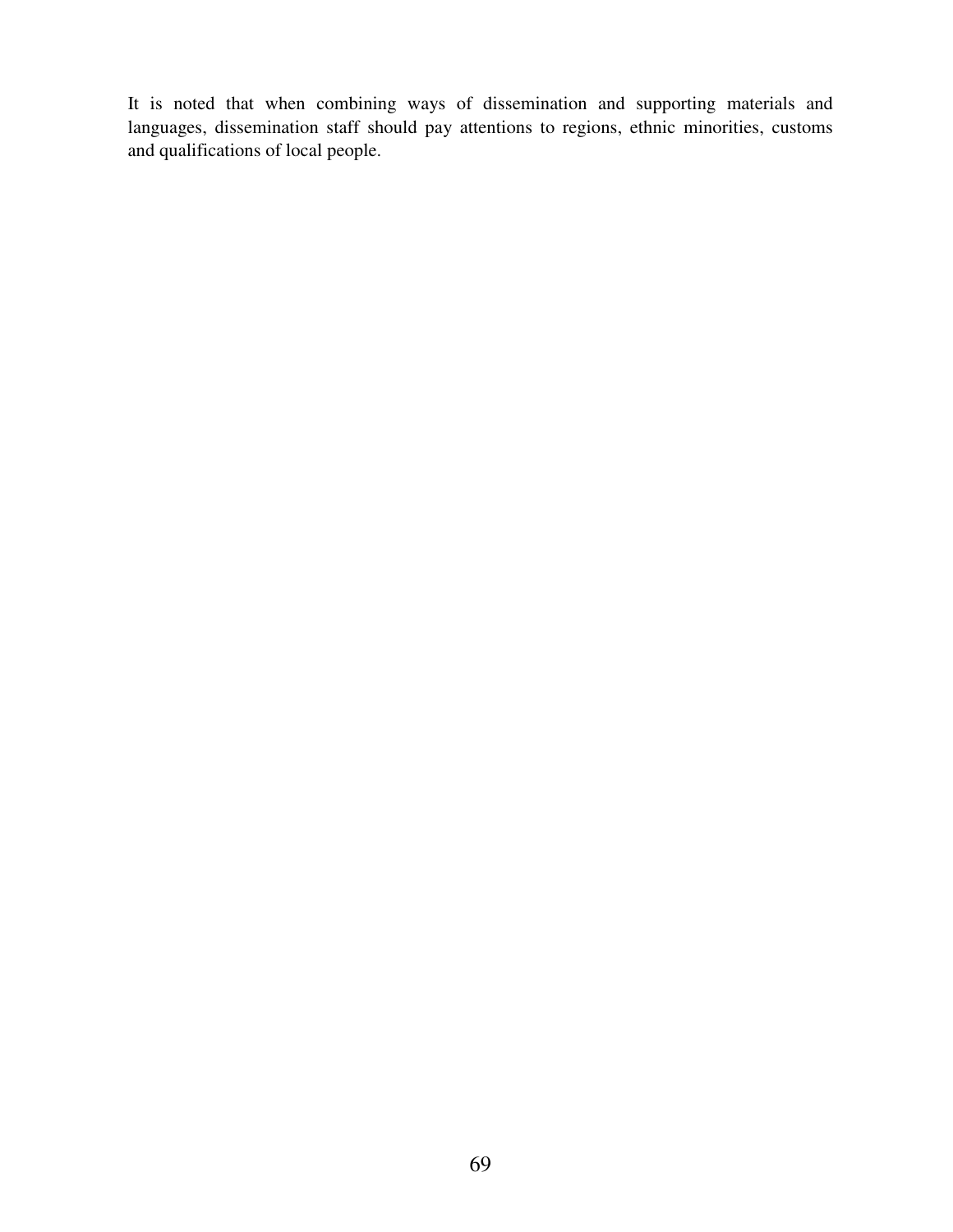# **Appendix 1. Proposed indicators for future study on the impacts of jointtitle LTCs**

#### 1. **Loan access**

- 1.1.Time to process procedures for loan borrowers and banks (increase or decrease?)
- 1.2.Frequency of direct transactions of wife and husband (increase or decrease?)
- 1.3.Opportunities of loan borrowing (increase or decrease?)
- 1.4.Convenience in appraising and supervising loans by banks (increase or decrease?)

#### **2. Opportunities and investment outcomes**

- 2.1. Investment opportunities (increase or decrease?)
- 2.2. Women's activeness in business (increase or decrease?)
- 2.3. Investment outcomes (different levels?)

2.4. Capital management and repayment (rate of appropriate capital using and on-due capital repayment?)

#### **3. Security of Land use right**

3.1. Risk control level upon disputes (increase or decrease?)

3.2. Procedures of civil transactions (simple or complicated?)

- 3.3. Activeness of LT determination (increase or decrease?)
- 3.4. LT insurance upon old age (changed or not?)

#### **4. Positions in family**

- 4.1. Women's position improvement (changed or not?)
- 4.2. Men's exclusive positions in making decisions (change or not)

4.3. Participation of wife and husband in making decisions (change or not?)

4.4. Male's and female's satisfaction about single-title LTC and joint-title LTC (different between male and female?)

All the indexes mentioned above should be analyzed according to independent variables, including urban, rural areas, business sectors, living-standard groups, etc. And it is necessary to take characteristics of ethnic minorities group into consideration.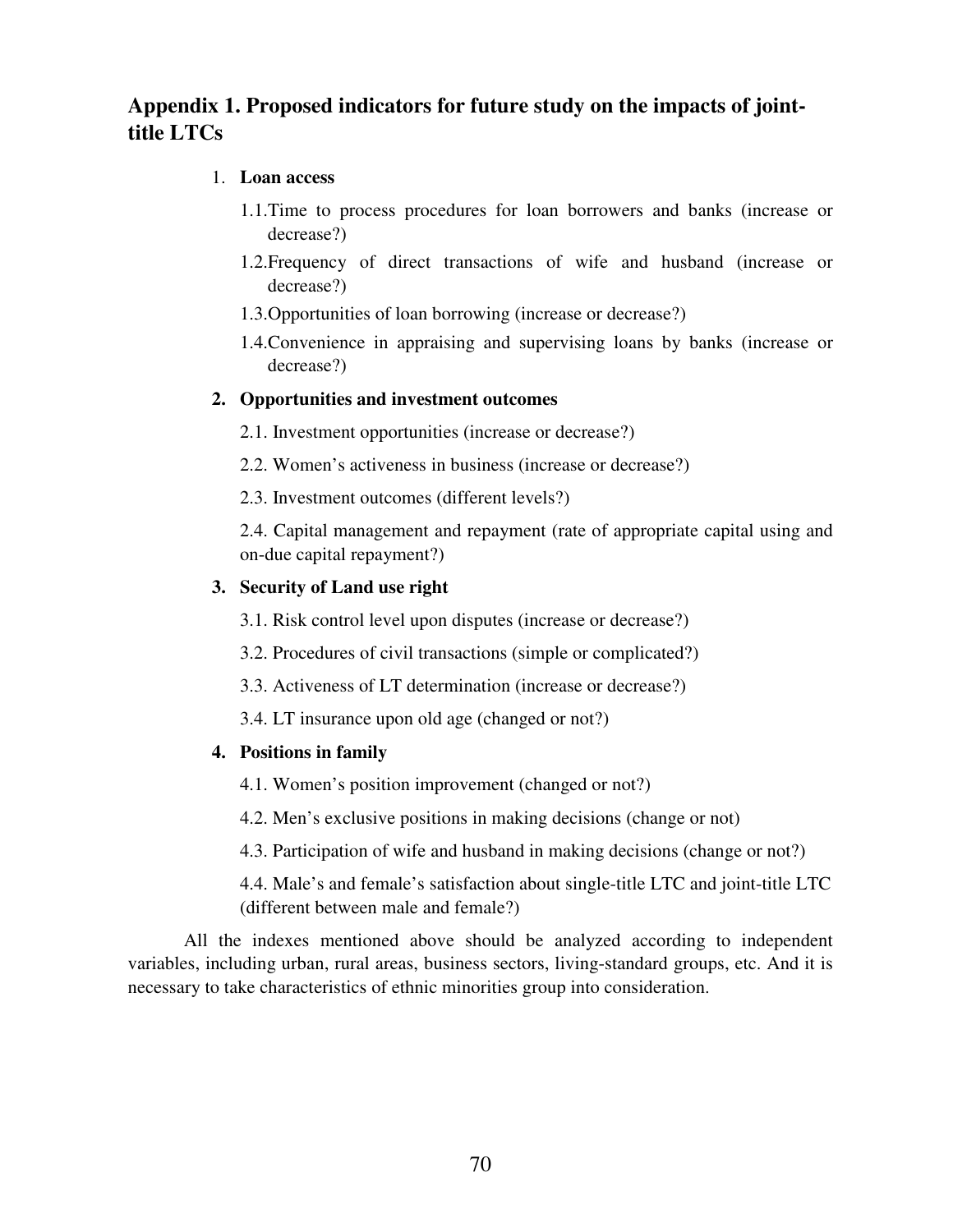# **List of references**

ADB 2005. Vietnam gender situation analysis

Agricultural and Forestry University, Ho Chi Minh City; Ministry-level study 2003. *"An investigation on the real situation of land using in rural areas in order to issue land certificates and make clearance and compensation"* 

Cornhiel S., Argurto S., Brown J., Rosales S. 2003. Joint titling in Nicaragua, Indonesia and Honduras: Rapid Appraisal

Dang Anh Quan, *Some opinions about Land Tenure Certificates*;; Legal Science Journal, No.2/2006.

Do Thi Binh, Hoang Thi Sen, 2005. "Land management and using by women in ethnic minority group of Co Tu". Journal *Science on women,* No. 4 (71)/2005.

General Statistics Office 2003. Survey results of production and business entities in 2002.

Hanoi University of National Economy; Ministry-level study: *"Real situation and solutions to improve the issuance of land tenure certificate in Hanoi city"*; 2001

Institute of Legal Science Research *"Sociological investigation on households and land using rights"*; 2000.

Land Law 2003.

LERES Conference on experience in issuing co-titled land certificates; http://us.vietnamnet.vn.

National Committee for the Advancement of Women 2000. *Vietnam gender situation analysis and policies recommendations to improve women's development and equality* (September 2000)

National Assembly conference on red land book and pink land book: one certificate and tax reduction; http://www.virila.ac.vn.

Nguyen Nhat Tuyen 1999. *An investigation on female-mastered households and land using in ethnic minorities*.

Oxfam UK 1997. *Gender issues in granting land rights* 

*Pilot project on issuing and converting co-titled land certificates*. World Bank associated with the Ministry of Environment and Natural Resources, the Center of Legal Research and Assistance, and Gender Study Center (Institute of Social Sciences); http://www.monre.gov.vn.